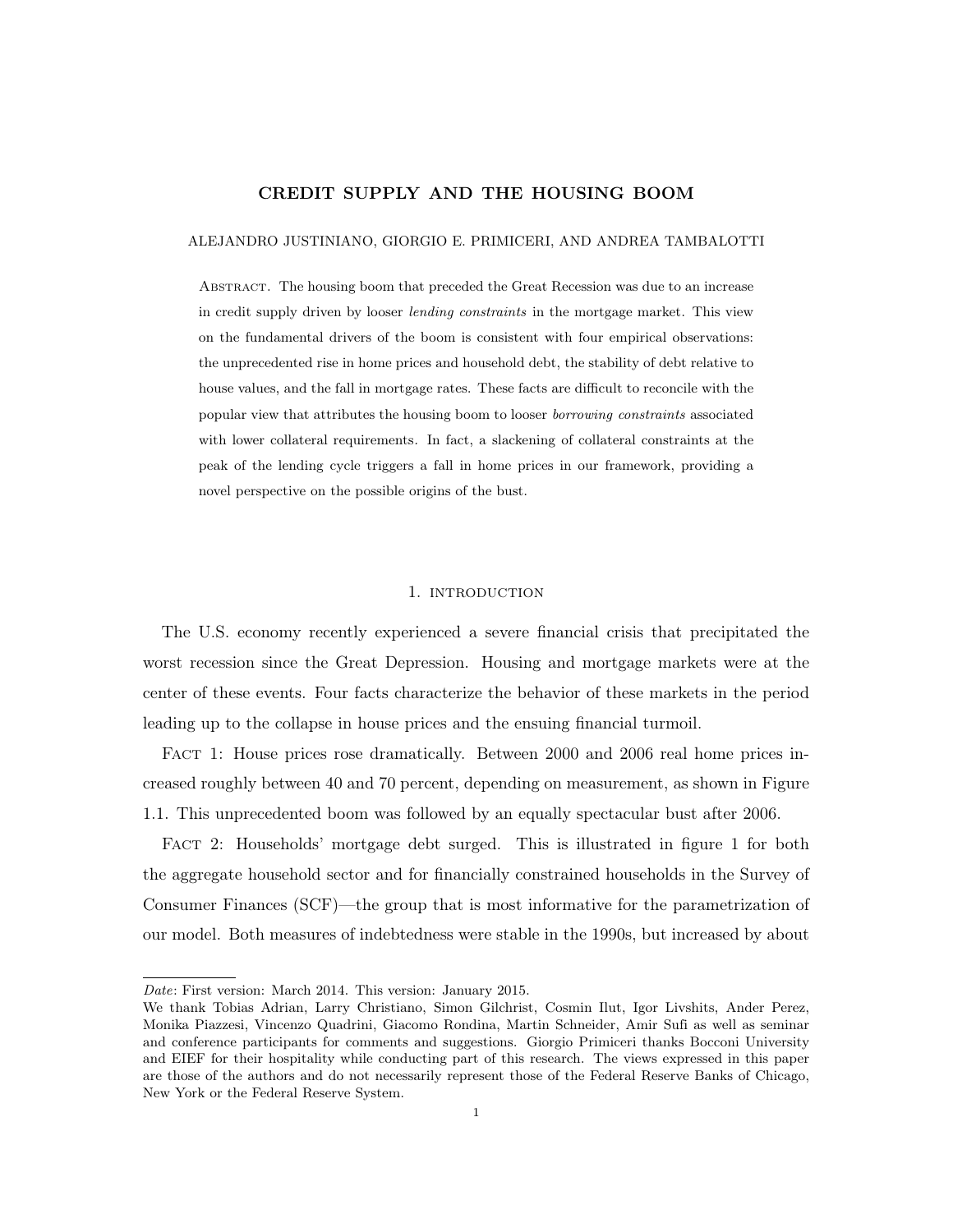

Figure 1.1. Real house prices. FHFA (formerly OFHEO) all-transactions house price index for the United States and CoreLogic Home Price Index (HPI). Both indexes are deflated by the consumer price index, and normalized to 100 in 2000:Q1.

30 and 60 percentage points between 2000 and 2007, before falling during the financial crisis.

Fact 3: Mortgage debt and house prices increased in parallel. As a result, the ratio of home mortgages to the value of residential real estate remained roughly unchanged into 2006. This often under-appreciated fact is documented in figure 1.3, which also shows that this aggregate measure of household leverage spiked when home values collapsed before the recession.

FACT 4: Real mortgage rates declined. Figure 1.4 plots the 30-year conventional mortgage rate minus various measures of inflation expectations from the Survey of Professional Forecasters. It shows that real mortgage rates fluctuated around 5% during the 1990s, but fell by 2 to 3 percentage points as the housing boom unfolded.

We argue that the key factor behind these four phenomena was a progressive relaxation of *lending* constraints starting in the late 1990s, which led to a significant expansion in the *supply* of mortgage credit. This account of the facts is in contrast with the more conventional view that attributes the boom to looser *borrowing* limits.

To highlight this contrast, we develop a simple general equilibrium framework that draws a particularly stark distinction between the supply and demand for credit. On the demand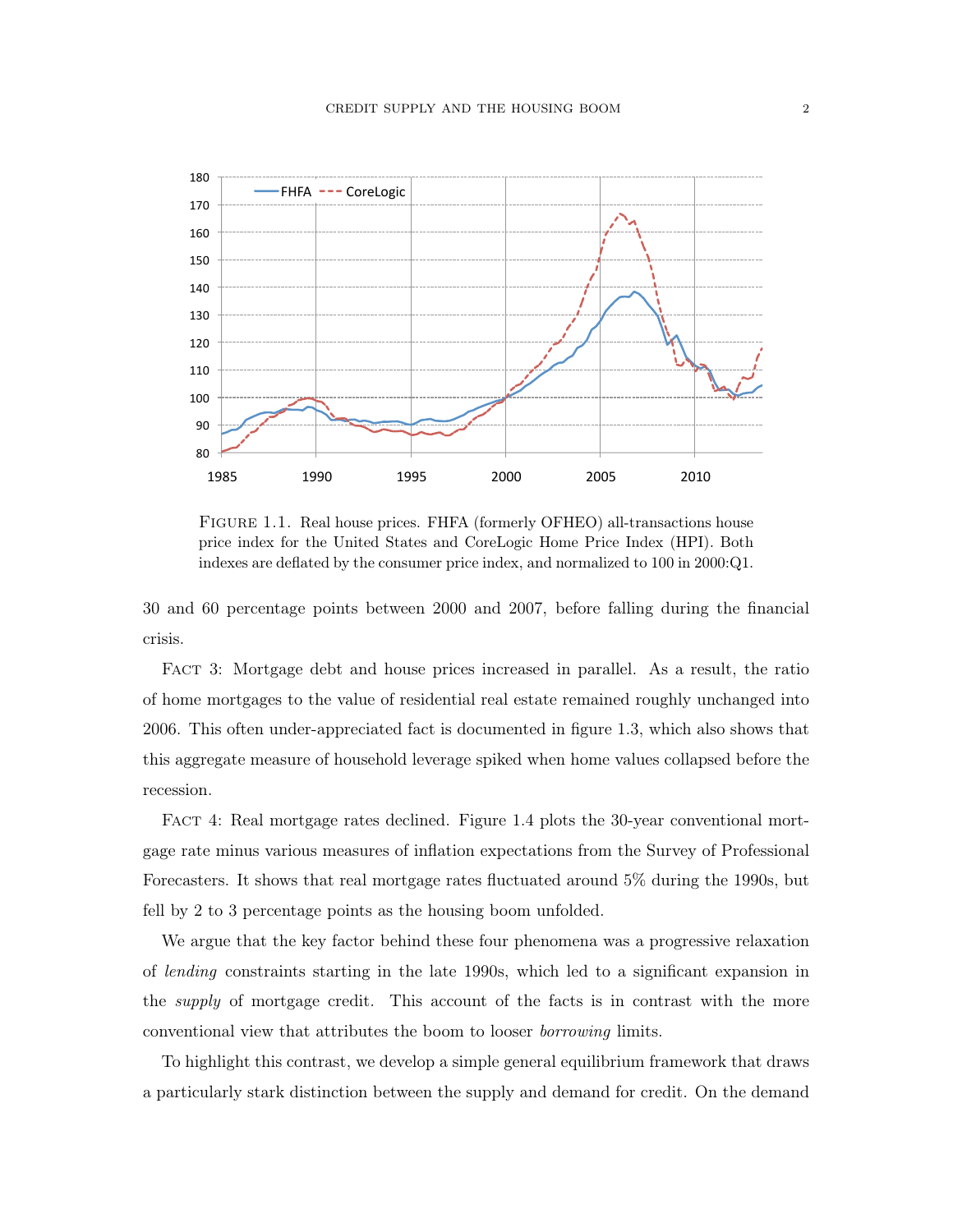

FIGURE 1.2. (a): Mortgages-to-GDP ratio (Flow of Funds). Mortgages are home mortgages from the balance sheet of households and nonprofit organizations in the Flow of Funds. (b): Mortgages-to-income ratio (SCF). Ratio of mortgage debt to income for the households with little liquid financial assets in the Survey of Consumer Finances, as defined in section 4.1.

side, a collateral constraint limits households' ability to borrow against the value of real estate, as in the large literature spawned by Kiyotaki and Moore (1997). On the credit supply side, a lending constraint impedes the flow of savings to the mortgage market. A slackening of this constraint increases the funding available to borrowers, leading to lower mortgage rates and higher house prices, with no change in aggregate household leverage, as in the four facts. On the contrary, an increase in the maximum loan-to-value (LTV) ratio—or equivalently a fall in required down payments—slackens the borrowing constraint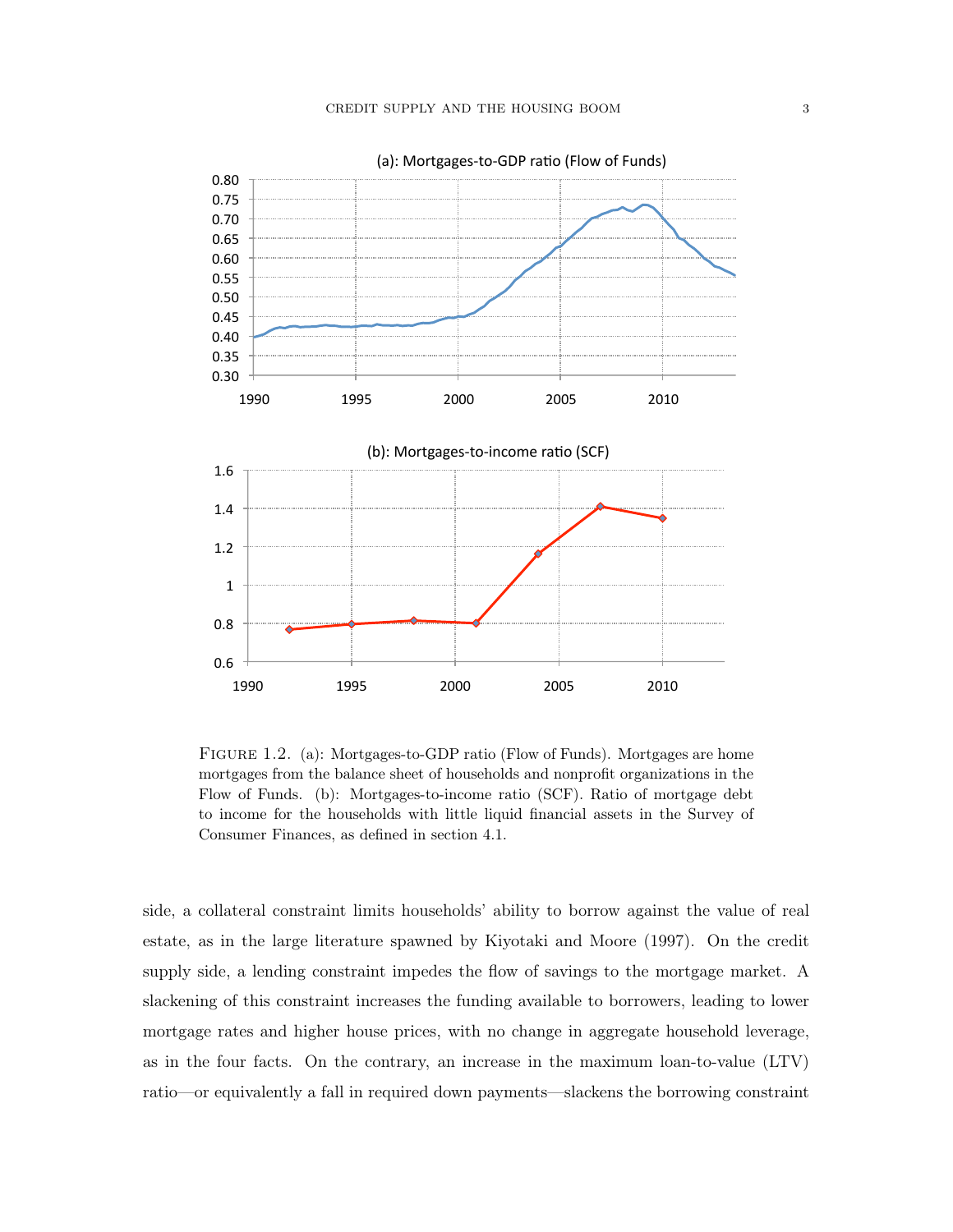

Figure 1.3. (a): Mortgages-to-real estate ratio (Flow of Funds). Mortgages are defined as in figure 1. Real estate is the market value of real estate from the balance sheet of households and nonprofit organizations in the Flow of Funds. (b): Mortgages-to-real estate ratio (SCF). Ratio of mortgage debt to the value of real estate for the households with little financial assets in the Survey of Consumer Finances, as defined in section 4.1.

and increases credit demand for given house prices, putting upward pressure on interest rates and leading to higher aggregate leverage.

Lending constraints are the main novel feature of our framework. They are a simple modeling device to capture a combination of technological, institutional, and behavioral factors that restrain the flow of funds from savers to mortgage borrowers.<sup>1</sup> Starting in the

<sup>1</sup>For simplicity, we impose the lending constraint directly on savers, but we show that a leverage restriction or, equivalently, a capital requirement—imposed on financial intermediaries would produce identical results*.*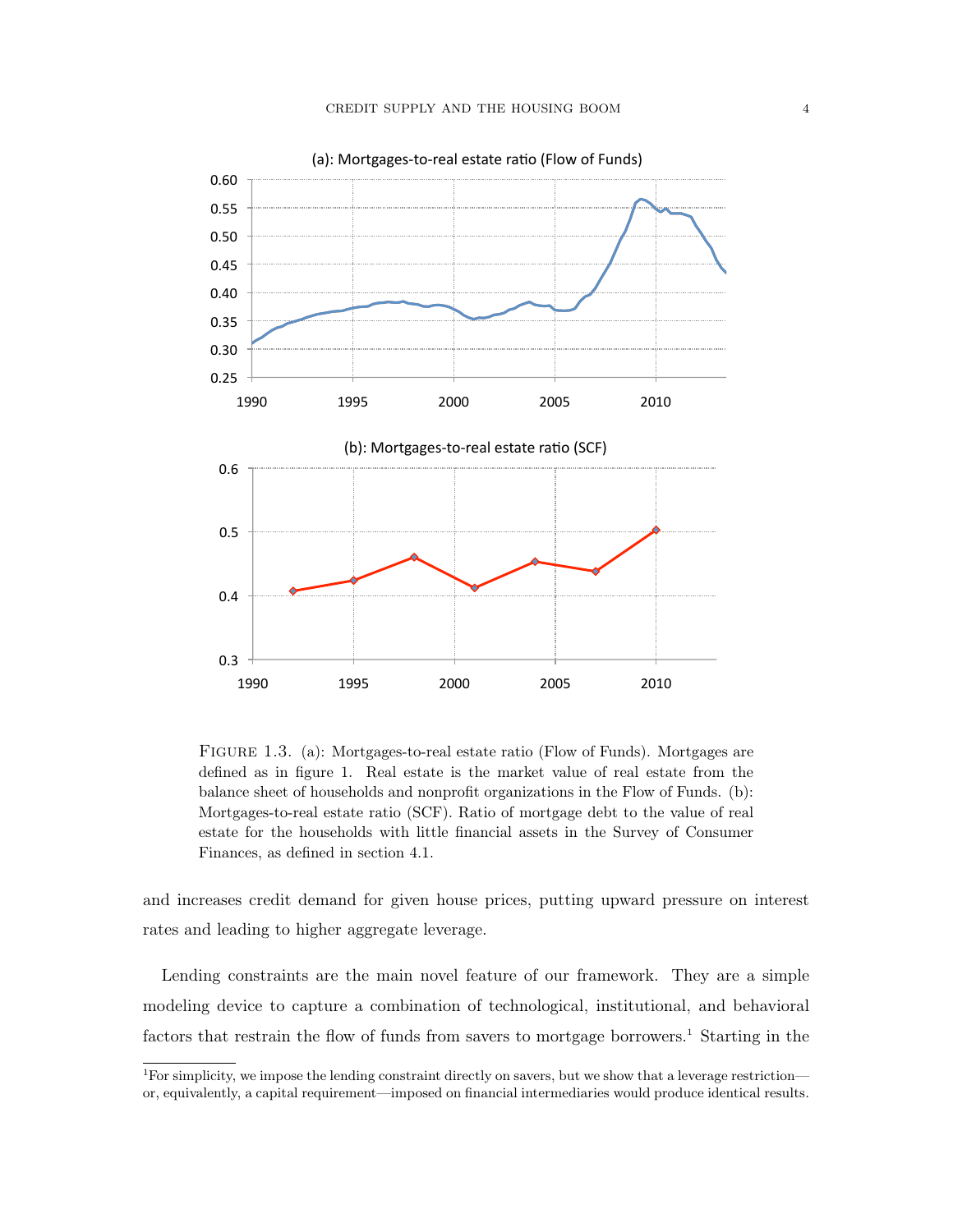

Figure 1.4. Real mortgage interest rates. 30-year conventional mortgage rate minus three measures of expected inflation from the Survey of Professional Forecasters: 10-year-ahead CPI inflation forecast (blue solid), 1-year-ahead CPI inflation forecast (red dashed), and 1-year-ahead GDP deflator forecast (green long dash).

late 1990s, the explosion of securitization and of market-based financial intermediation, together with changes in the regulatory and economic environment, lowered many of these barriers. We model this reduction in the frictions impeding the free flow of savings into mortgage finance as a relaxation of lending constraints. Among the sources of looser lending constraints, the pooling and tranching of mortgages into mortgage-backed securities (MBS) plays a central role, through several channels.<sup>2</sup> First, tranching creates highly rated assets out of pools of risky mortgages. These assets can then be purchased by those institutional investors that are restricted by regulation to only hold fixed-income securities with high ratings. As a result, the boom in securitization contributed to channel into mortgages a large pool of savings that had previously been directed towards other safe assets, such as government bonds (Brunnermeier, 2009). Second, investing in those same senior MBS tranches freed up intermediary capital, due to their lower regulatory charges. Combined

<sup>2</sup>Securitization started in the late 1960s, when the Government Sponsored Enterprises created the first mortgage-backed securities (e.g. Gerardi et al., 2010, Fostel and Geanakoplos, 2012). However, it did not take off until the late 1990s and early 2000s, with the development of increasingly sophisticated structures that enabled the expansion of private-label MBS beyond conforming mortgages and ultimately into subprime products (Levitin and Wachter, 2012).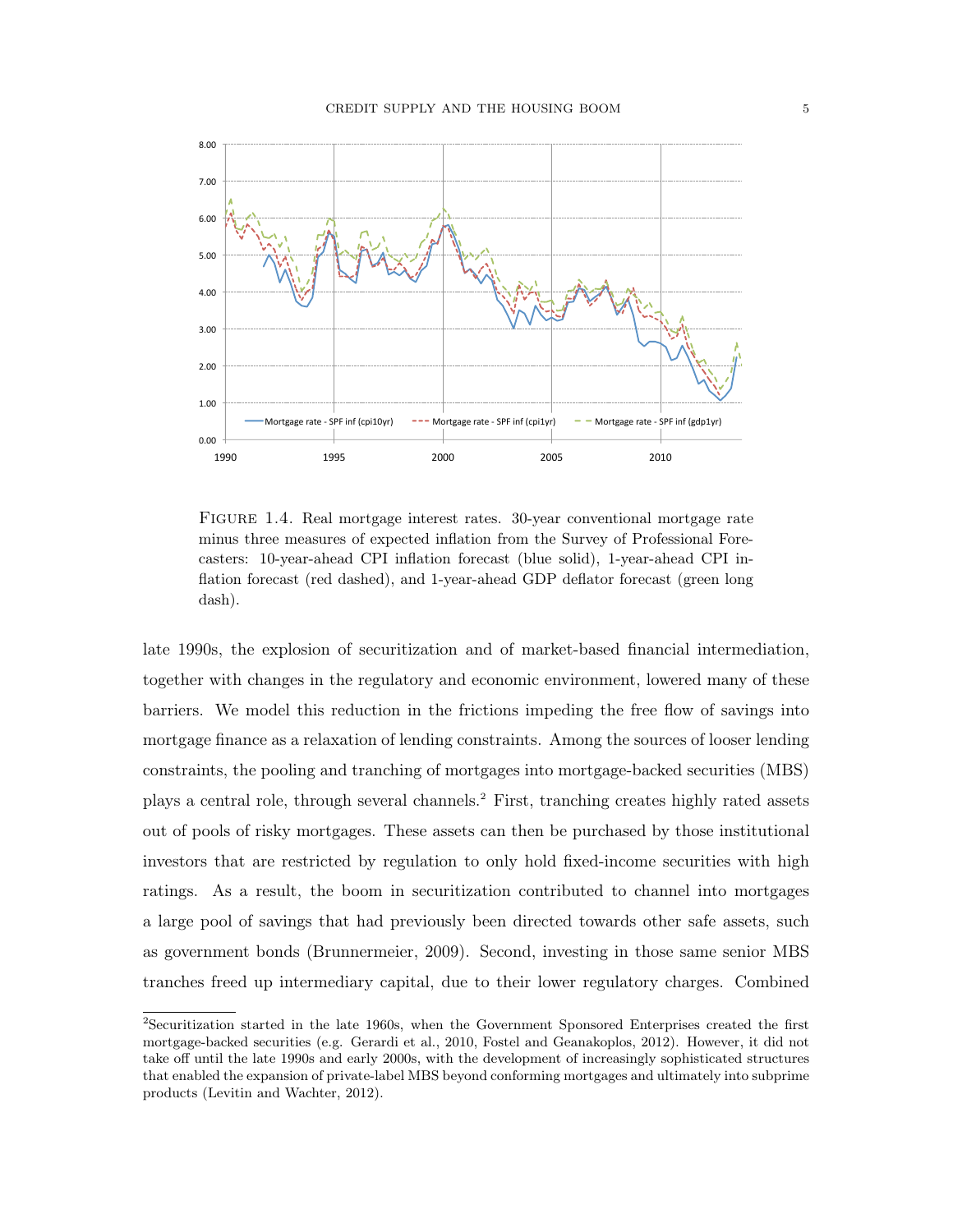with the rise of off-balance-sheet vehicles, this form of "regulatory arbitrage" allowed banks to increase leverage without raising new capital, expanding their ability to supply credit to mortgage markets (Acharya and Richardson, 2009, Acharya et al., 2013, Nadauld and Sherlund, 2009). Third, securitization allowed banks to convert illiquid loans into liquid funds, reducing their funding costs and hence increasing their capacity to lend (Loutskina and Strahan 2009, Loutskina, 2011).

More in general, the "Great Moderation" in macroeconomic volatility, together with the backdrop of ever rising house prices, led financial intermediaries to an (ex-post) overoptimistic assessment of the risks faced by their portfolios. This overoptimism loosened the leverage constraints dictated by their internal risk management practices, often based on Value at Risk (VaR) models, generating higher leverage and more lending (e.g. Adrian and Shin, 2014).

International factors also played an important role in increasing the supply of funds to U.S. mortgage borrowers. Following the Asian crisis in the late 1990s, a "glut" of global savings flowed towards U.S. safe assets, finding its way into the mortgage market through the purchase of MBS, as documented by Bernanke et al. (2011). In our simple model, this inflow of foreign funds into mortgage products can be modeled as a slackening of the lending constraint, which shifts the overall amount of funds available to borrowers.<sup>3</sup>

We use our model to analyze the effects of this relaxation of lending constraints on the macroeconomy, both qualitatively and quantitatively. For the quantitative part of the analysis, we calibrate the model to match some key properties of the balance sheet of the U.S. household sector in the 1990s using the Survey of Consumer Finances.

An important assumption underlying this exercise is that the US economy in the 1990s was constrained by a limited supply of funds to the mortgage market, rather than by a scarcity of housing collateral. Starting from this situation, we show that a progressive loosening of the lending constraint in the residential mortgage market increases household debt in equilibrium (fact 2). If the resulting shift in the supply of funds is large enough, the availability of collateral also becomes a binding constraint. Then, a further expansion of the lending limit boosts the collateral value of houses, increasing their price (fact 1), while the interest rate falls (fact 4). Moreover, higher real estate values endogenously

<sup>3</sup>Justiniano et al., 2014b provide a quantitative analysis of the impact of the saving glut on the housing and credit boom in the U.S.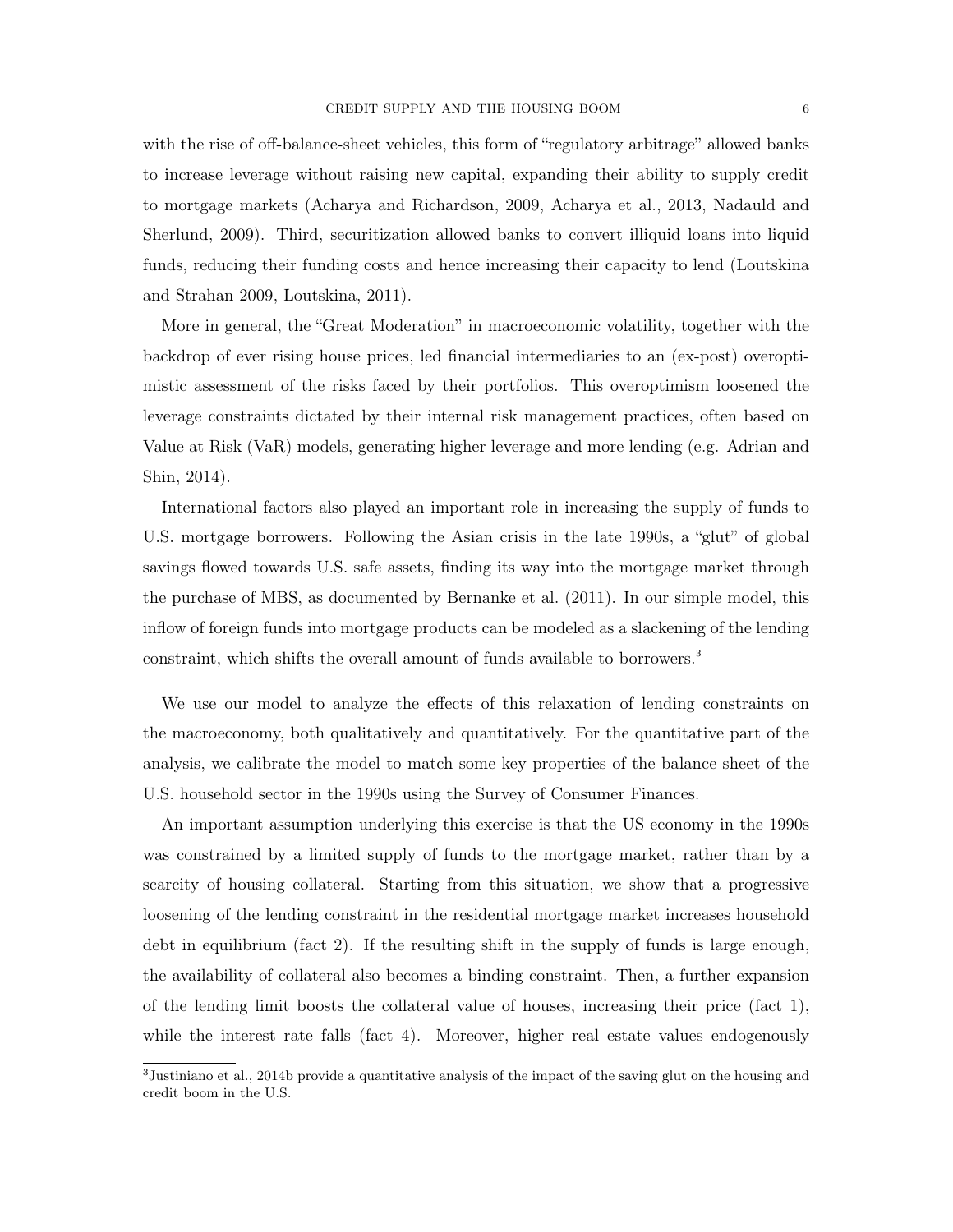relax the borrowing constraint, leading to an increase in household debt at an unchanged debt-to-collateral ratio (fact 3).

In contrast, the effects of an exogenous loosening of the borrowing constraint through lower required down payments are largely counterfactual. Interest rates do not fall, house prices barely increase and aggregate household leverage rises, rather than remaining constant. Nevertheless, the collateral constraint is a crucial ingredient of the model, since changes in house prices are due entirely to variation in their collateral value, which is positive only when the borrowing constraint binds.

In fact, the interaction between the two constraints, which is the main source of the model's dynamics, generates another interesting phenomenon. When the lending constraint is binding, lower down payments may lead to *lower* house prices, since in equilibrium borrowing cannot exceed the limited amount of available funds. Therefore, collateral values must fall when permissible leverage rises, so as to leave overall borrowing unchanged at the level dictated by the lending constraint. This surprising result points to the welldocumented reduction in required down payments in the mature phase of the boom, when the scope for further slackening of lending constraints was arguably limited, as a potential trigger for the turnaround in house prices that unleashed the financial crisis.

Although our account of the boom focuses primarily on the role of lending constraints, it does not rule out a contemporaneous loosening of collateral requirements for marginal borrowers of the kind documented by Duca et al. (2011), Favilukis et al. (2013) and Geanakoplos (2010) for instance. However, our results do imply that the aggregate impact of looser collateral requirements during the boom was smaller than that of the expansion in credit supply associated with the progressive erosion of the existing barriers to lending. If there was an increase in the demand for funds, the shift in credit supply must have been larger, or interest rates would have not fallen.

This paper's reconstruction of the facts that characterize the credit and housing boom is consistent with the microeconometric evidence of Mian and Sufi, 2009, 2011. They show that an expansion in credit supply was the fundamental driver of the surge in household debt, and that borrowing against the increased value of real estate by existing homeowners accounts for a significant fraction of this build-up in debt. Our model, with its emphasis on the role of lending as opposed to borrowing constraints, provides a clean theoretical framework to interpret this evidence and to asses its macroeconomic implications. Such a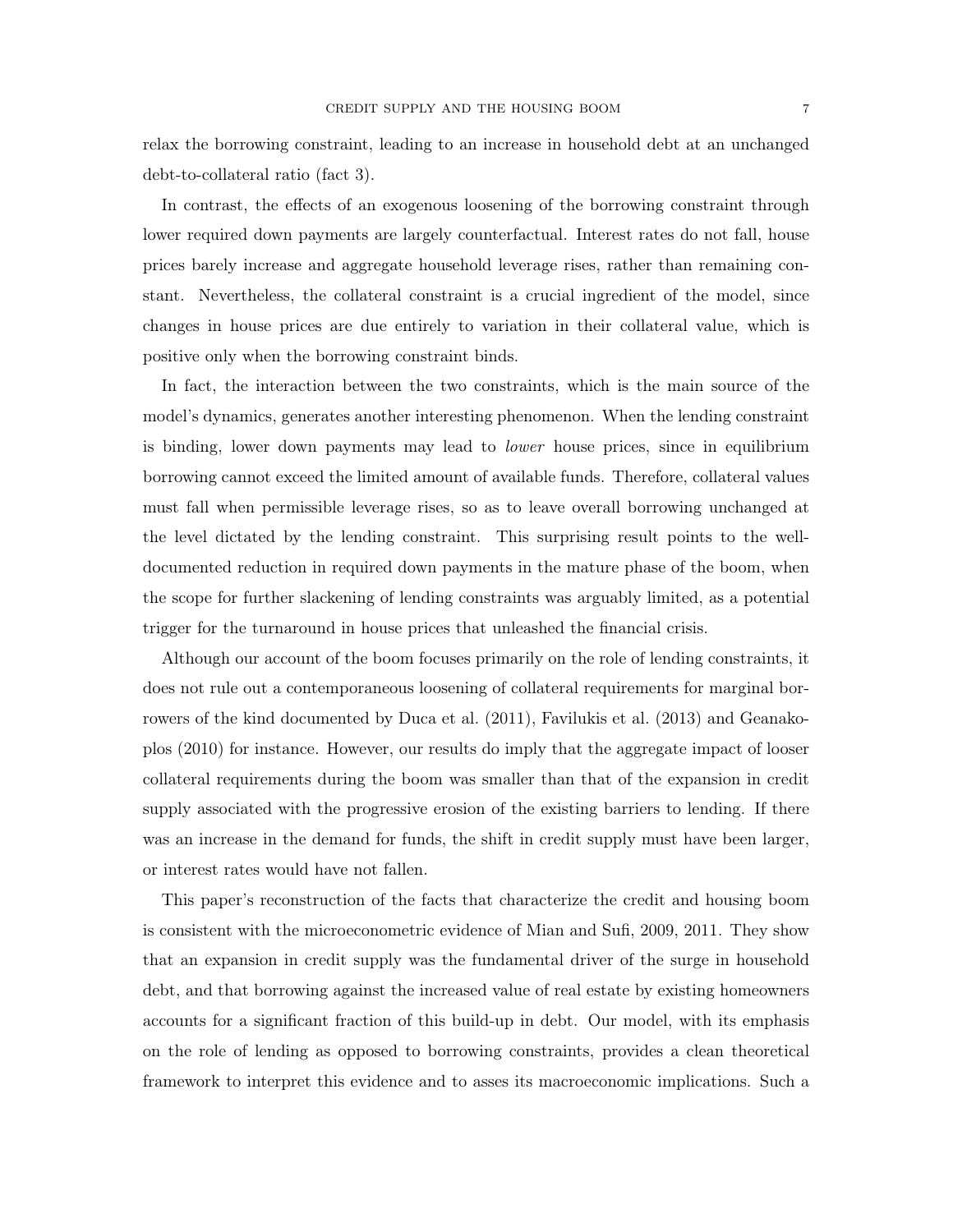framework is particularly relevant because a large body of work has documented the far reaching repercussions of the boom and subsequent bust in household debt and in real estate values on other macroeconomic outcomes, such as defaults, consumption, employment, and even education (Mian and Sufi, 2010, 2014a,b, Mian et al., 2013, Baker, 2014, Charles et al., 2014a,b, Di Maggio et al., 2014, Palmer, 2014).

The rest of the paper is organized as follows. Section 1.1 reviews the literature. Section 2 presents our simple model of lending and borrowing with houses as collateral and a lending constraint. Section 3 analyzes the properties of this model and characterizes its equilibrium. Section 4 illustrates a number of quantitative experiments that compare the macroeconomic impact of looser lending and collateral constraints. Section 5 concludes.

1.1. Related Literature. This paper is related to the recent macroeconomic literature on the causes and consequences of the financial crisis. As in Eggertsson and Krugman (2012), Guerrieri and Lorenzoni (2012), Hall (2012), Midrigan and Philippon (2011), Favilukis et al. (2013), Boz and Mendoza (2014), Justiniano et al. (2014a,b), and Huo and Rios-Rull (2014), we use a model of household borrowing to analyze the drivers of the boom and bust in credit and house prices that precipitated the Great Recession.<sup>4</sup>

We follow these studies by limiting borrowing through a collateral constraint *à la* Kiyotaki and Moore (1997), which is backed by houses as in Iacoviello (2005) and Campbell and Hercowitz (2009b). What is new in our framework is the introduction of the lending constraint, as a device to model the expansion in credit supply first documented by Mian and Sufi (2009). The interaction of this new constraint with the standard borrowing limit generates rich patterns of debt and home values that significantly improve the model's ability to match the four fundamental facts about the boom highlighted above, even in an extremely simple economy. Moreover, the interplay between the constraints provides an interesting insight on how the boom might have turned into bust, with the deterioration in credit standards at the peak of the cycle triggering a fall in house prices.

This interaction between constraints also sets our work apart from Kiyotaki et al., 2011, Adam et al. (2012), Garriga et al. (2012) and Kermani (2012). They study the effects of a

 $40$ ur paper is also broadly related to the work of Gerali et al. (2010) and Iacoviello (2014), who estimate large-scale dynamic stochastic general equilibrium models with several nominal and real frictions, including collateral constraints for households and entrepreneurs, and leverage restrictions for financial intermediaries. These papers, however, investigate the properties of business cycles, and do not focus on the recent boombust cycle.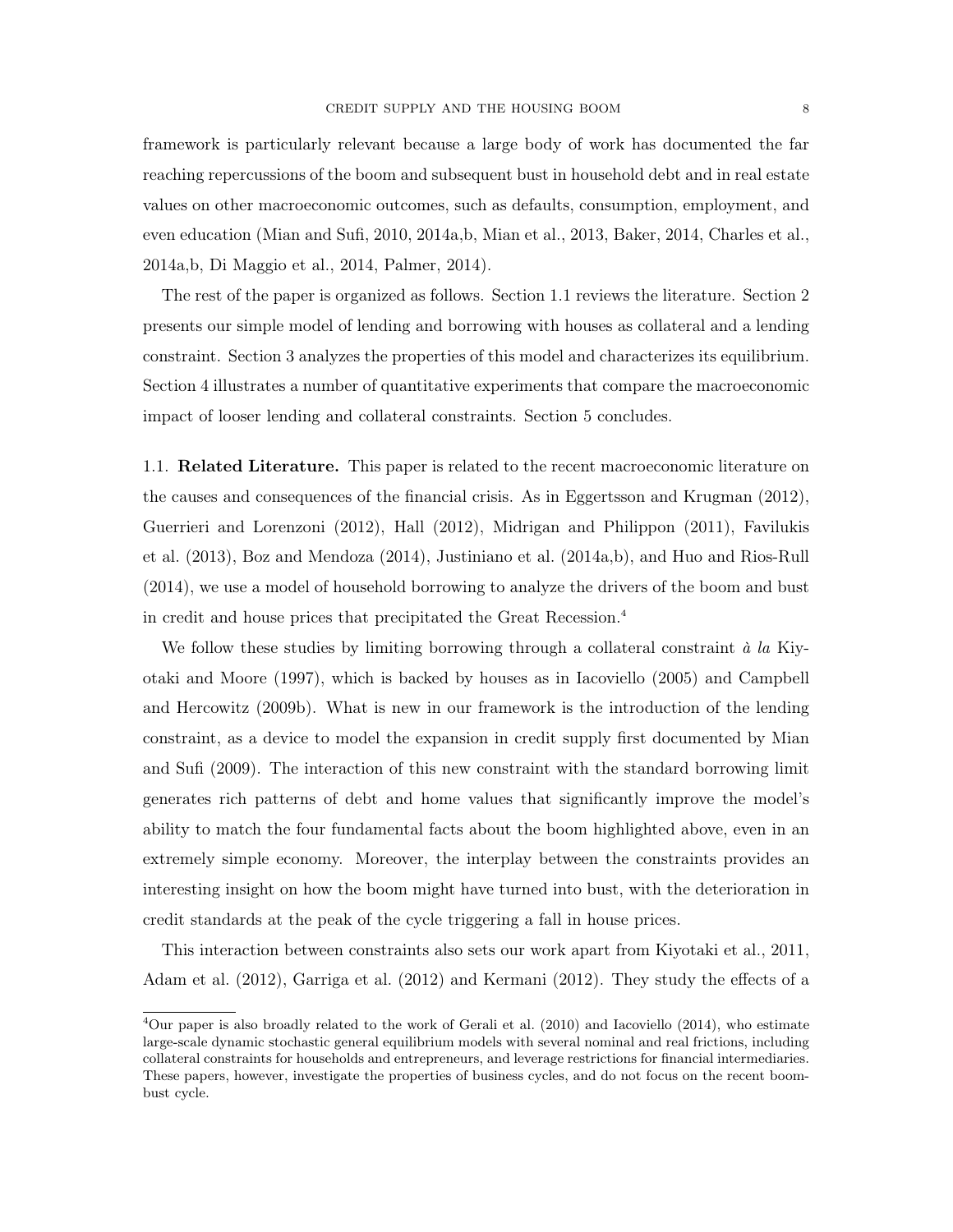reduction in the world interest rate on a small open economy with borrowing constraints. These effects are qualitatively similar to those of looser lending constraints in our framework, but they treat the decline in interest rates as exogenous. In our model, in contrast, lower interest rates result from a slacker lending constraint when the borrowing limit is binding, thus connecting the fall in mortgage rates to the financial liberalization and other well documented domestic, rather than just international, developments.

Another novelty of our approach is that we model the financial liberalization of the early 2000s as a slackening of the lending constraint. This is in contrast with literature cited above, which tends to capture variation in the availability of credit in both phases of the cycle through changes in the tightness of the borrowing constraint.<sup>5</sup>

We deviate from this widespread practice and focus on looser lending constraints as the driver of the credit boom for two reasons. First, the microeconometric evidence of Ambrose and Thibodeau (2004), Mian and Sufi (2009), Favara and Imbs (2012) and Di Maggio and Kermani (2014) clearly points to a shift in credit supply as a key factor behind the surge in debt and house prices. A slackening of lending constraints captures this credit supply shift cleanly and intuitively. Second, in models with a borrowing constraint *à la* Kiyotaki and Moore (1997), looser collateral requirements increase the demand for credit, putting upward pressure on interest rates, which is counterfactual.

The reference to looser collateral requirements as a credit demand shock might sound surprising, since required down payments are set by financial intermediaries, and hence are usually taken to reflect credit supply conditions. Therefore, it would seem plausible that an increase in banks' ability to lend prompted them to accept lower down payments. This intuitive link between collateral requirements and lending limits is absent in the workhorse model of collateralized borrowing of Kiyotaki and Moore (1997), but it might play a role in practice, connecting the movements in the demand and supply of credit as defined in our framework. Even if this were the case, however, our results suggest that a satisfactory account of the credit boom requires a larger shift in credit supply than in loan demand in response to their common determinants.

Our study also builds on the vast literature that focuses on the microeconomic foundations of leverage restrictions on financial intermediaries, in environments with agency,

<sup>5</sup>This modeling device is also the foundation of many recent normative studies on macroprudential regulation, such as Bianchi et al., 2012, Mendicino, 2012, Bianchi and Mendoza, 2012, 2013, Lambertini et al., 2013 Farhi and Werning, 2013, Korinek and Simsek, 2014.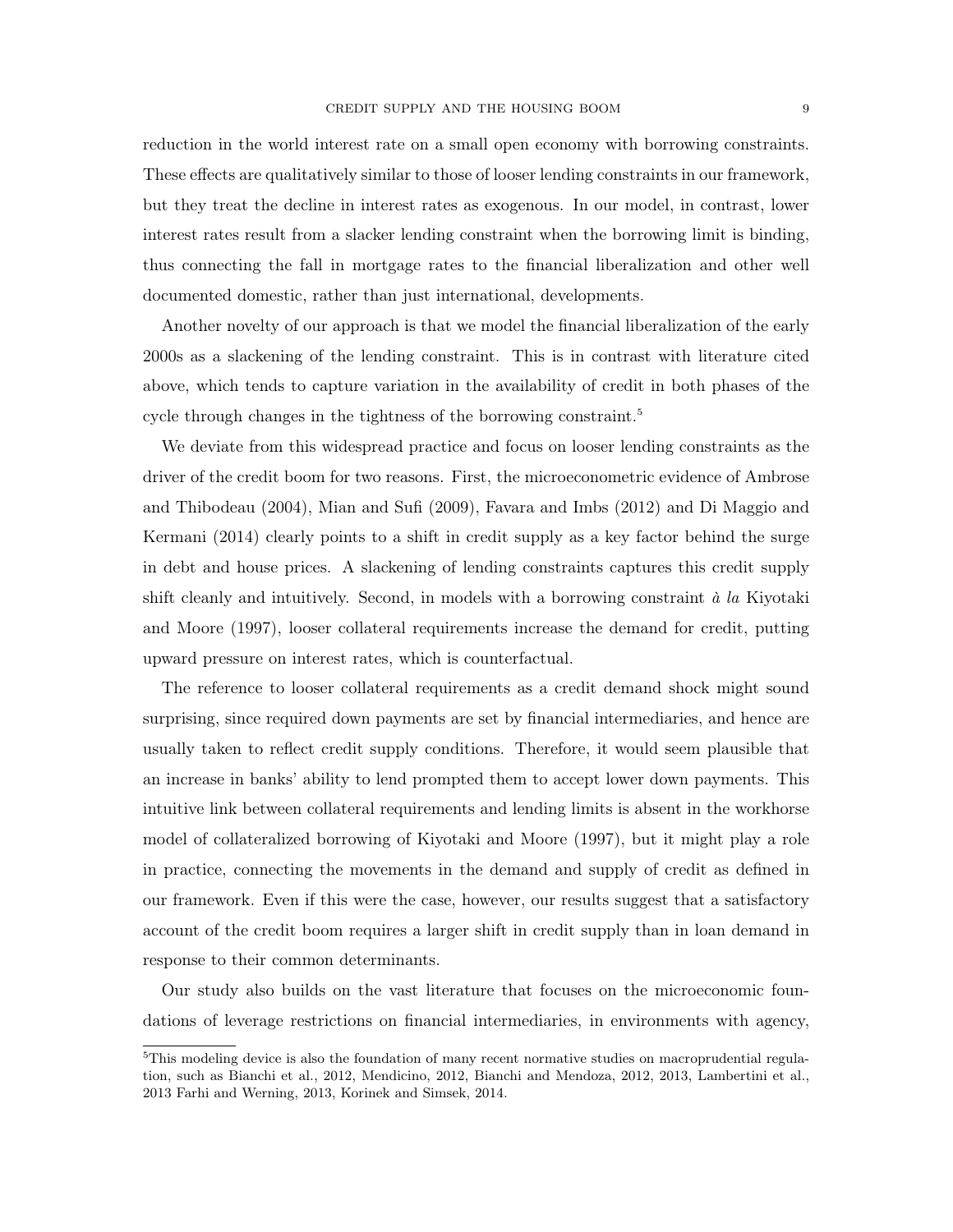informational or incomplete market frictions (e.g. Holmstrom and Tirole, 1997, Adrian and Shin, 2008, Geanakoplos, 2010, Gertler and Kiyotaki, 2010, Gertler and Karadi, 2011, Christiano and Ikeda, 2013, Bigio, 2013, Simsek, 2013). As in Adrian and Shin (2010a), Gertler et al. (2012), Adrian and Boyarchenko (2012, 2013), Dewachter and Wouters (2012), He and Krishnamurthy (2013), and Brunnermeier and Sannikov (2014), we take these leverage restrictions as given. These papers focus on risk as the fundamental determinant of credit supply through its effects on asset prices and intermediaries' leverage, on their fragility when leverage rises in tranquil times, and on the consequences of this fragility when tranquility gives way to turbulence. Instead, we abstract from risk entirely, to concentrate on the link between the availability of credit, household debt and home prices. The result is a very simple model of the causes of the credit and housing boom, and of a possible trigger of its demise. Central to our findings is the interplay between lending and borrowing constraints, which is absent in this literature.

The paper closest to ours is Landvoigt (2014), who also stresses the interaction between supply and demand of mortgage debt. He proposes a rich model of borrowing and lending with intermediation, mostly focused on the effects of securitization on mortgage finance over the past several decades. In his model, mortgages can default and securitization allows to transfer this risk from leverage-constrained intermediaries to savers with low risk aversion. The final section of his paper studies the boom and bust of the 2000s, as we do here. In this experiment, the credit cycle is driven by a slackening of collateral requirements, along with a perceived decline in the riskiness of mortgages, which turns out to be incorrect. This combination of shocks generates a boom and bust in debt and real estate values that is qualitatively plausible. However, the response of house prices is small, partly because the yield on mortgage backed securities rises during the boom. This effect on mortgage rates is at odds with the data (fact 4), and it is presumably due to the slackening of the collateral constraint, which puts upward pressure on interest rates, as suggested by our model.

Risk is also central to the analysis of Favilukis et al. (2013), who present a life cycle model with idiosyncratic income fluctuations and incomplete markets. In their framework, a loosening of borrowing constraints, together with lower transaction costs for housing, increases home prices by compressing their risk premium, since it improves the ability of households to insure against income risk. This effect is large enough to account for most of the rise in real estate prices during the boom, but it is accompanied by an increase in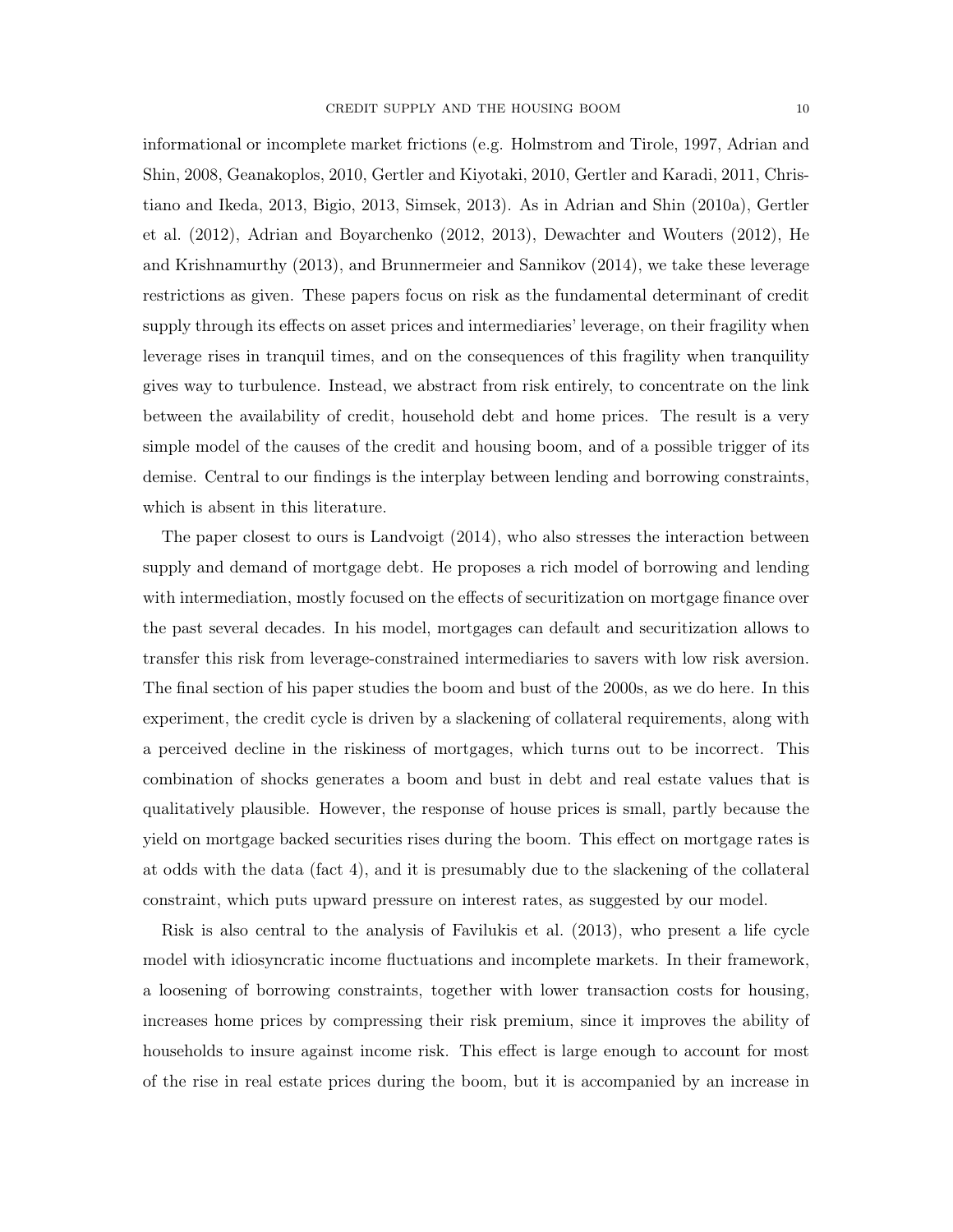interest rates, since better risk sharing opportunities decrease precautionary saving, thus increasing the demand for funds. To reverse this counterfactual increase in interest rates, the model also needs an infusion of foreign capital to shift the supply of credit.

## 2. The model

This section presents a simple model with heterogeneous households that borrow from each other, using houses as collateral. We use the model to establish that the crucial factor behind the boom in house prices and mortgage debt of the early 2000s was an outward shift in the supply of funds to borrowers, rather than an increase in the their demand driven by lower collateral requirements, as mostly assumed by the literature so far. We illustrate this insight in a simple endowment economy, without the unnecessary complications arising from production and capital accumulation.

2.1. Objectives and constraints. The economy is populated by two types of households, with different discount rates, as in Kiyotaki and Moore (1997), Iacoviello (2005), Campbell and Hercowitz (2009b) and our own previous work (Justiniano, Primiceri, and Tambalotti, 2014b,a). Patient households are denoted by *l*, since in equilibrium they save and lend. Their discount factor is  $\beta_l > \beta_b$ , where  $\beta_b$  is the discount factor of the impatient households, who borrow in equilibrium.

Representative household  $j = \{b, l\}$  maximizes utility

$$
E_0 \sum_{t=0}^{\infty} \beta_j^t \left[ u\left(c_{j,t}\right) + v_j\left(h_{j,t}\right) \right],
$$

where  $c_{j,t}$  denotes consumption of non-durable goods, and  $v_j(h_{j,t})$  is the utility of the service flow derived from a stock of houses *hj,t* owned at the beginning of the period. The function  $v(\cdot)$  is indexed by *j* for reasons explained in section 2.3. Utility maximization is subject to the flow budget constraint

$$
c_{j,t} + p_t [h_{j,t+1} - (1 - \delta) h_{j,t}] + R_{t-1} D_{j,t-1} \le y_{j,t} + D_{j,t},
$$

where  $p_t$  is the price of houses in terms of the consumption good,  $\delta$  is the depreciation rate of the housing stock, and *yj,t* is an exogenous endowment of consumption goods and new houses.  $D_{j,t}$  is the amount of one-period debt accumulated by the end of period  $t$ , and carried into period  $t + 1$ , with gross interest rate  $R_t$ . In equilibrium, debt is positive for the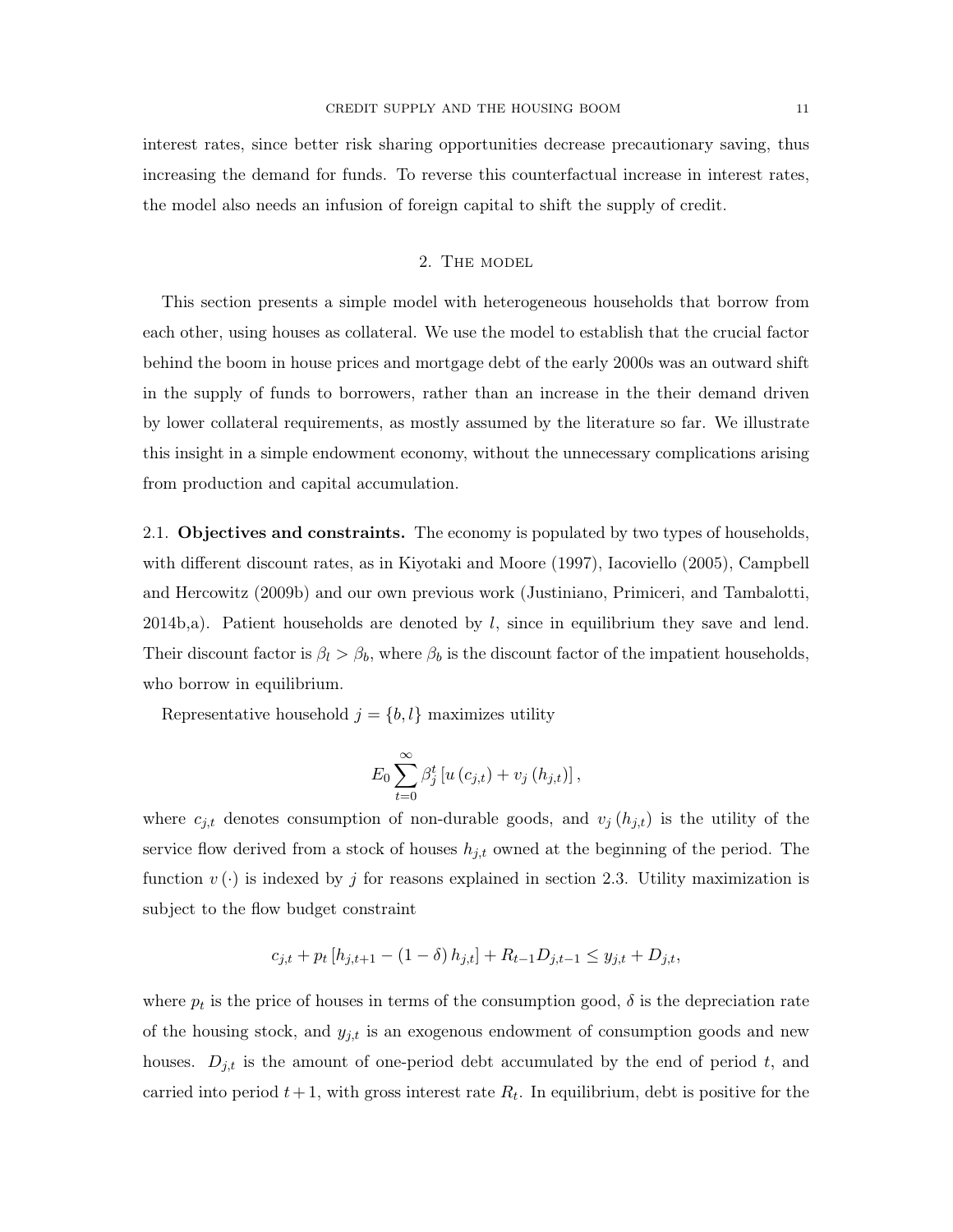impatient borrowers and it is negative for the patient lenders, representing loans that the latter extend to the former. Borrowers can use their endowment, together with loans, to buy non-durable consumption goods and new houses, and to repay old loans with interest.

Households' decisions are subject to two more constraints. First, on the liability side of their balance sheet, a collateral constraint limits debt to a fraction  $\theta$  of the value of the borrowers' housing stock, along the lines of Kiyotaki and Moore (1997). This constraint takes the form

$$
(2.1) \t\t D_{j,t} \leq \theta p_t h_{j,t+1},
$$

where  $\theta$  is the maximum allowed loan-to-value (LTV) ratio.<sup>6</sup> Therefore, changes in  $\theta$  affect households' ability to borrow against a given value of their property. In practice, higher values of  $\theta$  capture looser collateral requirements, such as those associated with lower down payments, multiple mortgages on the same property (so-called piggy back loans), and more generous home equity lines of credit. A growing literature identifies changes in  $\theta$ , and in the credit conditions that they represent, as an important driver of the credit cycle of the 2000s. Recent papers based on this hypothesis include Eggertsson and Krugman (2012), Guerrieri and Lorenzoni (2012), Hall (2012), Midrigan and Philippon (2011), Garriga et al. (2012), Favilukis et al. (2013), and Boz and Mendoza (2014).

The second constraint on households' decisions applies to the asset side of their balance sheet, in the form of an upper bound on the total amount of mortgage lending that they can extend

$$
(2.2) \t-D_{j,t} \leq \bar{L}.
$$

This lending constraint is meant to capture a variety of implicit and explicit regulatory, institutional and technological constraints on the economy's ability to channel funds towards the mortgage market.<sup>7</sup>

 ${}^{6}$ This type of constraint is often stated as a requirement that contracted debt repayments (i.e. principal plus interest) do not exceed the future expected value of the collateral. We focus on a contemporaneous constraint for simplicity. This choice is inconsequential for the results, which mostly pertain to steady state equilibria.

<sup>7</sup>In our stylized economy, this constraint also represents a limit on households' overall ability to save. This equivalence is an artifact of the assumption that mortgages are the only financial asset in the economy, but it is not important for the results.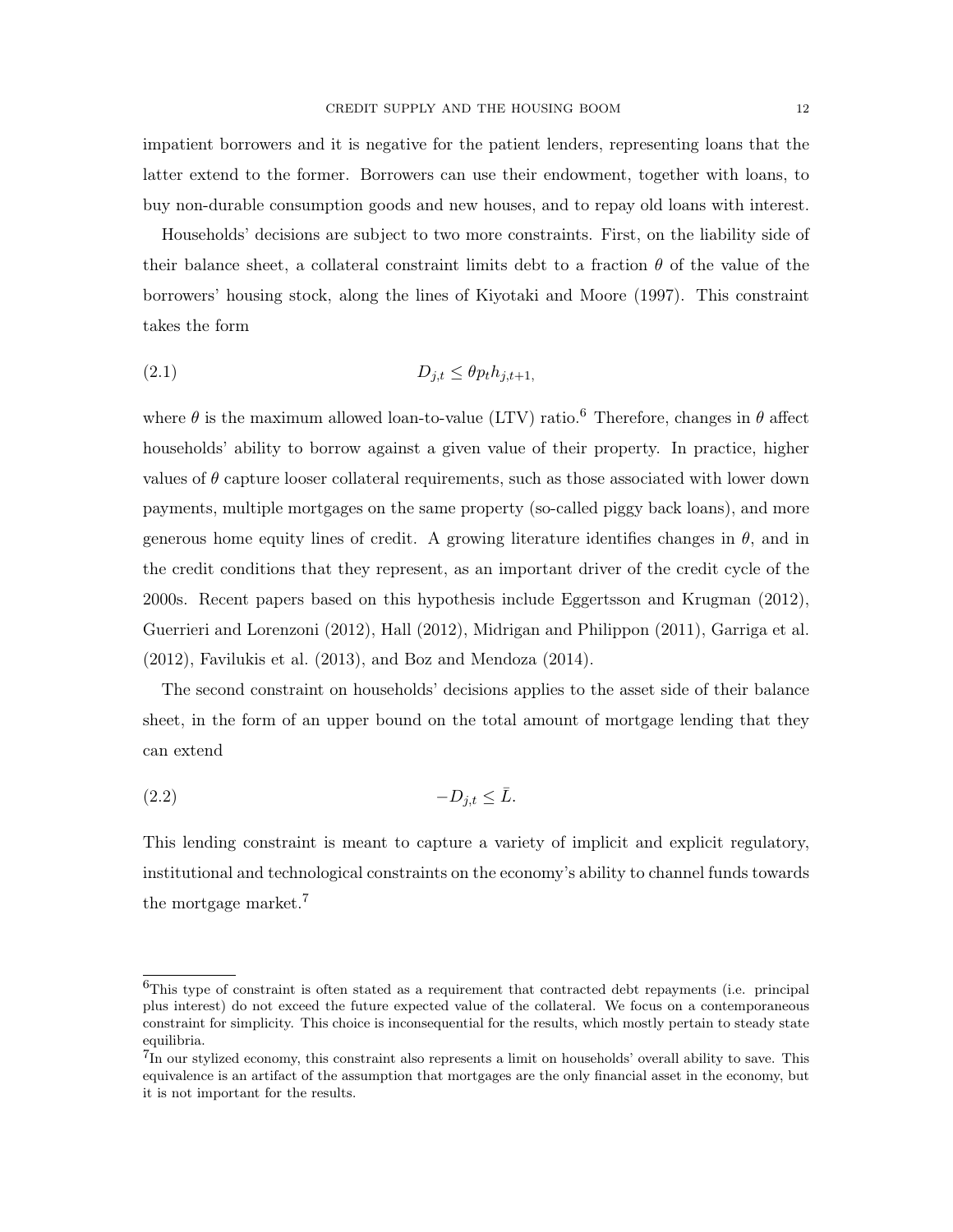For simplicity, we impose this constraint directly on the ultimate lenders. However, appendix B shows that this formulation is equivalent to one in which financial intermediaries face a leverage (or capital) constraint and a cost of equity adjustment. When this cost becomes very large, the leverage constraint on intermediaries boils down to a lending constraint of the form (2.2), producing identical results to those in the baseline model.

This extreme formulation of the lending constraint is meant to create a stark contrast with the more familiar collateral constraint imposed on the borrowers. From a macroeconomic perspective, the lending limit produces an upward sloping supply of funds in the mortgage market, which mirrors the downward sloping demand for credit generated by the borrowing constraint. We illustrate this point in the next section, which characterizes the equilibrium of the model. In section 4, we will use the implications of this equilibrium to argue that the boom in credit and house prices of the early 2000s is best understood as the consequence of looser constraints on lending, rather than on borrowing: an increase in L, rather than in  $\theta$ .

2.2. **Equilibrium conditions.** Given their lower propensity to save, impatient households borrow from the patient in equilibrium. Therefore, the lending constraint (2.2) does not influence their decisions, which obey the following optimality conditions

(2.3) 
$$
(1 - \mu_t) u'(c_{b,t}) = \beta_b R_t E_t u'(c_{b,t+1})
$$

(2.4) 
$$
(1 - \mu_t \theta) u'(c_{b,t}) p_t = \beta_b v'_b (h_{b,t+1}) + \beta_b (1 - \delta) E_t [u'(c_{b,t+1}) p_{t+1}]
$$

(2.5) 
$$
c_{b,t} + p_t [h_{b,t+1} - (1 - \delta) h_{b,t}] + R_{t-1} D_{b,t-1} = y_{b,t} + D_{b,t}
$$

(2.6) 
$$
\mu_t (D_{b,t} - \theta p_t h_{b,t+1}) = 0, \quad \mu_t \geq 0, \quad D_{b,t} \leq \theta p_t h_{b,t+1},
$$

where  $u'(c_{b,t}) \cdot \mu_t$  is the Lagrange multiplier on the collateral constraint.

Equation (2.3) is a standard Euler equation weighting the marginal benefit of higher consumption today against the marginal cost of lower consumption tomorrow. Relative to the case of an unconstrained consumer, the cost of a tighter borrowing constraint, as measured by the multiplier  $\mu_t$ , reduces the benefit of higher current consumption, leading the impatient to consume less than they otherwise would. Equation (2.4) characterizes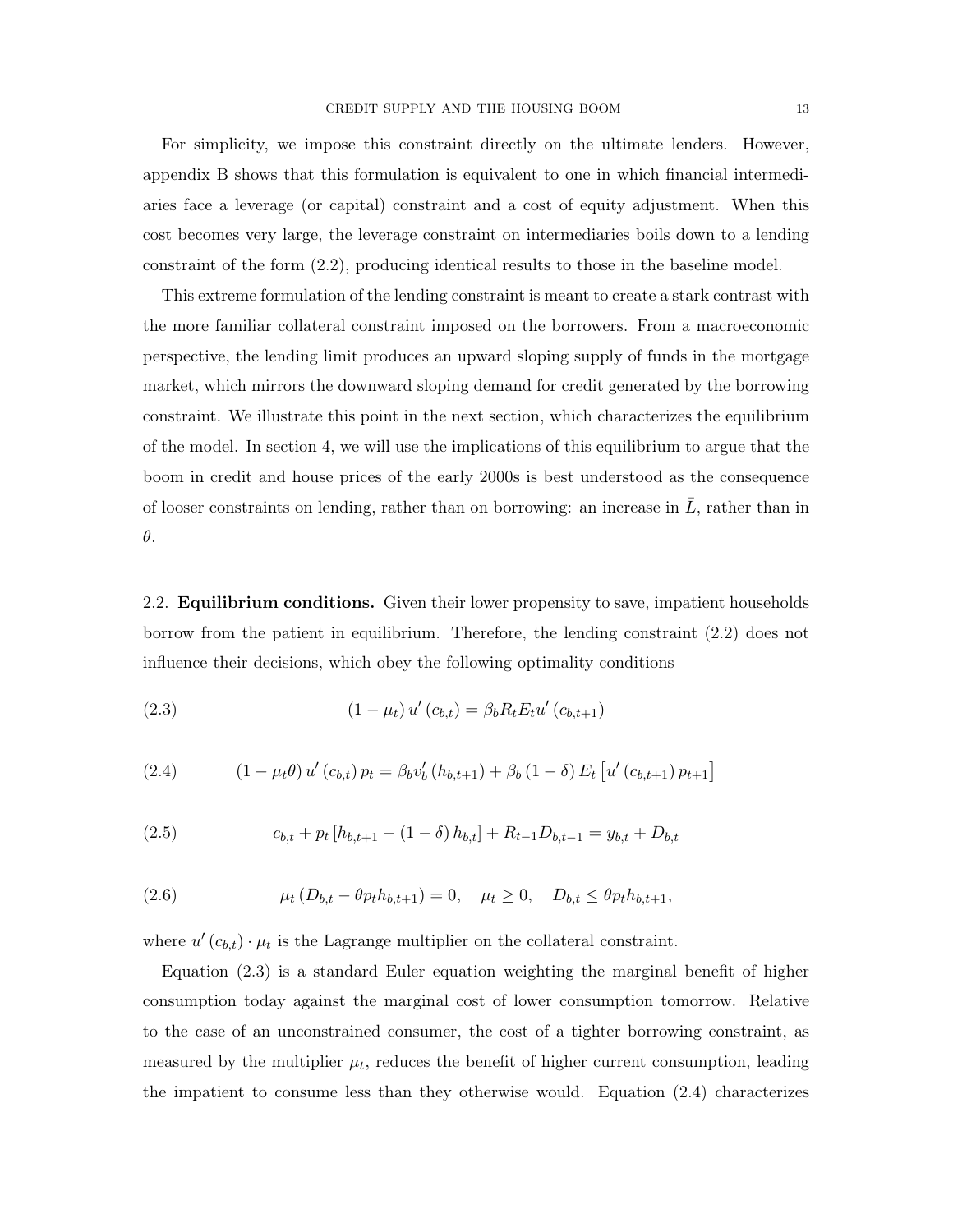housing demand by the borrowers. It equates the cost of the consumption foregone to purchase an additional unit of housing, with the benefit of enjoying this house tomorrow, and then selling it (after depreciation) in exchange for goods. The term  $(1 - \mu_t \theta)$  on the left-hand side of (2.4) reduces the cost of foregone consumption, as the collateral value of the newly purchased unit of housing slackens the borrowing constraint. Equation (2.4) shows that the value of a house to a borrower is increasing in the tightness of the borrowing constraint  $(\mu_t)$  and the maximum admissible loan-to-value-ratio  $(\theta)$ . Finally, equation (2.5) is the flow budget constraint of the borrower, while the expressions in (2.6) are the complementary slackness conditions for the collateral constraint.

Since patient households lend in equilibrium, their decisions are influenced by the lending constraint. Their equilibrium conditions are

(2.7) 
$$
(1 + \xi_t) u'(c_{l,t}) = \beta_l R_t E_t u'(c_{l,t+1})
$$

(2.8) 
$$
u'(c_{l,t}) p_t = \beta_l v'_l (h_{lt+1}) + \beta_l (1-\delta) E_t [u'(c_{l,t+1}) p_{t+1}]
$$

(2.9) 
$$
c_{l,t} + p_t [h_{l,t+1} - (1 - \delta) h_{l,t}] + R_{t-1} D_{l,t-1} = y_{l,t} + D_{l,t}
$$

(2.10) 
$$
\xi_t \left( -D_{l,t} - \bar{L} \right) = 0, \quad \xi_t \geq 0, \quad -D_{l,t} \leq \bar{L},
$$

where  $u'(c_{l,t}) \cdot \xi_t$  is the Lagrange multiplier on the lending constraint. When this constraint is binding, the lenders would like to save more at the prevailing interest rate, but they cannot. The multiplier  $\xi_t$  then boosts the marginal benefit of current consumption in their Euler equation (2.7), making it optimal to consume what they would rather save. Equivalently, when the lending constraint binds,  $\xi_t$  reduces the lenders' perceived rate of return from postponing consumption, enticing them to tilt their consumption profile towards the present. This effect is in contrast with what happens to the borrowers, who must be dissuaded from consuming more today so as not to violate their borrowing constraint. Unlike the collateral constraint, though, the lending constraint does not affect the demand for houses, since the lending limit does not depend on their value. Otherwise, equations  $(2.7)-(2.10)$  have similar interpretations to  $(2.3)-(2.6)$ .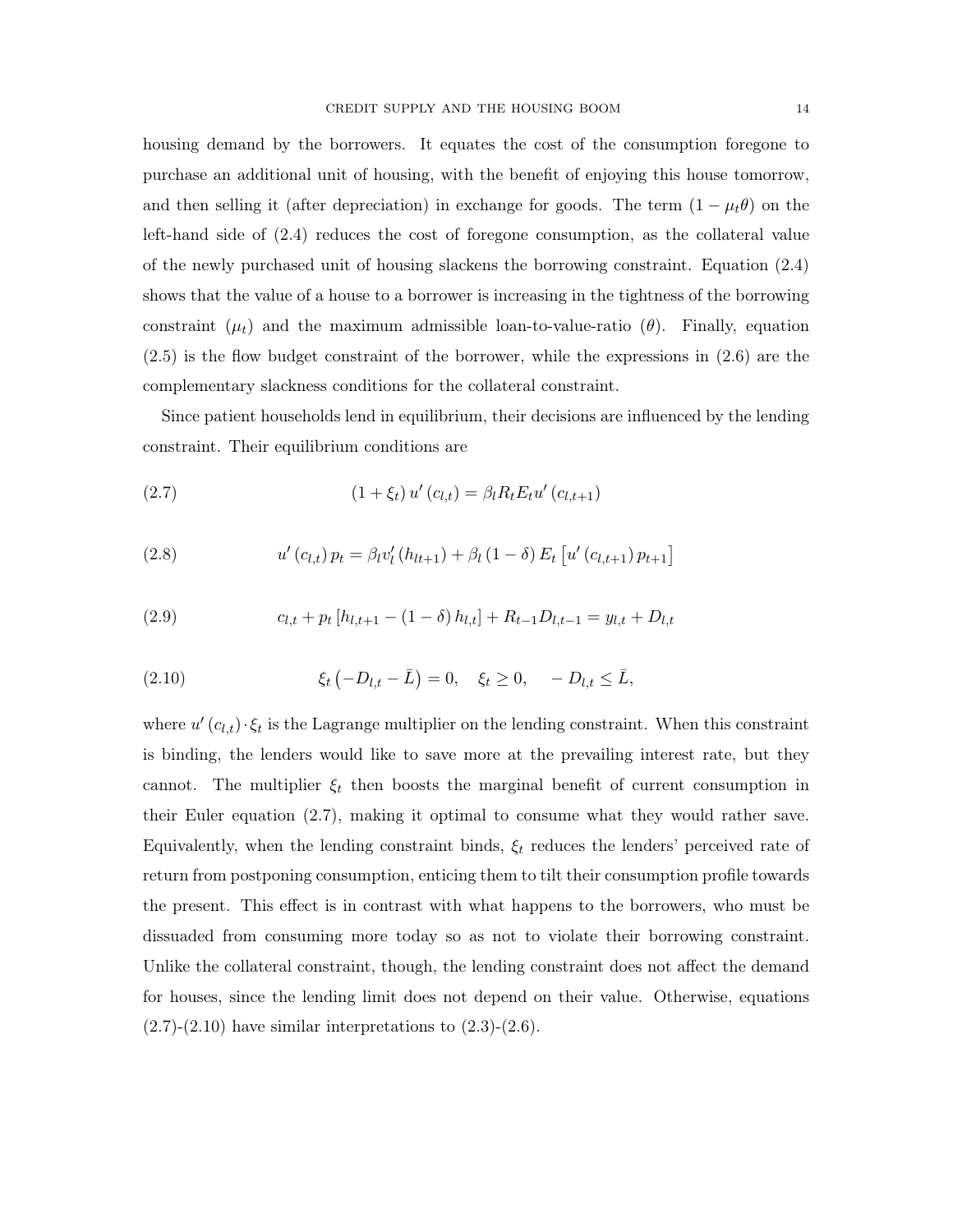The model is closed by imposing that borrowing is equal to lending

 $D_{b,t} + D_{l,t} = 0$ ,

and that the housing market clears

$$
h_{b,t} + h_{l,t} = \bar{h},
$$

where  $\bar{h}$  is a fixed supply of houses.

2.3. Functional forms. To characterize the equilibrium of the model, we make two convenient functional form assumptions. First, we assume that the lenders' utility function implies a rigid demand for houses at the level  $\bar{h}_l$ <sup>8</sup>. Consequently, we replace equation (2.8) with

$$
h_{l,t} = \bar{h}_l.
$$

In this equilibrium, houses are priced by the borrowers, who are leveraged and face a fixed supply equal to  $\bar{h}_b \equiv \bar{h} - \bar{h}_l$ . This assumption and its implications for the equilibrium are appealing for two reasons. First, housing markets are highly segmented (e.g. Landvoigt et al., 2013), so that in practice there is little trading of houses between rich and poor agents, lenders and borrowers. Assuming a rigid demand by the lenders shuts down all trading between the two groups, thus approximating reality. Second, this simple modeling device captures the idea that houses are priced by the most leveraged individuals, as in Geanakoplos (2010), amplifying the potential effects of borrowing constraints on house prices.<sup>9</sup>

The second simplifying assumption is that utility is linear in non-durable consumption. As a result, the marginal rate of substitution between houses and non-durables does not depend on the latter. Furthermore, the level and distribution of income do not matter for the equilibrium in the housing and debt markets, which makes the determination of house

 ${}^{8}$ This is the reason why the utility from housing services *v* is indexed by *j*.

<sup>&</sup>lt;sup>9</sup>Alternatively, one could assume that borrowers and lenders enjoy two different kinds of houses, which are traded in two separate markets. In this environment, shifts in either the lending or the borrowing limit would only affect the price of the borrowers' houses, through their impact on the multiplier. This result is consistent with the evidence in Landvoigt et al. (2013), according to which cheaper houses (presumably those owned by borrowers) appreciated more than more expensive ones.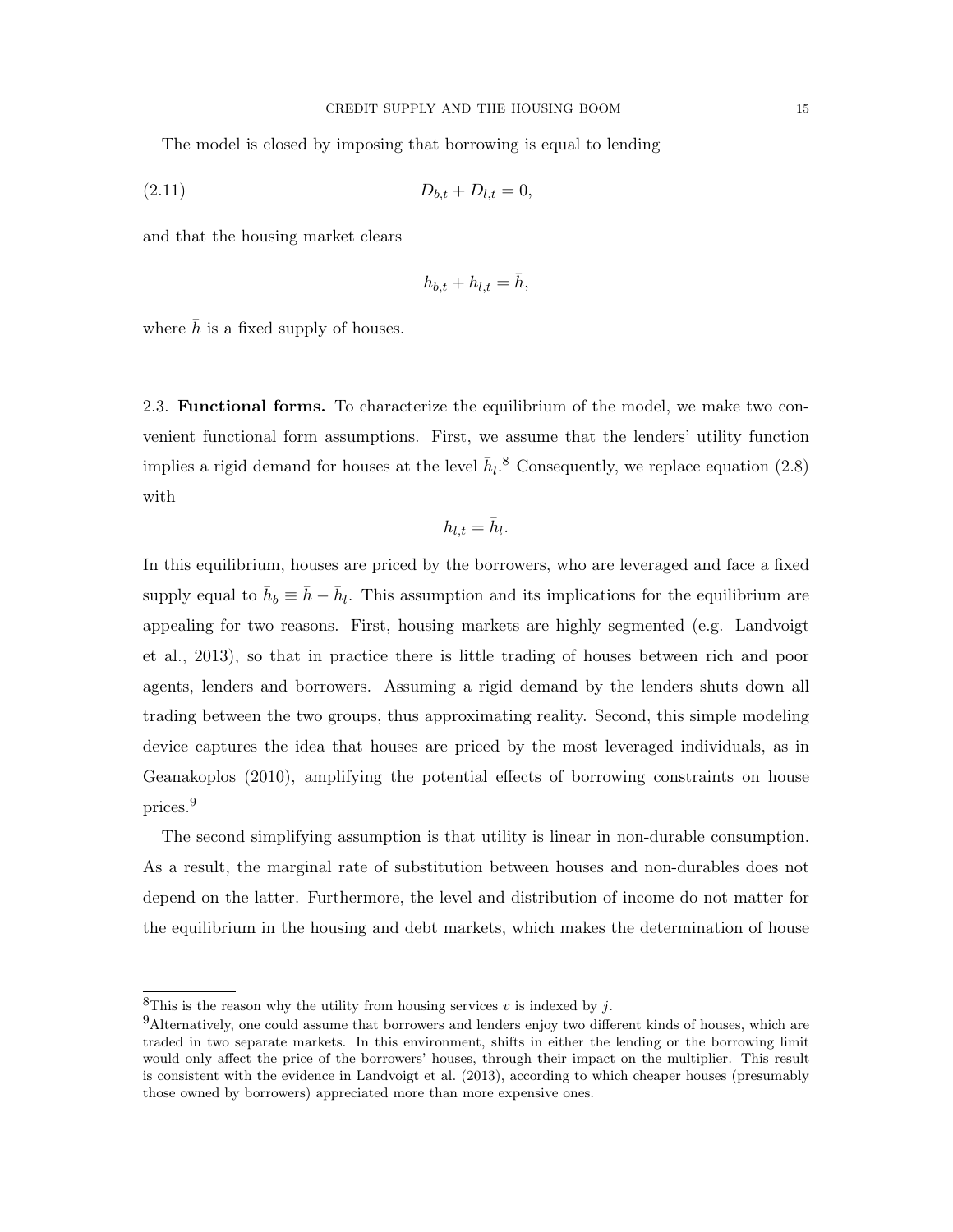prices simple and transparent. Re-arranging equation (2.4), we now have

(2.12) 
$$
p_t = \frac{\beta_b}{(1 - \mu_t \theta)} [mrs + (1 - \delta) E_t p_{t+1}],
$$

where  $mrs = v'(\bar{h} - \bar{h}_l)$ , and the constant marginal utility of consumption was normalized to one.

According to this expression, house prices are the discounted sum of two components: first, the marginal rate of substitution between houses and consumption, which represents the "dividend" from living in the house, and is also equal to their shadow rent; second, the expected selling price of the undepreciated portion of the house. The discount factor, in turn, depends on the maximum LTV ratio,  $\theta$ , and on the multiplier of the collateral constraint,  $\mu_t$ . Therefore, house prices are increasing in the fraction of the house that can be used as collateral and in the tightness of the borrowing constraint.

Although it is extreme, the assumption of linear utility simplifies the mathematical structure of the model significantly, making its economics particularly transparent, especially in terms of the determinants of house prices. With a constant shadow rent (*mrs*), house prices can only vary due to fluctuations in the discount factor. This feature of the model is consistent with the fact that house prices are significantly more volatile than measured fundamentals, resulting in large fluctuations of price-rent ratios, as stressed for instance by Favilukis et al. (2013).

Unlike in Favilukis et al. (2013), though, the discount factor in (2.12) does not depend on risk, but on the tightness of the borrowing constraint, both through the multiplier  $\mu_t$  and the LTV ratio  $\theta$ . In our quantitative experiments, movements in  $\mu_t$  associated with shifts in the lending limit  $\bar{L}$  account for a large portion of the surge in house prices between 2000 and 2006, even if we abstract from risk entirely. This result, of course, does not rule out an important role for risk in the pricing of houses over regular business cycles, nor over the housing boom more specifically. However, it does suggest that a relaxation of lending limits is a more promising approach to modeling the type of credit liberalization experienced by the US economy since the late 1990s, than an increase in LTVs. Exploring the effects of looser lending constraints in a model with risk along the lines of Favilukis et al. (2013) would be an interesting avenue for future research.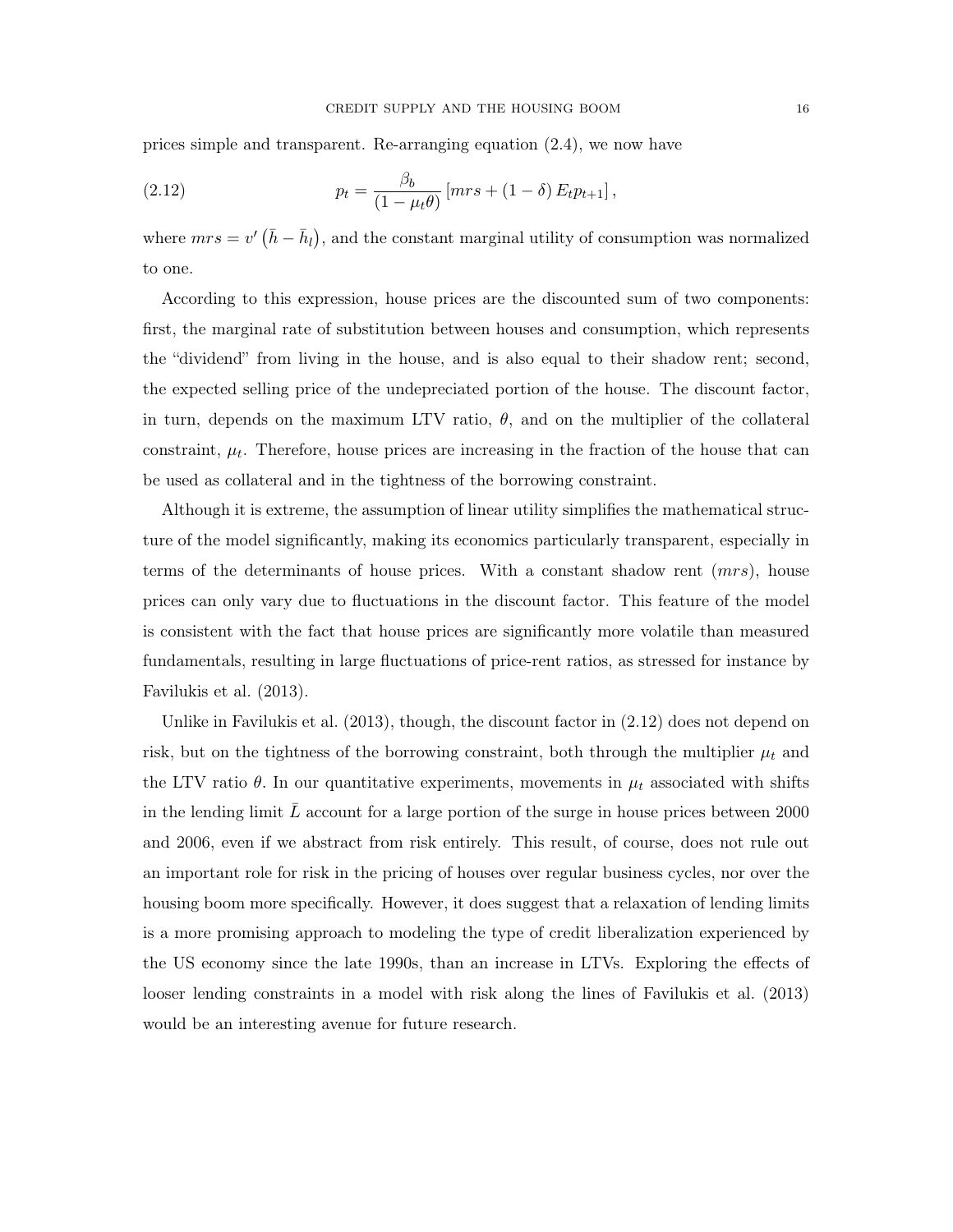## 3. Characterization of the Equilibrium

The model of the previous section features two balance sheet constraints, both limiting the equilibrium level of debt in the economy. The collateral constraint on the liability side of households' balance sheets limits the amount of borrowing to a fraction of the value of their houses  $(D_{b,t} \leq \theta p_t \bar{h}_b)$ . This is a standard tool used in the literature to introduce financial frictions. The lending constraint, instead, puts an upper bound on the ability of savers to extend mortgage credit. But in our closed economy, where borrowing must be equal to lending in equilibrium, the lending limit also turns into a constraint on borrowing  $(D_{b,t} \leq \bar{L})$ .<sup>10</sup> Which of the two constraints binds at any given point in time depends on the parameters  $\theta$  and  $\overline{L}$ , but also on house prices, which are endogenous. Moreover, both constraints bind when  $\theta p_t \overline{h}_b = \overline{L}$ , a restriction that turns out to be far from knife-edge, due to the endogeneity of *pt*.

To illustrate the interaction between the two balance sheet constraints, we start from the standard case with only a borrowing limit, which is depicted in figure 3.1. The supply of funds is perfectly elastic at the interest rate represented by the (inverse of the) lenders' discount factor. The demand for funds is also flat, at a higher interest rate determined by the borrowers' discount factor. At the borrowing limit, however, credit demand becomes vertical. Therefore, the equilibrium is at the (gross) interest rate  $1/\beta_l$ , where demand meets supply and the borrowing constraint is binding, implying a positive multiplier on the collateral constraint ( $\mu_t > 0$ ). In this equilibrium, the price of houses is determined by equation (2.12), pinning down the location of the kink in the demand for funds.

Figure 3.2 extends the analysis to a model with a lending constraint. Now the supply of funds also has a kink, at the value  $\bar{L}$ . Whether this constraint binds in equilibrium depends on the relative magnitude of  $\bar{L}$  and  $\theta p_t \bar{h}_b$ . In figure 3.2,  $\bar{L} > \theta p_t \bar{h}_b$ , so that the lending constraint does not bind and the equilibrium is the same as in figure  $3.1$ .<sup>11</sup>

If instead  $L < \theta p_t h_b$ , the lending limit is binding, as shown in figure 3.3. The interest rate now settles at  $1/\beta_b$ , higher than before. At this rate of return, savers would be happy to expand their mortgage lending, but they cannot. At the same time, borrowers are not limited in their ability to bring consumption forward by the value of their collateral,

 $10$ In an open economy model with borrowing from abroad, such as Justiniano et al. (2014b), this constraint would become  $D_{b,t} \leq \bar{L} + L_{f,t}$ , where  $L_{f,t}$  denotes the amount of foreign borrowing. Therefore, in such a model,  $L_{f,t}$  plays a similar role to  $\bar{L}$  in relaxing or tightening the constraint.

<sup>&</sup>lt;sup>11</sup>For this to be an equilibrium, the resulting house price must of course satisfy  $\bar{L} > \theta p_t \bar{h}_b$ .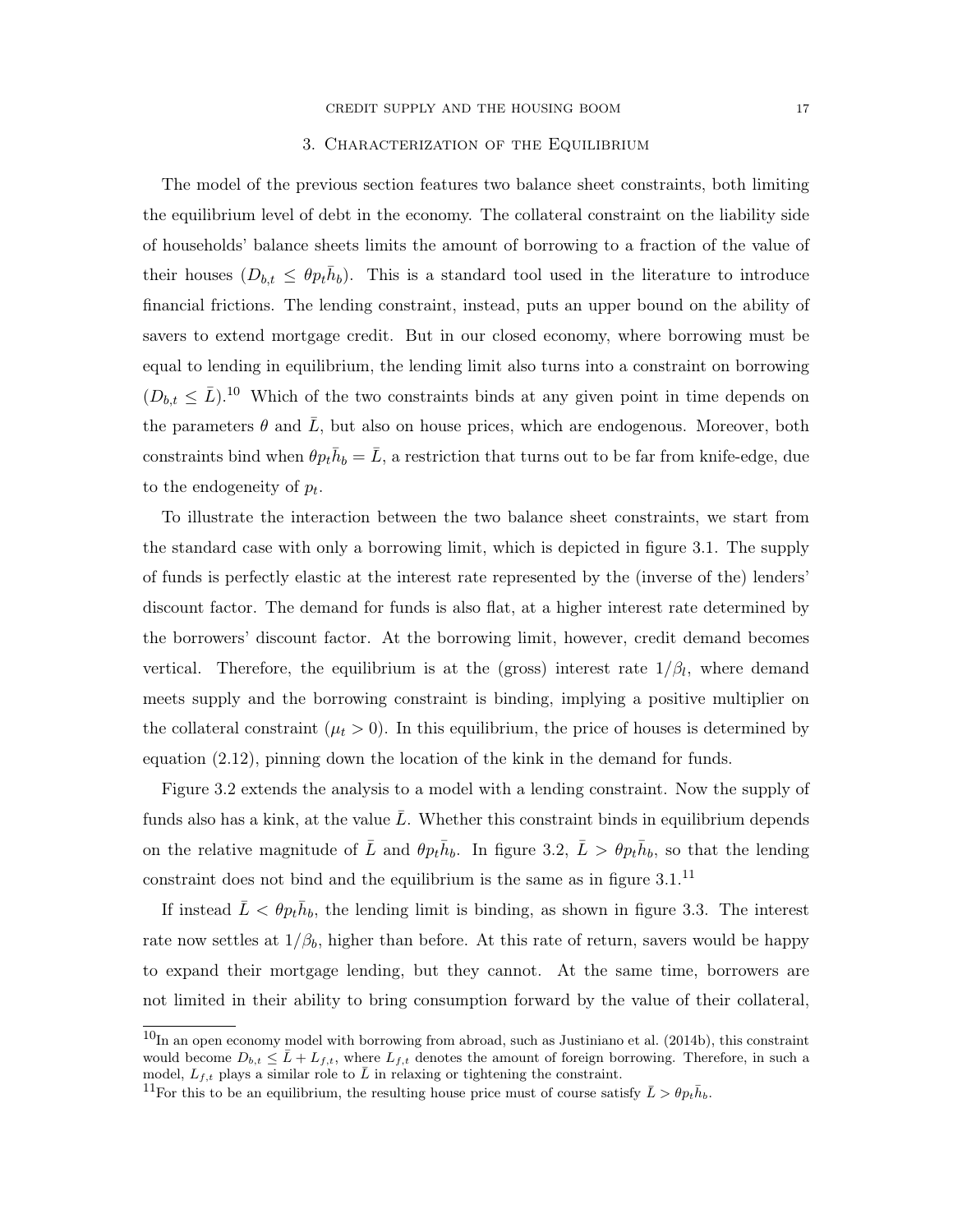

FIGURE 3.1. Demand and supply of funds in a model with collateral constraints.



 $\cdot$ Figure 3.2. Demand and supply of funds in a model with collateral and lending constraints. The lending constraint is not binding.

but by the scarcity of funds that the savers can channel towards the mortgage market. Equation (2.12) again determines the price of houses. However, this price is below that in the scenarios illustrated in figures 3.1 and 3.2, since now the borrowing constraint does not bind (i.e.  $\mu_t = 0$ ). In this equilibrium, house prices are low because real estate is not valuable as collateral at the margin. An extra unit of housing does not allow any extra borrowing, since the binding constraint is on the supply side of the financial market.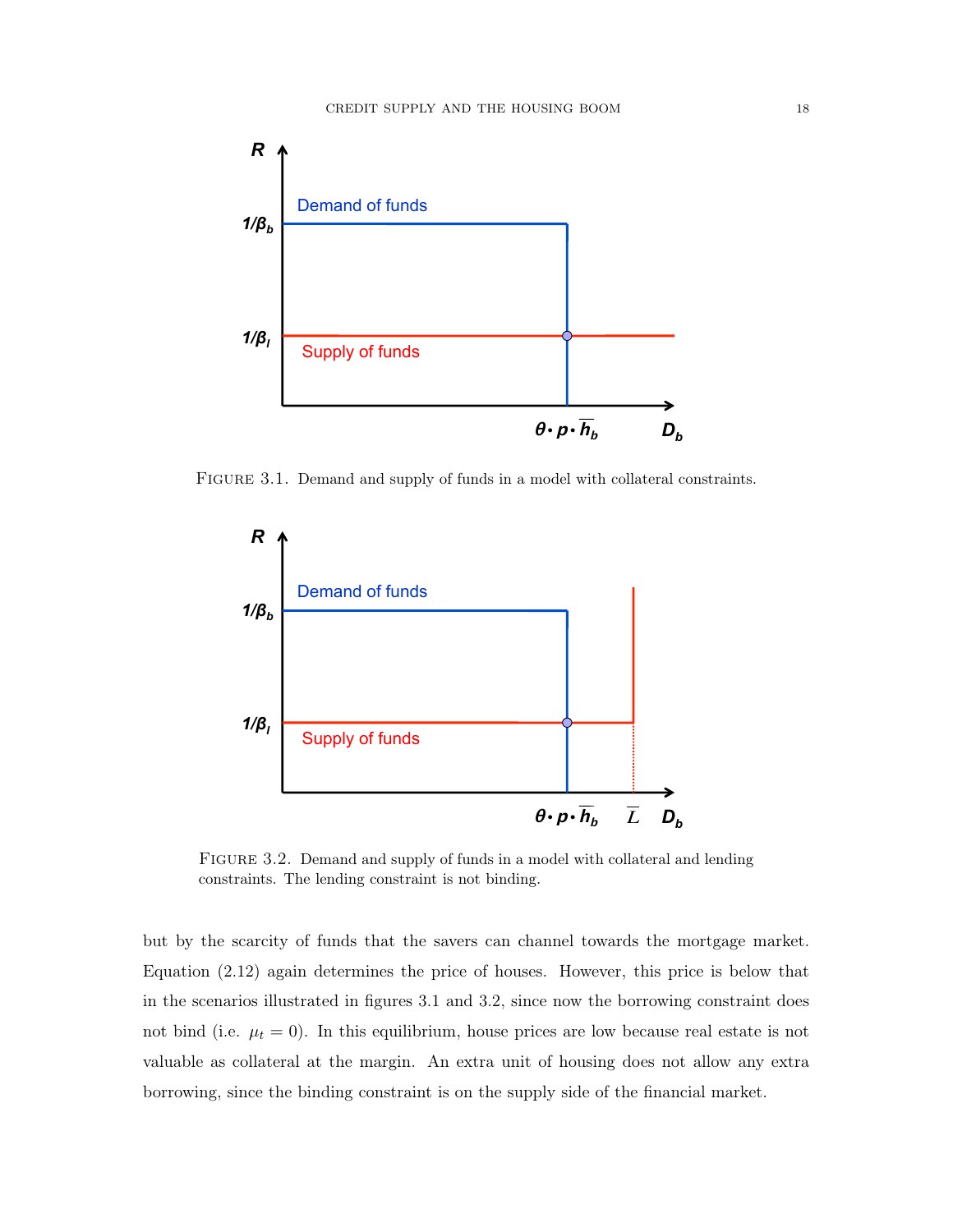

constraints. The lending constraint is binding. FIGURE 3.3. Demand and supply of funds in a model with collateral and lending

Qualitatively, the transition from a steady state with a low  $\overline{L}$ , as in figure 3.3, to one with a higher  $L$ , as in figure 3.2, causes interest rates to fall while household debt and house prices increase. This matches well the U.S. experience in the first half of the 2000s. Section 4 shows that this match also works quantitatively, and that a slackening of the constraint on mortgage lending is also consistent with other patterns in the data.

In contrast, a slackening of the borrowing constraint through an increase in the LTV parameter  $\theta$  may result in higher interest rates and lower house prices, making it an unlikely source of the U.S. housing boom in the 2000s. To see this, assume that the borrowing constraint binds initially, as in figure 3.2. A sufficiently large increase in  $\theta$  pushes interest rates up from  $1/\beta_l$  to  $1/\beta_b$ , as the vertical "arm" of the demand for funds crosses over the lending limit  $\overline{L}$ , causing that constraint to bind. With the borrowing constraint no longer binding, the multiplier  $\mu_t$  falls to zero, putting downward pressure on house prices.<sup>12</sup>

Intuitively, an increase in  $\theta$  expands the demand for credit, driving its price, the interest rate, higher. And with higher interest rates, house prices fall. On the contrary, an increase in the lending limit  $\bar{L}$  expands the supply of funds from lenders, pushing interest rates down, and debt and house prices up, leaving the debt-to-collateral ratio approximately unchanged.

 $12$ Starting instead from a situation in which the lending constraint is binding, as in figure 3.3, an increase in  $\theta$  would leave the equilibrium unchanged.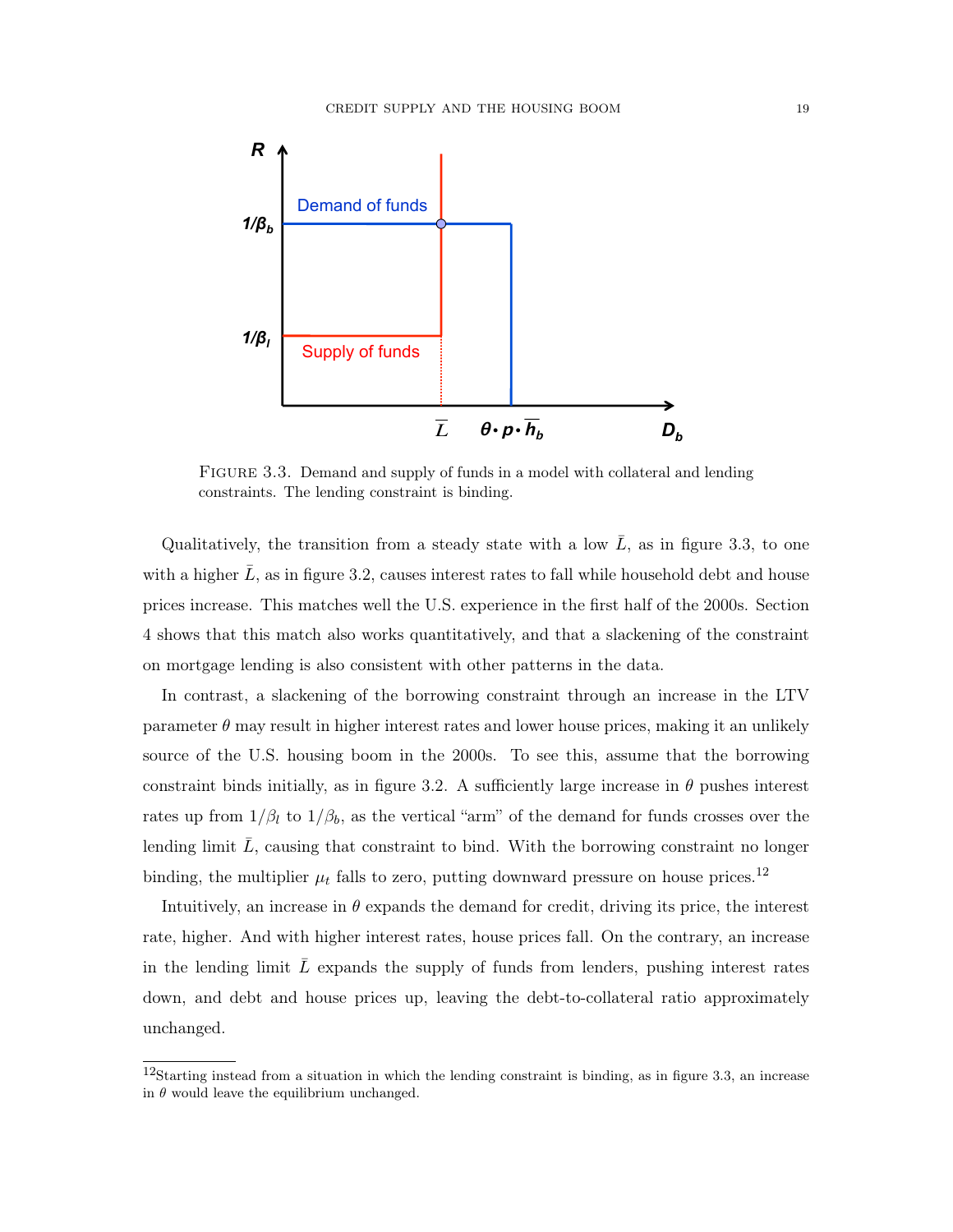Before moving on, it is useful to consider the case in which  $\bar{L} = \theta p_t \bar{h}_b$ , when the vertical arms of the supply and demand for funds exactly overlap. This is not an unimportant knife-edge case, as the equality might suggest, due to the endogeneity of home prices. In fact, there is a large and interesting region of the parameter space in which both constraints bind, so that  $p_t = \frac{\bar{L}}{\theta h_b}$ . Given  $p_t$ , equation (2.12) pins down the value of the multiplier  $\mu_t$ , which, in turn, determines a unique interest rate

$$
R_t = \frac{1 - \mu_t}{\beta_b}
$$

via equation (2.3). This is an equilibrium as long as the implied value of  $\mu_t$  is positive, and the interest rate lies in the interval  $[1/\beta_l, 1/\beta_b]$ .

We formalize these intuitive arguments through the following proposition.

**Proposition 1.** There exist two threshold house prices,  $\underline{p} \equiv \frac{\beta_b \, mrs}{1 - \beta_b(1 - \delta)}$  and  $\overline{p}(\theta) \equiv \frac{\tilde{\beta}(\theta) \, mrs}{1 - \tilde{\beta}(\theta)(1 - \delta)}$ , *such that:*

*(i)* if  $\bar{L} < \theta p \bar{h}_b$ , the lending constraint is binding and

$$
p_t = \underline{p}, \qquad D_{b,t} = \overline{L} \qquad and \qquad R_t = \frac{1}{\beta_b};
$$

*(ii)* if  $\bar{L} > \theta \bar{p}(\theta) \bar{h}_b$ , the borrowing constraint is binding and

$$
p_t = \bar{p}(\theta)
$$
,  $D_{b,t} = \theta \bar{p}(\theta) \bar{h}_b$  and  $R_t = \frac{1}{\beta_l}$ ;

*(iii) if*  $\theta \bar{p} \bar{h}_b \leq \bar{L} \leq \theta \bar{p}(\theta) \bar{h}_b$ , both constraints are binding and

$$
p_t = \frac{\bar{L}}{\theta \bar{h}_b},
$$
  $D_{b,t} = \bar{L}$  and  $R_t = \frac{1}{\beta_b} \left[ 1 - \frac{1 - \beta_b (1 - \delta) - mrs \cdot \beta_b \theta \bar{h}_b / \bar{L}}{\theta} \right];$ 

*where*  $mrs \equiv v'(\bar{h} - \bar{h}_l), \tilde{\beta}(\theta) \equiv \frac{\beta_b \beta_l}{\theta \beta_b + (1-\theta)\beta_l}$  and  $\bar{p}(\theta) \geq \underline{p}$  for every  $\theta \geq 0$ .

*Proof.* See appendix A.  $\Box$ 

As a further illustration of Proposition 1, figure 3.4 plots the equilibrium value of house prices, debt and interest rates, as a function of the lending limit  $L$ , for a constant LTV ratio  $\theta$ . The equilibrium behavior of these variables features three regions. Starting from the left in the figure, the lending limit is binding while the borrowing limit is not (case i). With a tight lending constraint, interest rates are high, while house prices and debt are low. As  $\bar{L}$  rises past  $\theta p\bar{h}_b$  and lending constraints become looser, both constraints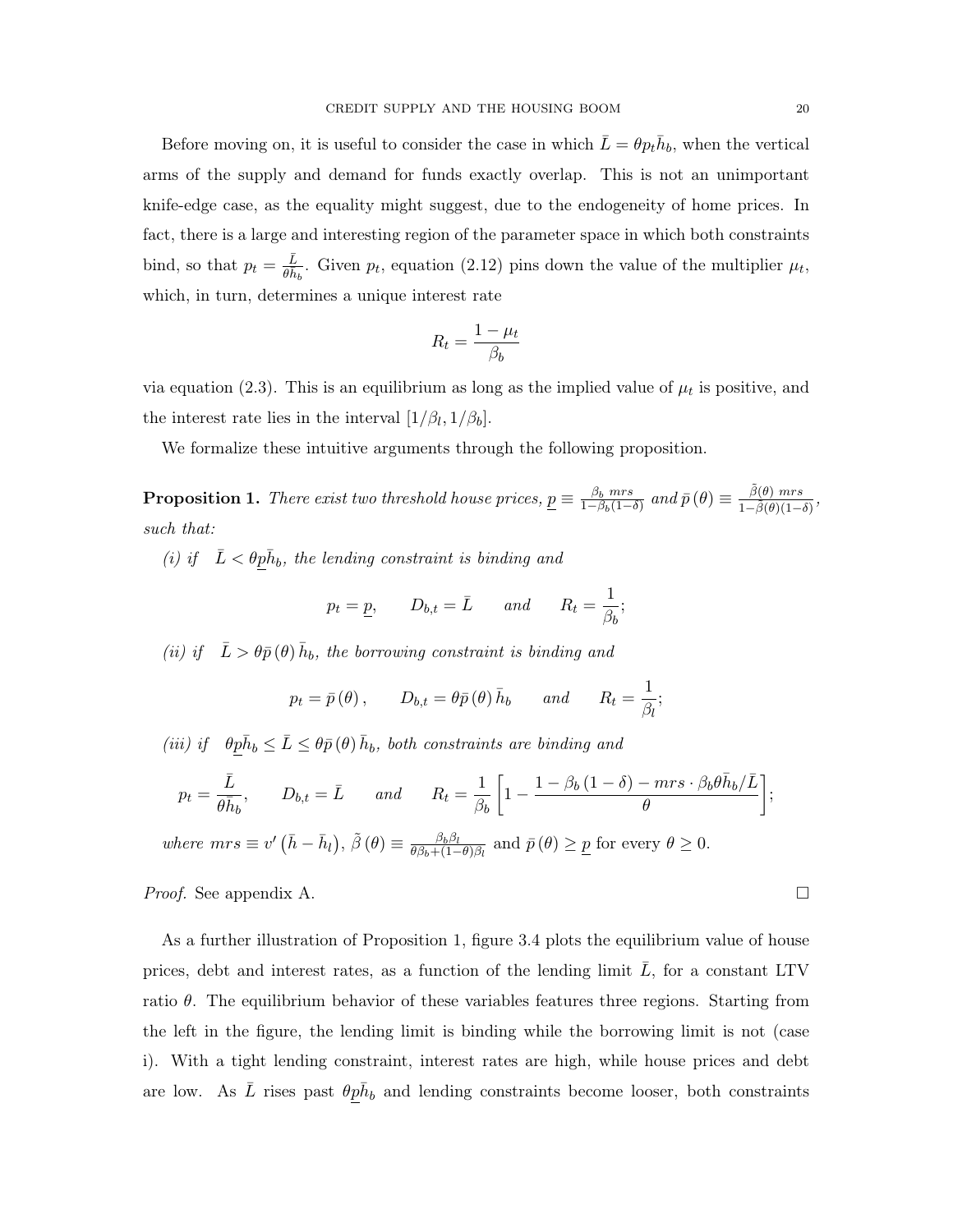

FIGURE 3.4. Real house price, debt and interest rates as a function of  $\overline{L}$ , given  $\theta$ .

start binding (case iii). In this middle region, interest rates fall and the collateral value of houses rises, boosting their price and hence households' ability to borrow. However, the relationship between lending limits and house prices is not strictly monotonic. With further increases in  $\bar{L}$ , eventually only the borrowing constraint binds (case ii). In this region, the model becomes a standard one with only collateral constraints, in which lending limits are irrelevant for the equilibrium.

The qualitative implications of the transition towards looser lending constraints illustrated in figure 3.4 square well with the four stylized facts outlined in the introduction: higher house prices and debt, a stable debt-to-collateral ratio and lower interest rates. The next section calibrates the model to analyze its quantitative performance.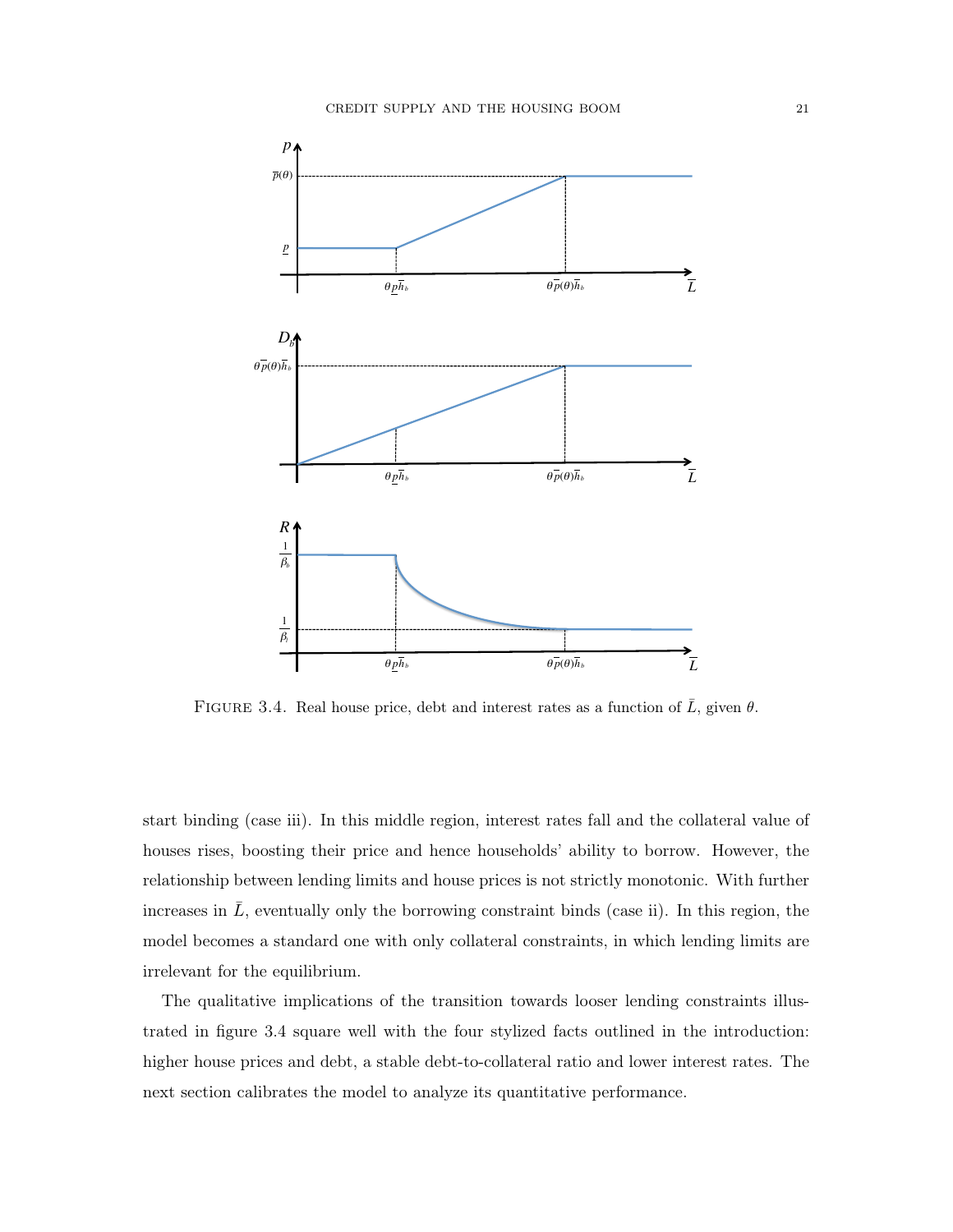CREDIT SUPPLY AND THE HOUSING BOOM 22

| 0.003 0.9879 0.9938 0.80 0.0056 |  |  |
|---------------------------------|--|--|
|                                 |  |  |

TABLE 1. Model calibration.

## 4. QUANTITATIVE ANALYSIS

This section provides a quantitative perspective on the simple model introduced above. The model is parametrized so that its steady state matches key statistics for the 1990s, a period of relative stability for the quantities we are interested in. We associate this steady state with a tight lending constraint, as in figure 3.3. This assumption seems appropriate for a period in which mortgage finance was still relatively unsophisticated, securitization was still developing, and as a result savers faced relatively high barriers to investing in mortgage-backed finance.

Starting from this steady state, we analyze the extent to which a lowering of these barriers, in the form of a progressive increase in the lending limit  $L$ , generates the stylized facts of the housing and debt boom between 2000 and 2006. The main conclusion we draw from this experiment is that looser lending constraints are a crucial ingredient in the dynamics of debt, house prices and interest rates in the period leading up to the financial crisis. In contrast, a slackening of borrowing limits through higher loan-to-value ratios has implications largely at odds with those same stylized facts. In fact, in our framework, a relaxation of collateral requirements at the peak of the boom triggers a fall in house prices.

4.1. Parameter values. Table 1 summarizes the model's calibration, which is based on U.S. macro and micro targets.

Time is in quarters. We set the depreciation rate of houses  $(\delta)$  equal to 0.003, based on the NIPA Fixed Asset Tables. Real mortgage rates are computed as the difference between the 30-year nominal conventional mortgage rate, published by the Federal Reserve Board, and 10-year-ahead inflation expectations from the Survey of Professional Forecasters. The resulting series is plotted in figure 1.4. The average real rate in the 1990s is slightly less than  $5\%$   $(4.63\%)$  and falls by about  $2.5\%$  between 2000 and 2005. Accordingly, we set the discount factor of the borrowers to match a 5% real rate in the initial steady state, implying  $\beta_b$  equal to 0.9879. Given this value, we calibrate the lenders' discount factor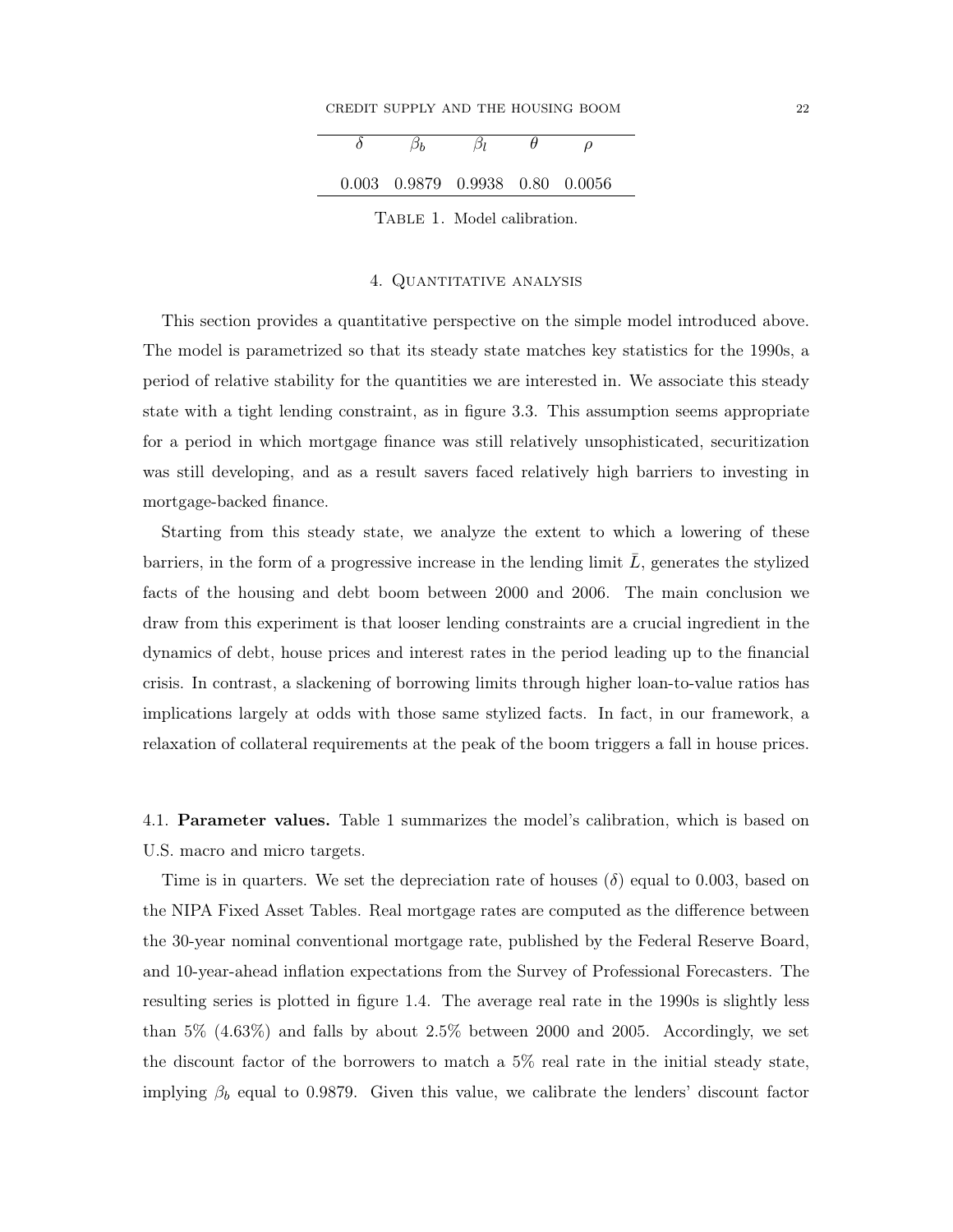to generate a fall in interest rates of 2.5 percentage points following the relaxation of the lending constraint, yielding  $\beta_l = 0.9938$ . The resulting gap in discount factors between patient and impatient households is in line with that chosen by Krusell and Smith (1998) or Carroll et al. (2013) to match the wealth distribution in the US.

For the calibration of the remaining parameter—the maximum allowed LTV ratio  $(\theta)$  we face two main challenges, due to some aspects of the theoretical model that are stark simplifications of reality. First, the model assumes a collateral constraint with a constant loan-to-value ratio. This simple specification, which is the most popular in the literature, works well to provide intuition about the workings of the model, as in section 2. However, calibrating  $\theta$  to the initial loan-to-value ratio of the typical mortgage, say around 0.8, would overstate the aggregate debt-to-real estate ratio in the economy because, in reality, mortgage contracts require a gradual repayment of the principal over time. Consequently, average loan-to-value ratios in the data are lower than those observed at origination, since they reflect both new mortgages with relatively high LTVs and old mortgages whose principal has been largely paid down.<sup>13</sup>

To capture this feature of reality in our quantitative exercises, we follow Campbell and Hercowitz (2009b) and generalize the model by replacing the collateral constraint (2.1) with

$$
(4.1) \t\t D_{b,t} \leq \theta p_t \mathcal{H}_{b,t+1}
$$

(4.2) 
$$
\mathcal{H}_{b,t+1} = \sum_{j=0}^{\infty} (1-\rho)^j \left[ h_{t+1-j} - (1-\delta) h_{t-j} \right],
$$

where the last expression can be written recursively as

(4.3) 
$$
\mathcal{H}_{b,t+1} = (1-\rho)\,\mathcal{H}_{b,t} + [h_{b,t+1} - (1-\delta)\,h_{b,t}].
$$

The variable  $\mathcal{H}_{b,t+1}$  denotes the amount of housing stock that can be used as collateral at any point in time, which does not necessarily coincide with the physical stock of houses,  $H_{b,t+1}$ . Equation (4.2) describes the evolution and composition of  $\mathcal{H}_{b,t+1}$ . The houses built today  $(h_{t+1} - (1 - \delta) h_t)$  can all be pledged as collateral. Hence, they can "sustain" an amount of borrowing equal to a fraction  $\theta$  of their market value. Over time, though, these houses loose their collateral "power" at a rate  $\rho$ . Only a fraction  $(1 - \rho)^j$  of the houses

<sup>&</sup>lt;sup>13</sup>If we ignored this fact and calibrated  $\theta$  as we do below, the effects of looser lending constraints would be even larger than in the baseline calibration.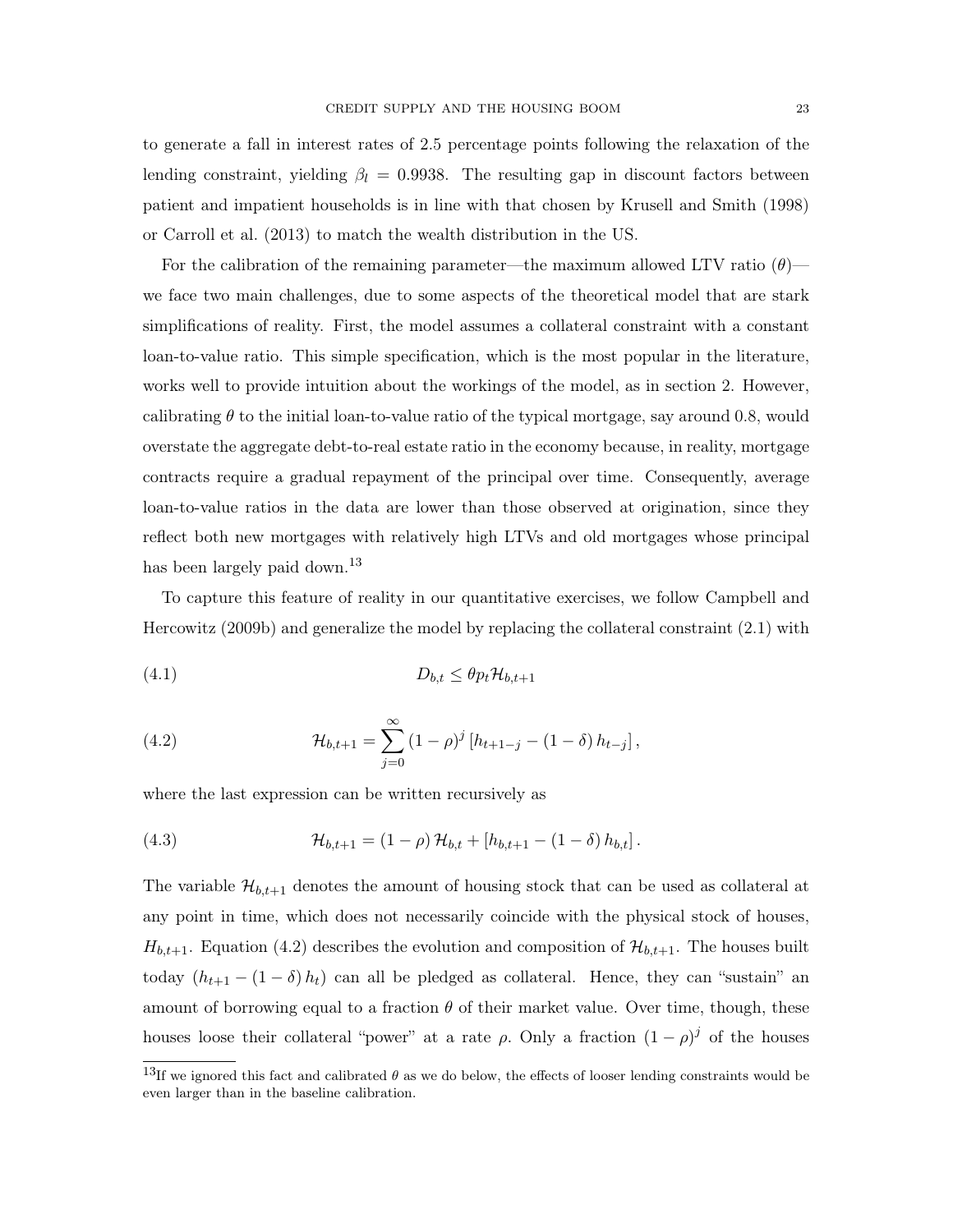purchased in  $t - j$  can be collateralized, with the remaining share representing amortization of the loan and the associated accumulation of home equity. If  $\rho = \delta$ , amortization and depreciation coincide, so that the entire housing stock can always be pledged. In this case  $\mathcal{H}_{b,t+1}$  is equal to  $H_{b,t+1}$  and the collateral constraint is identical to (2.1). If  $\rho > \delta$ , however, contractual amortization is faster than depreciation, leading to accumulation of equity, as in reality. This forced equity accumulation reduces the borrowing potential of the housing stock and the average debt-to-real estate ratio in the economy, for any given value of the initial LTV  $\theta$ . Appendix C characterizes the solution of the model with this generalized version of the collateral constraint.

The borrowing constraint with amortization that we just described features two parameters,  $\theta$  and  $\rho$ , which allow the model to match information on maximum LTVs at origination, as well as on the average ratio of mortgages to the value of real estate among borrowers. To measure these objects, we first need to identify households in the data that resemble the borrowers in the model.

One straightforward option would be to call borrowers all households with mortgage debt, since only borrowers are indebted in the model. The problem with this strategy is that in the real world many mortgage borrowers also own a substantial amount of financial assets, which arguably makes them less severely constrained than the impatient borrowers in the model, who only own the equity in their house. In some cases, however, the assets held by these rich borrowers are illiquid, or otherwise unavailable to smooth consumption, which makes them behave as "hand-to-mouth" consumers, as discussed by Kaplan et al. (2014), Kaplan and Violante (2014),Campbell and Hercowitz (2009a), and Iacoviello and Pavan (2013).

In light of this evidence, we follow the more conservative strategy of calling "borrowers" the mortgage holders with limited liquid assets. We carry out this exercise in the Survey of Consumer Finances (SCF), which is a triennial survey of the assets and liabilities of U.S. households. Following Iacoviello and Pavan (2013) and Hall (2011), we set the limit on liquid assets at two months of total income, where liquid assets are the sum of money market, checking, savings and call accounts, directly held mutual funds, stocks, bonds, and T-Bills, net of credit card debt, as in Kaplan and Violante (2014).

Given this definition of borrowers, we calibrate the initial loan-to-value ratio,  $\theta$ , as the average LTV on "new" mortgages, which are those taken out by the borrowers in the year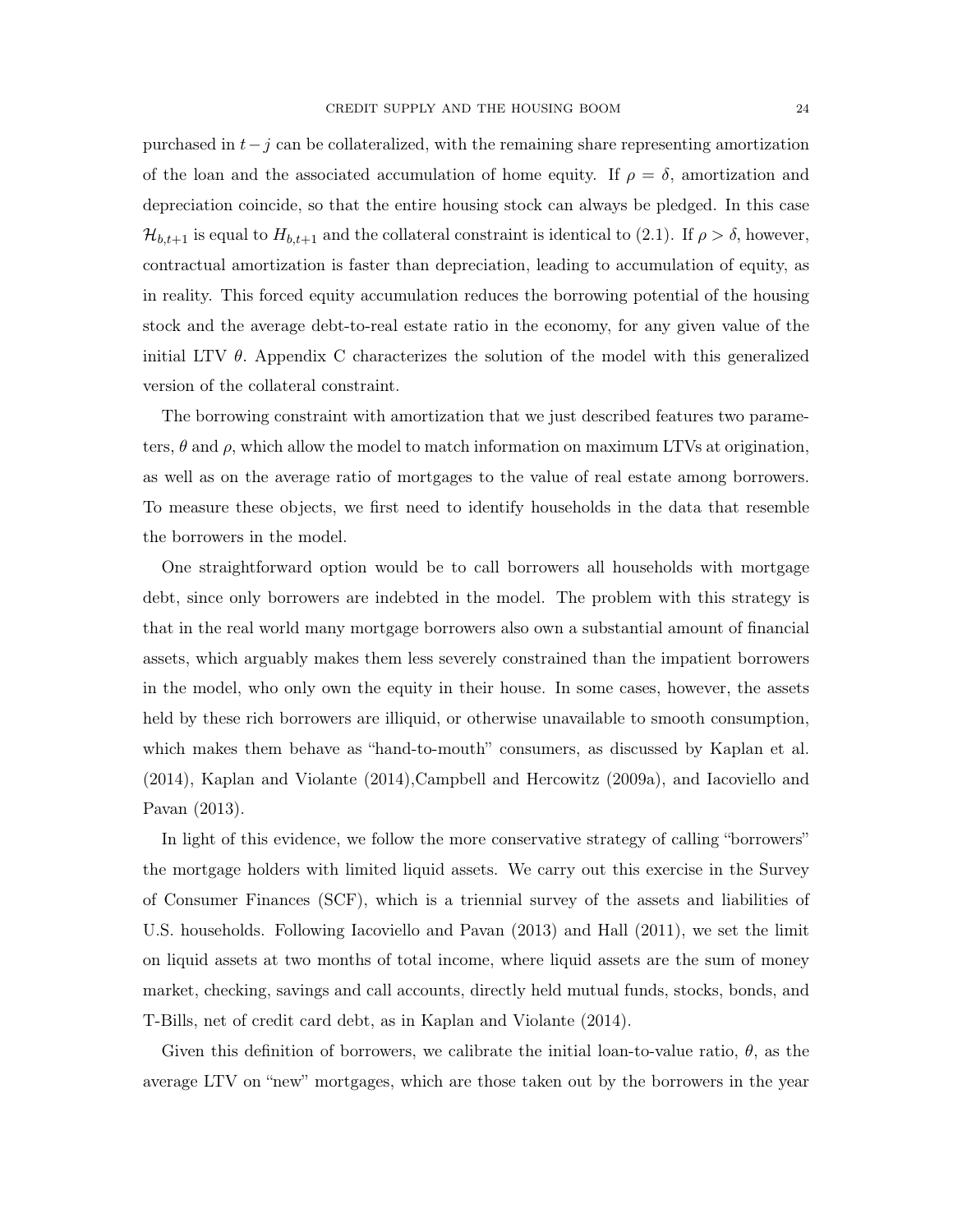immediately preceding each survey. These new mortgages include both purchases and refinancings, but only if the amount borrowed is at least half the value of the house, since mortgages with lower initial LTVs are unlikely to be informative on the credit conditions experienced by marginal buyers (Campbell and Hercowitz, 2009b). A time-series average of these ratios computed over the three surveys of 1992, 1995 and 1998 yields a value for  $\theta$ of 0.8. This is a pretty standard initial LTV for typical mortgages and also broadly in line with the cumulative loan-to-value ratio of first-time home buyers estimated by Duca et al. (2011) for the 1990s.

For  $\rho$ , the parameter that governs the amortization speed on loans, we pick a value of 0*.*0056 to match the average ratio of debt to real estate for the borrowers in the three SCFs from the 1990s, which is equal to 0.43. Finally, the lending limit  $\overline{L}$  is chosen in the context of the experiments described in the next subsection.

4.2. An expansion in credit supply. This subsection studies the quantitative effects of a progressive relaxation of the lending constraint. As we discussed in the introduction, this relaxation captures in reduced form the many developments that made it easier for savings to flow towards the mortgage market, such as the large inflow of foreign funds, and the explosion of securitization and shadow banking. This so-called credit liberalization started well before the year 2000, but it accelerated significantly around the turn of the millennium.

The premise for this exercise is that at the end of the 1990s the U.S. economy was constrained by a limited supply of credit, as in figure 3.3 above. Starting in 2000, the lending constraint is gradually lifted, following the linear path depicted in figure 4.1. Each movement in  $L$  is unanticipated by the agents and the experiment is timed so that the lending constraint no longer binds in 2006. This timing is illustrated by the dotted part of the line in figure 4.1, which corresponds to periods in which the lending constraint is irrelevant for the equilibrium.

In the bare bones model presented above, an increase in L affects house prices and interest rates only in the region in which both the lending and borrowing constraints are binding, as demonstrated in proposition 1. Therefore, the movements in  $\overline{L}$  are calibrated to make this region coincide with the period between 2000 and 2006, when the four developments highlighted in the introduction were most evident. This modeling choice does not rule out the possibility that the relaxation of lending constraints started before 2000. Securitization, for instance, emerged in the late 1960s, although it did not become common place until the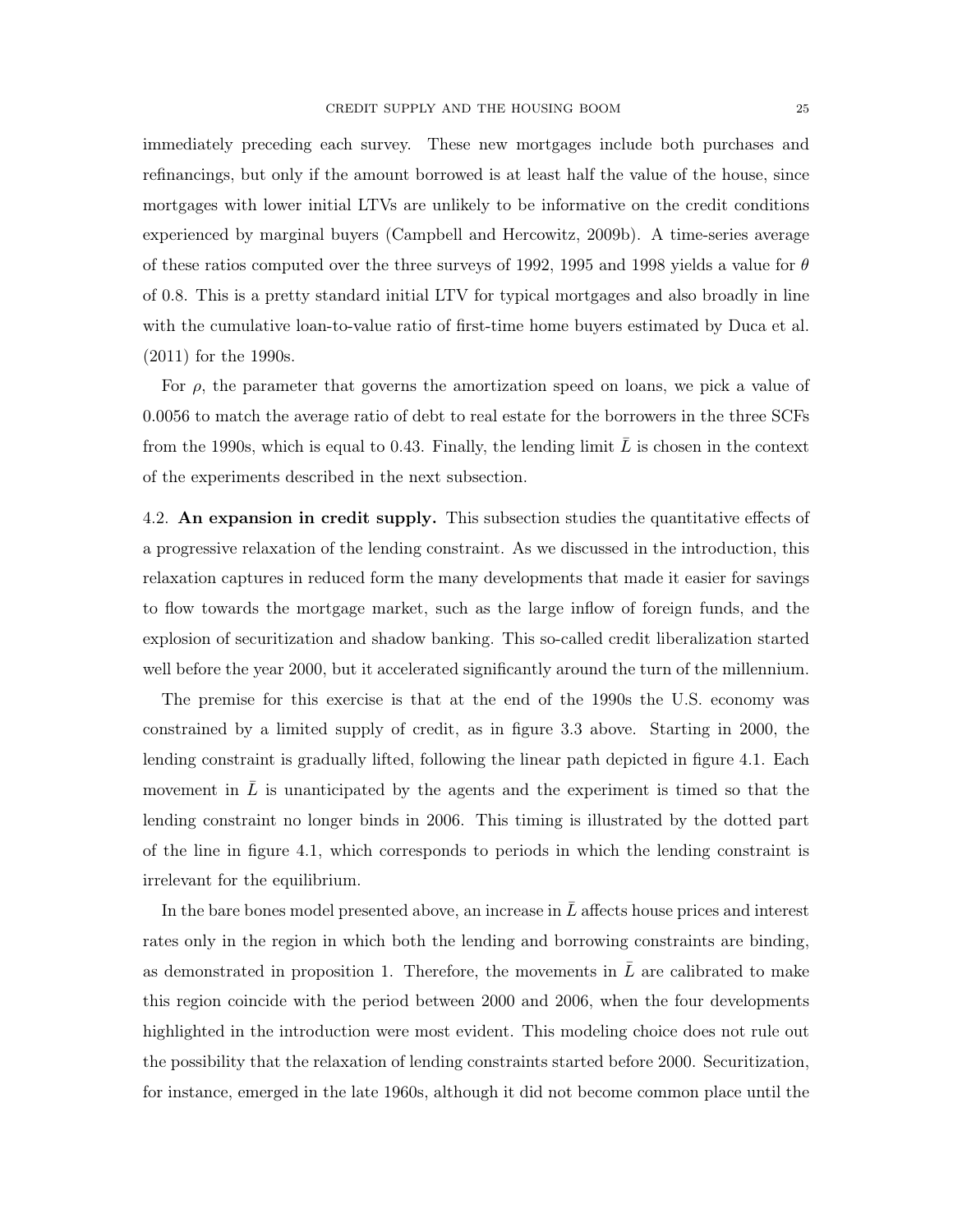

Figure 4.1. Credit supply expansion. Evolution of the lending limit relative to GDP.

1990s. In this regard, the model suggests that this process of credit liberalization would have had relatively modest effects as long as the lending limit was far enough below the borrowing limit. This is why we ignore this earlier period in the simulations.

Figure 4.2 plots the response of the key variables in the model to the loosening of L described above. The expansion in credit supply lowers mortgage rates by 2.5 percentage points. This decline reflects the gradual transition from a credit-supply-constrained economy, where the interest rate equals  $\frac{1}{\beta_b}$ , to an economy that is constrained on the demand side of credit, with a lower interest rate  $\frac{1}{\beta_l}$ . This permanent fall in mortgage rates is a distinctive feature of our environment with lending constraints that cannot be replicated in standard models with only a borrowing limit, since their steady state interest rate is always pinned down by the discount factor of the lenders. Moreover, the magnitude of the decline is in line with the evidence presented in the introduction, but this is just a function of our calibration of the discount factors of the two sets of households.

As lending constraints become looser and mortgage rates fall below  $\frac{1}{\beta_b}$ , impatient households increase their demand for credit up to the limit allowed by the collateral constraint, which becomes binding. The lower the interest rate, the more desirable is borrowing and increasing today's consumption, and the higher becomes the shadow value  $\mu_t$  of relaxing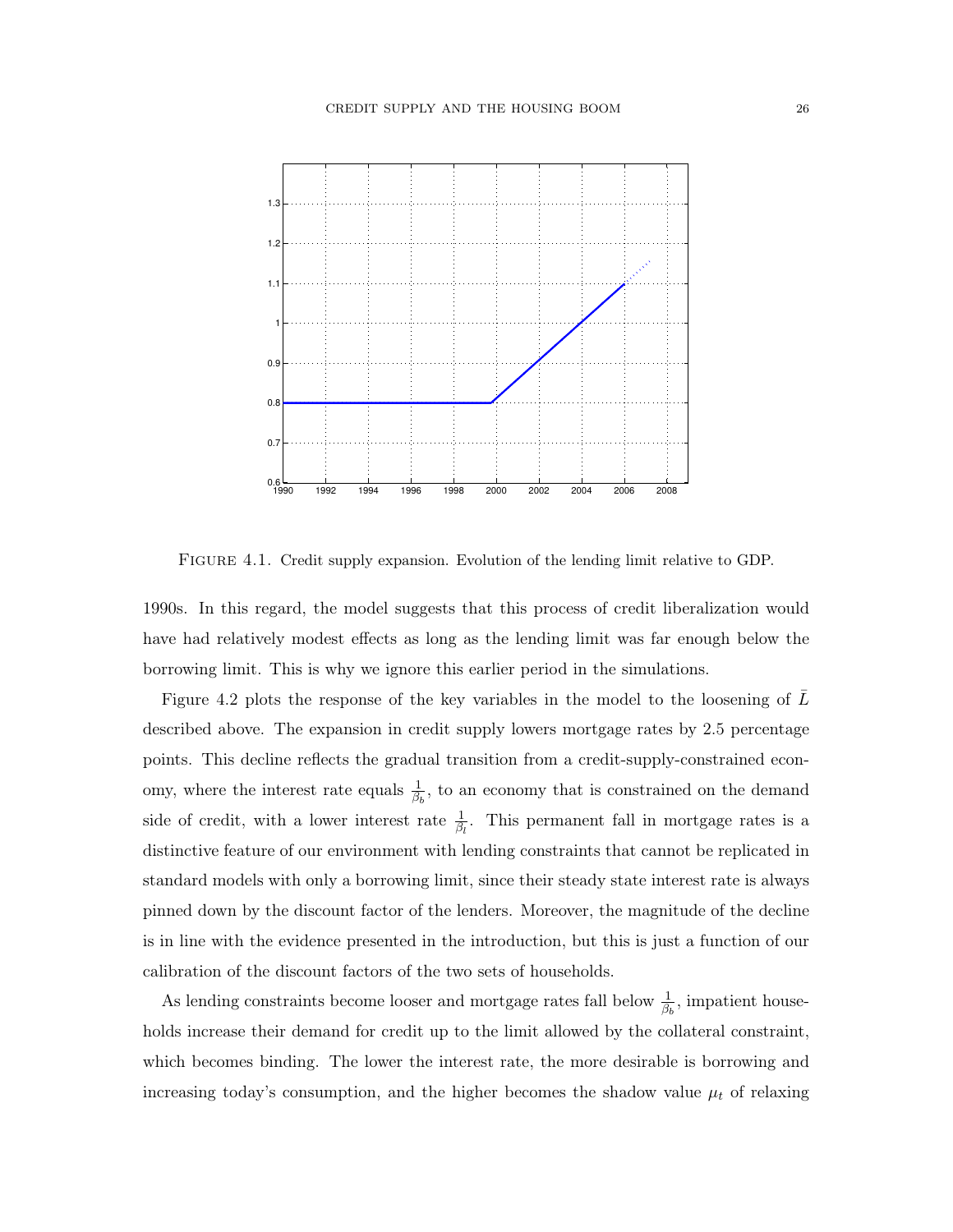

FIGURE 4.2. Credit supply expansion. Response of macro variables to the change in the lending limit depicted in figure 4.1.

the collateral constraint. According to equation  $(2.12)$ , a rise in  $\mu_t$  increases the value of houses to the borrowers, who are the agents pricing them, because their collateral services become more valuable.

In our calibration, house prices increase by almost 40 percent in real terms following the shift in credit supply, close to the U.S. experience depicted in figure 1.1. This substantial increase in house prices relaxes the collateral constraint in equilibrium, allowing households to borrow more against the higher value of their homes. In the model, mortgage debt rises by approximately 30 percentage points of GDP. However, the debt-to-real estate ratio remains unchanged, since debt and home values increase in parallel, as they did in the data shown in figure 1.3.

In summary, a progressive loosening of the lending constraint that generates an increase in household debt of 30 percentage points of GDP is associated with a large increase in house prices, a stable debt-to-collateral ratio, and a fall in mortgage rates, as in the four stylized facts of the boom.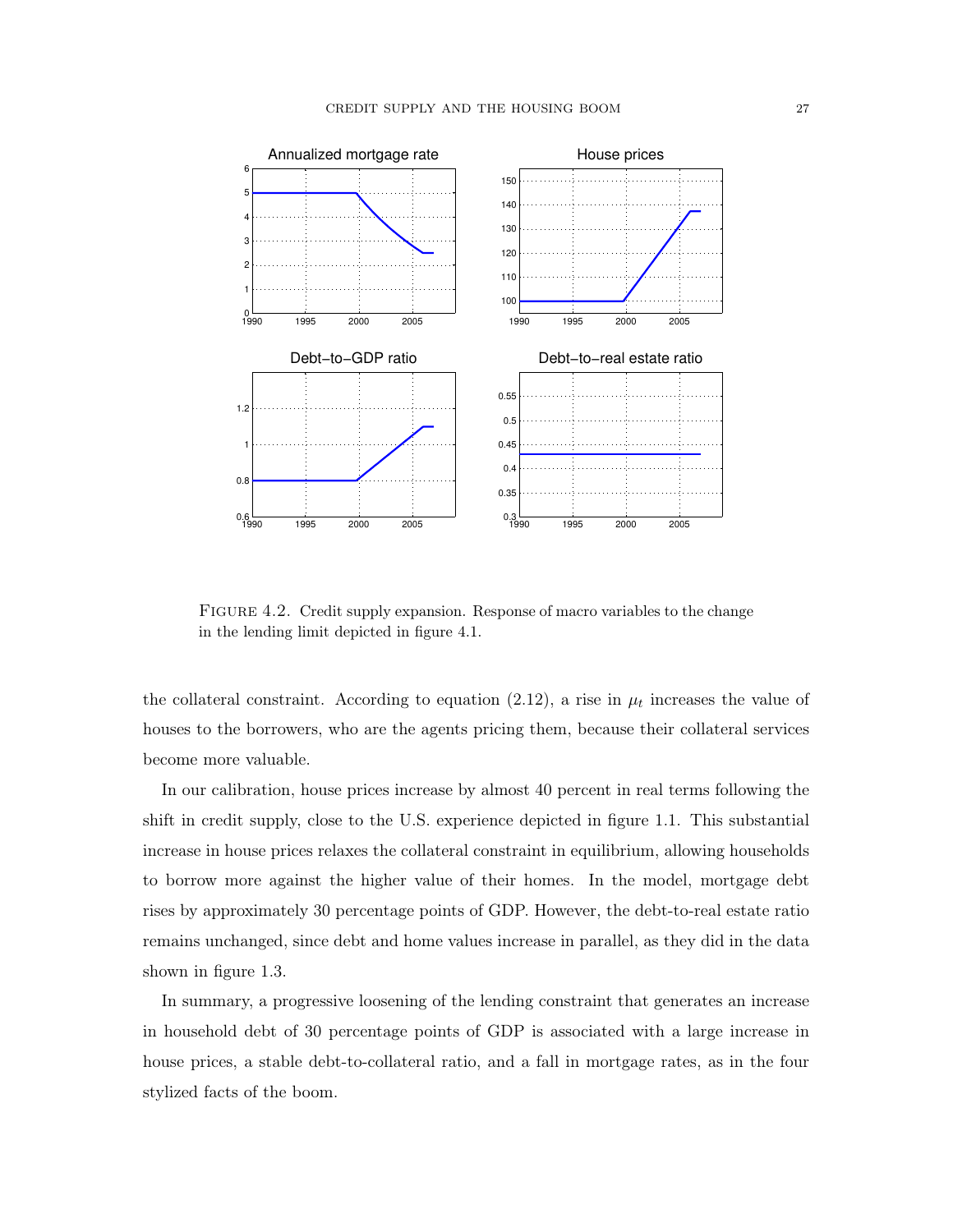

FIGURE 4.3. Looser collateral requirements. Evolution of the maximum LTV  $(\theta)$ and of the speed of repayment  $(\rho)$ .

4.3. Looser collateral requirements. This section helps to put the success of the experiment we just presented in the right perspective by comparing its results to the implications of a loosening of borrowing limits. This comparison is especially important because much of the literature that studies the effect of credit liberalization on debt and house prices models this phenomenon as a loosening of collateral constraints.

To facilitate the comparison, we start the analysis in an economy *without* lending limits, which is parametrized to match the same targets as in section 4.1. This calibration produces the same values for most parameters, except for  $\beta_l$  and  $\beta_b$ . In this model, the interest rate is pinned down at  $\frac{1}{\beta_l}$ , so we set  $\beta_l$  at 0.9879 to match the 5 percent average real mortgage rate in the 1990s. For  $\beta_b$  we choose the value 0.9820 to maintain the same gap from the discount factor of the lenders as in the previous experiment.

Given this parametrization, we study the effects of a gradual increase in the maximum LTV from 0.8, the baseline value of  $\theta$ , to 1.02, as shown in panel a of figure 4.3. This change in  $\theta$  is chosen to generate exactly the same increase in household debt as in the previous experiment, making the two simulations easily comparable.

The dashed lines in figure 4.4 illustrate the behavior of debt, interest rates and house prices in response to this change in  $\theta$ . The solid line replicates the paths from figure 4.2, where the dynamics were driven by the relaxation of the lending constraint L. The contrast between the solid and dashed responses highlights the remarkable ability of looser lending limits to generate the stylized facts of the boom, even in this extremely simple model.

In comparison, the variables of interest respond little to the  $\theta$  increase, or in ways that are at odds with the data. First, interest rates are unchanged in this experiment, since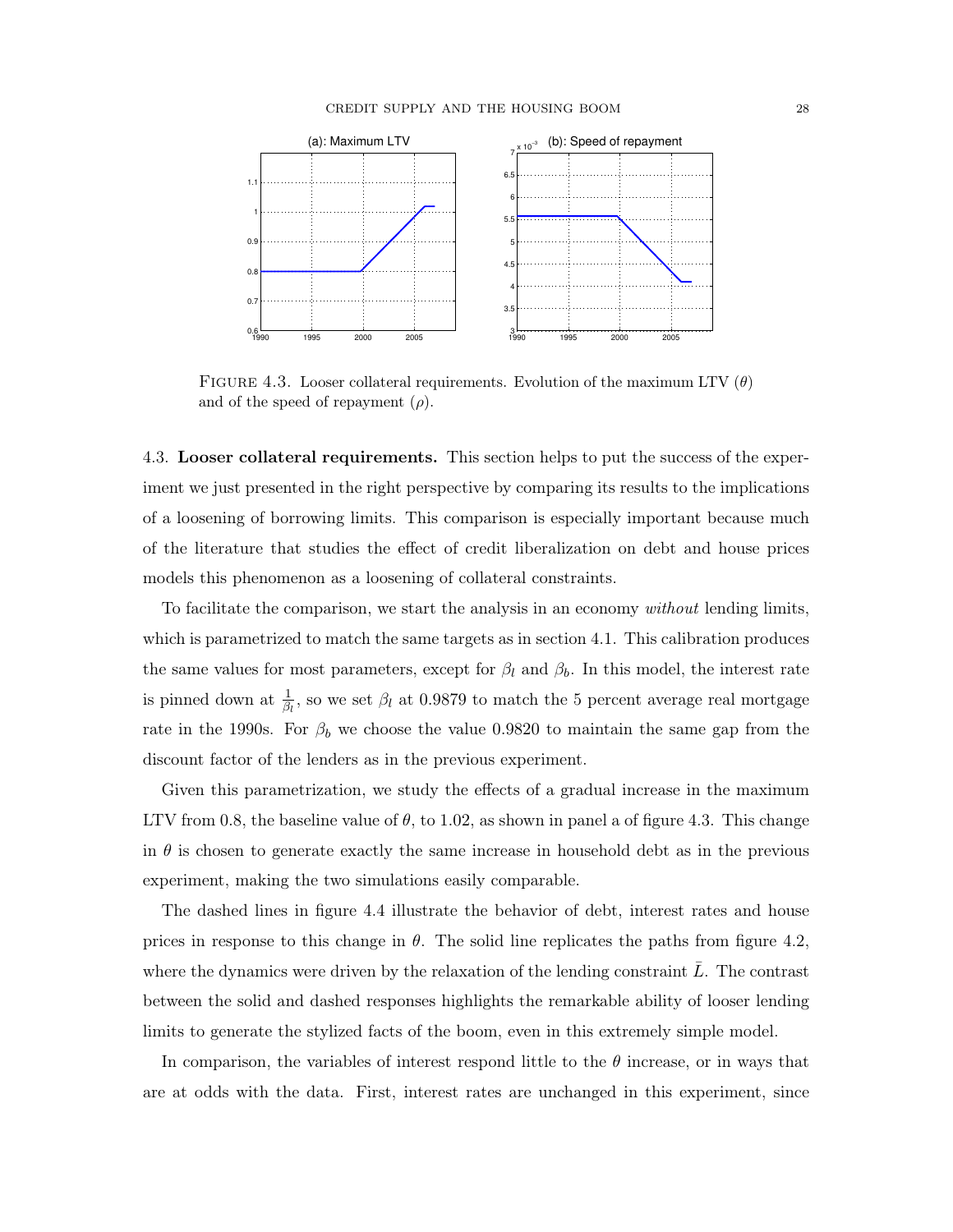

FIGURE 4.4. Response of macro variables to the change in collateral requirements depicted in figure 4.3, compared to the responses to the change in the lending limit.

lenders are unconstrained and their discount factor pins down the interest rate. In a model with short-run dynamics, for instance if agents were not risk neutral, interest rates would actually increase in the short-run to convince savers to lend additional funds to the now less constrained borrowers (e.g. Justiniano et al., 2014a). Second, house prices move little in response to an increase in the maximum LTV, which is consistent with the results of Iacoviello and Neri (2010), Kiyotaki et al. (2011) and Justiniano et al., 2014a. Consequently, the increase in household debt arises from a combination of slightly higher house prices and a rising debt-to-real estate ratio, as shown in the lower-right panel. The increase in the latter is counterfactual, as we have already stressed.

Results are very similar if the same increase in household debt is driven by a reduction in the speed of amortization  $\rho$ , rather than by a rise in  $\theta$ . This experiment delivers a looser borrowing constraint by increasing exogenously the stock of housing that can be pledged as collateral (equation 4.2). In this scenario, the change in  $\rho$  is calibrated to generate the same evolution of household debt as in the other two experiments. This requires gradually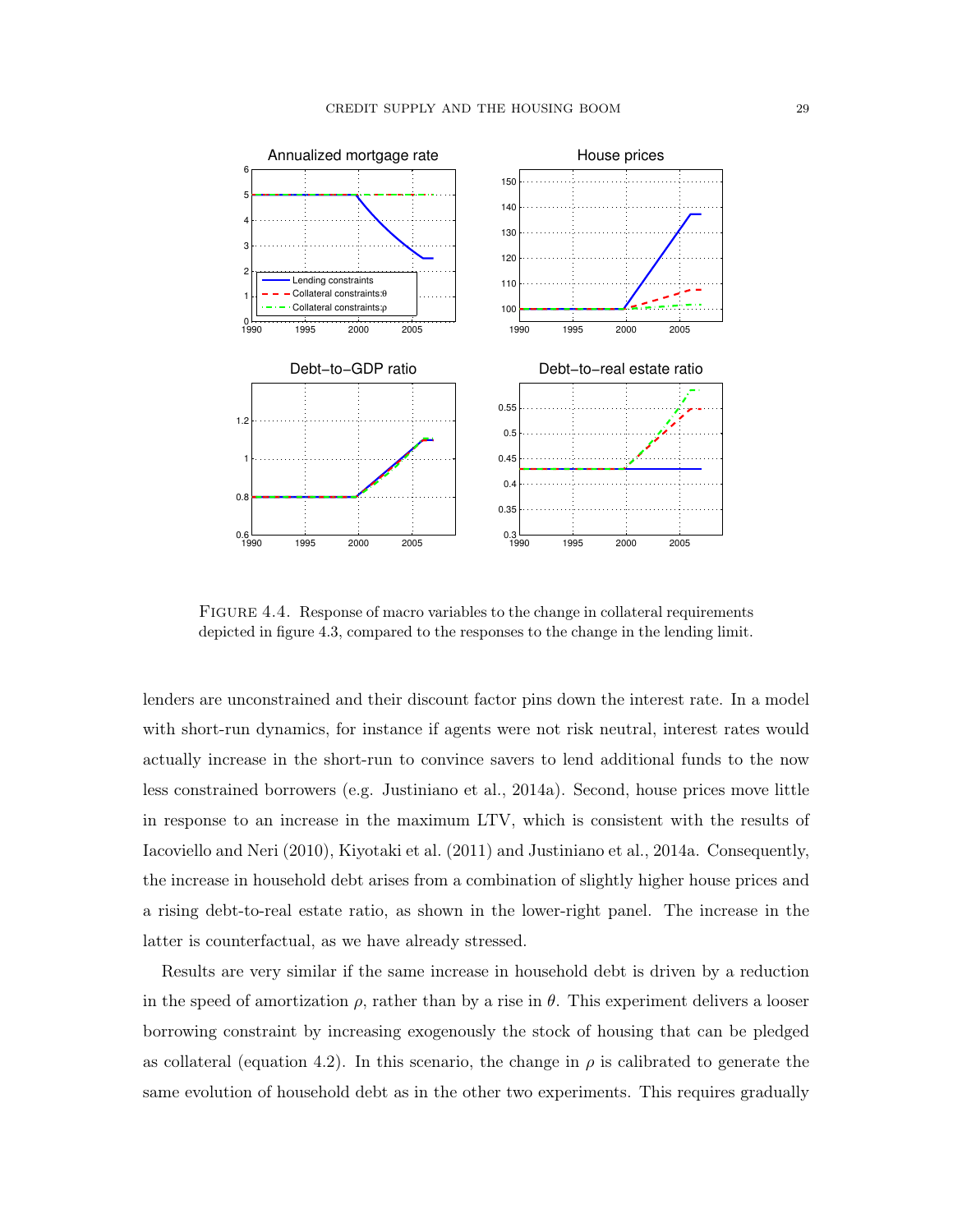decreasing  $\rho$  from its initial value of 0.0056 to a value of 0.0041, as shown in panel b of figure 4.3. The resulting dynamics, given by the dashed-dotted lines in figure 4.4, are very similar to those generated by the change in  $\theta$  and equally at odds with some of the facts.

We conclude that the four phenomena discussed in the introduction are unlikely to have been generated by looser borrowing constraints and that an increase in credit supply associated with lower barriers to mortgage lending is a much more plausible driver of the housing and credit boom.

4.4. Why house prices started to fall: a potential trigger for the bust. The experiments presented in section 4.3 analyze the consequences of looser collateral constraints in an economy without lending limits, or in which those limits are high enough to be irrelevant for the equilibrium. This subsection shows that the same relaxation of collateral constraints has substantially different effects if lending constraints are in fact present, and eventually become binding. In this scenario, an increase in  $\theta$  not only lifts interest rates and the debtto-collateral ratio, but it also depresses house prices. These outcomes are consistent with observations between 2006 and 2008, when the mature phase of the housing boom gave way to the bust. This novel account of the turnaround in the cycle is appealing because it does not rely on a reversal of the forces behind the boom, unlike most of the literature.<sup>14</sup> However, given its simplicity, the model has no ambition to capture the intricate dynamics of the financial and economic crisis that followed the fall in house prices.

To illustrate the mechanics of a fall in house prices, we modify the experiment of section 4.2 so that the surge in L between 2000 and the end of 2005 is followed by an increase in  $\theta$ from 0*.*8 in 2006 to 1*.*02 at the end of 2008. Figure 4.5 shows the results of this combined experiment. These simulations are identical to those in figure 4.2 through the end of 2005. At that date the lending constraint is no longer binding, due to the expansion in  $\overline{L}$ , and the equilibrium is determined by the collateral constraint, as in figure 3.2. However, starting in 2006 the increase in  $\theta$  relaxes the collateral constraint, shifting the kink in the demand for funds to the right, so that the collateral and lending constraint are once again both binding.

When both constraints bind, a marginal loosening of the borrowing constraint (i.e. a higher  $\theta$ ) reduces house prices, as in case (iii) of Proposition 1, since  $\bar{L} = \theta p_t \bar{h}_b$ . According

 $14$ For an exception, see Burnside et al. (2013). They present a model model with houses, but no credit, in which the boom sows the seeds of the bust.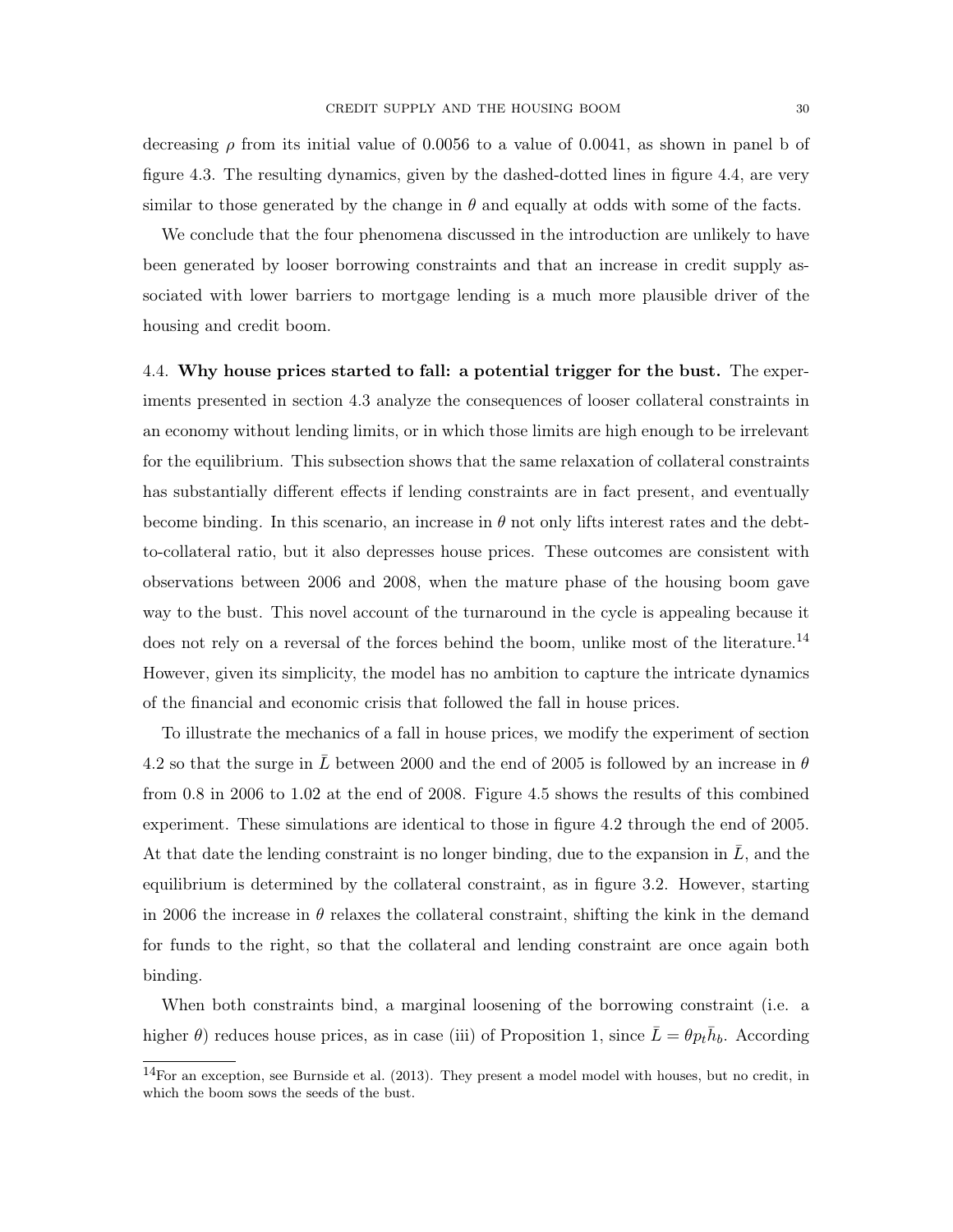

Figure 4.5. The response to a loosening of lending constraints (an increase in the lending limit  $\bar{L}$ ) followed by a relaxation of collateral constraints (an increase in the maximum loan-to-value ratio  $\theta$ ).

to this restriction, equilibrium borrowing cannot exceed the limited amount of available funds. Therefore collateral values must fall when leverage is allowed to rise, so as to leave overall borrowing unchanged at the level dictated by the lending constraint. In other words, a slackening of the borrowing constraint reduces its shadow value  $(\mu_t)$  by more when the amount of borrowing is constrained by the supply of funds rather than by their demand. As house prices fall, mortgage rates increase, debt is stable and the debt-to-collateral ratio rises, as shown in figure 4.5. All these outcomes are broadly consistent with the evolution of these variables in the early phase of the housing and credit bust.

In the experiment of this subsection, we increased L and  $\theta$  sequentially to isolate their relative role in the boom and bust episode. In reality, the relaxation of lending and borrowing constraints is more likely to have proceeded in parallel, since both margins are a manifestation of a broader process of financial liberalization. However, the model's simple insight is that an increase in  $\theta$  will trigger a fall in house prices, even in environments in which the two constraints are connected, as long as the expansion in credit demand eventually outpaces that in supply.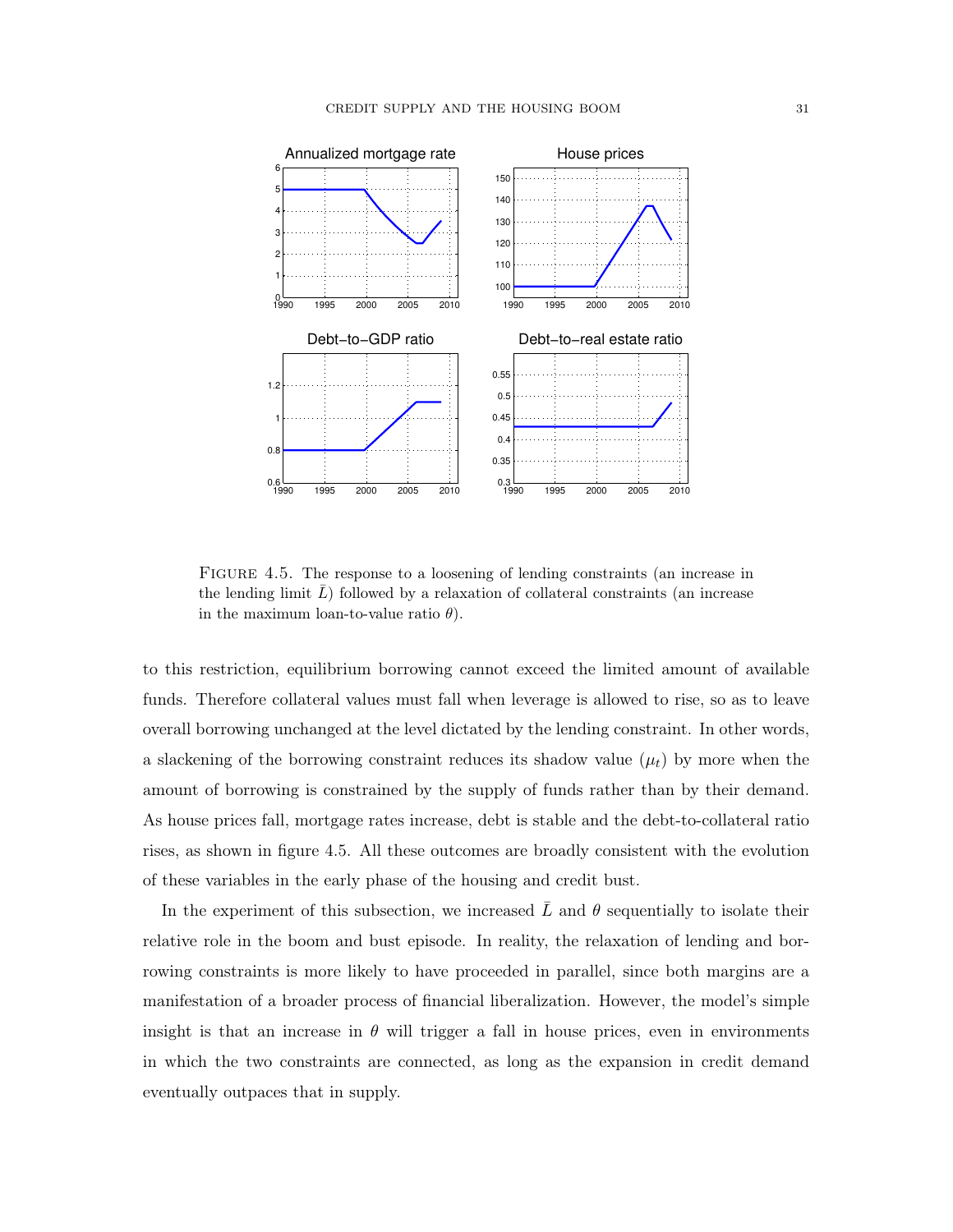## 5. Concluding Remarks

An unprecedented boom and bust in house prices and household debt have been among the defining features of the U.S. macroeconomic landscape since the turn of the millennium. Common accounts of this credit cycle, in the economics literature and beyond, have pointed to changes in the tightness of borrowing constraints, and to the consequent shifts in credit demand, as its key driver. In this paper, we argued that the focus of this discussion should shift from constraints on borrowing to obstacles to lending, when it comes to understanding the boom phase of the cycle.

Using a stylized model of borrowing and lending between patient and impatient households, we showed that the progressive erosion of these barriers is consistent with four key empirical facts characterizing the boom: the large increase in house prices and mortgage debt, a stable ratio between mortgages and the value of the real estate that collateralizes them, and the fall in mortgage interest rates. The model's ability to reproduce these facts depends on the interaction between borrowing and lending constraints, and it cannot be reproduced with either of the two constraints in isolation. In fact, the interplay of the two constraints produces rich dynamics of interest rates, debt and house prices, which even hint at a possible trigger of the fall in house prices.

To maximize our model's tractability, and the transparency of its insights, we abstracted from risk entirely. According to Favilukis et al. (2013), this is an important ingredient to understand the evolution of house prices in response to a credit liberalization. Enriching our framework along these lines represents an interesting, if challenging, avenue for future research.

#### Appendix A. Proof of proposition 1

To prove part (i) of the proposition, consider first the case in which the lending constraint is binding, but the collateral constraint is not, so that  $D_{b,t} = L < \theta p_t h_b$ ,  $\xi_t > 0$  and  $\mu_t = 0$ . With linear utility in consumption,  $R_t = 1/\beta_b$  follows from equation (2.3), and equation (2.4) implies  $p_t = \frac{\beta_b \, mrs}{1 - \beta_b(1 - \delta)} \equiv p$ . For this to be an equilibrium, we must verify that the collateral constraint is not binding, as assumed initially. This requires  $\bar{L} < \theta p \bar{h}_b$ .

To prove part (ii) of the proposition, consider the opposite case in which the collateral constraint is binding, but the lending constraint is not. It follows that  $D_{b,t} = \theta p_t \bar{h}_b < \bar{L}$ ,  $\xi_t = 0$  and  $\mu_t > 0$ . We can now derive  $R_t = 1/\beta_l$  from equation (2.7), while equation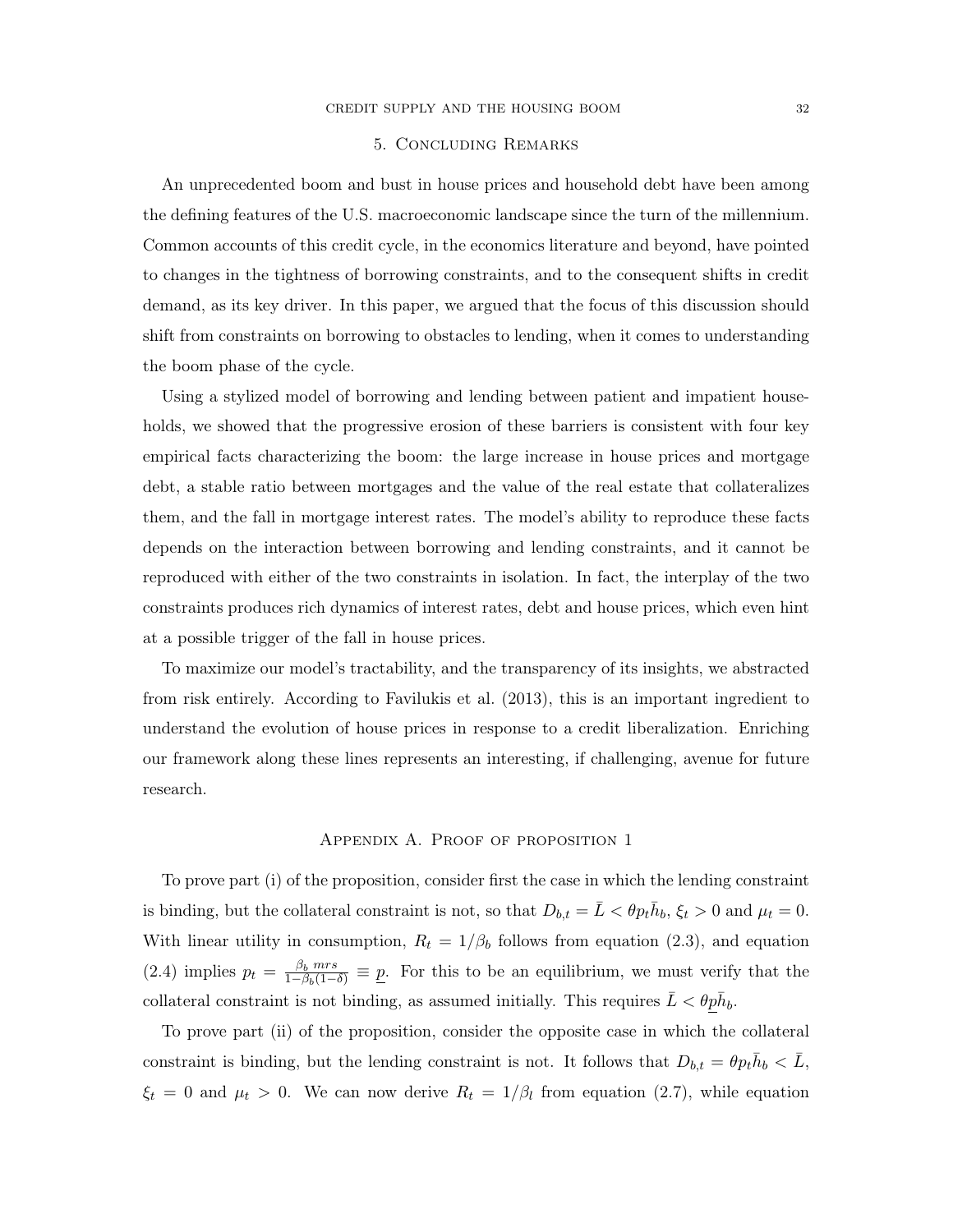(2.3) implies  $\mu_t = \beta_b/\beta_l - 1$ . Substituting the expression for  $\mu_t$  into equation (2.4) yields  $p_t = \frac{\tilde{\beta}(\theta) \, mrs}{1-\tilde{\beta}(\theta)(1-\delta)} \equiv \bar{p}(\theta)$ , where  $\tilde{\beta}(\theta) \equiv \frac{\beta_b \beta_l}{\theta \beta_b + (1-\theta)\beta_l}$ . This is an equilibrium, provided that  $\bar{L} > \theta \bar{p}(\theta) \bar{h}_b$ 

To prove part (iii) of the proposition, we must find the equilibrium in the region of the parameter space in which  $\theta \bar{p} \bar{h}_b \leq \bar{L} \leq \theta \bar{p}(\theta) \bar{h}_b$ . Equations (2.3) and (2.7) together imply that at least one of the two constraints must be binding in this region, but parts (i) and (ii) of the proposition imply that it cannot be that only one of them binds in this region. It follows that both constraints must be binding, implying  $D_{b,t} = \bar{L} = \theta p_t \bar{h}_b$ and  $p_t = \frac{\bar{L}}{\theta h_b}$ . Substituting the expression for  $p_t$  into equation (2.4), we can compute  $\mu_t = \frac{1 - \beta_b (1 - \delta) - mrs \cdot \beta_b \theta \bar{h}_b / \bar{L}}{\theta}$  and, using (2.3),  $R_t = \frac{1}{\beta_b}$  $\left[1 - \frac{1 - \beta_b(1-\delta) - mrs \cdot \beta_b\theta\bar{h}_b/\bar{L}}{\theta}\right]$ |. Finally,  $\mu_t$  satisfies  $\mu_t \geq 0$  as long as  $\theta p \bar{h}_b \leq \bar{L} \leq \theta \bar{p}(\theta) \bar{h}_b$ , which concludes the proof.

# Appendix B. A Simple Model with Financial Intermediaries and Capital **REQUIREMENTS**

This appendix shows that our simple baseline model with a parametric lending limit *L*¯ is equivalent to the limiting case of a more realistic model with financial intermediation. In this model, intermediaries face a capital requirement that their equity be above a certain fraction of their assets, as in He and Krishnamurthy (2013) and Brunnermeier and Sannikov (2014). Intermediaries finance mortgages by collecting savings from the patient households in the form of either debt (i.e. deposits) or equity, where the latter can only be adjusted by paying a convex cost, similar to Jermann and Quadrini (2012). In the limit in which the marginal cost of adjustment tends to infinity, so that equity is fixed in equilibrium, the capital requirement becomes a hard constraint on the funds supplied to the borrowers, exactly as in the baseline model.

Although this case with infinite adjustment costs is extreme, it is qualitatively consistent with the evidence on the stickiness of intermediaries' equity first uncovered by Adrian and Shin (2010b). If the marginal cost of adjusting the intermediaries' capital were not prohibitively large, as assumed here, the resulting supply of funds would be differentiable, rather than having a kink, but it would still be upward sloping. This property of the supply of mortgage finance is the key driver of our results.

In the model with intermediaries, competitive "banks" finance mortgages with a mix of equity and deposits collected from the savers. Although the borrowers receive funds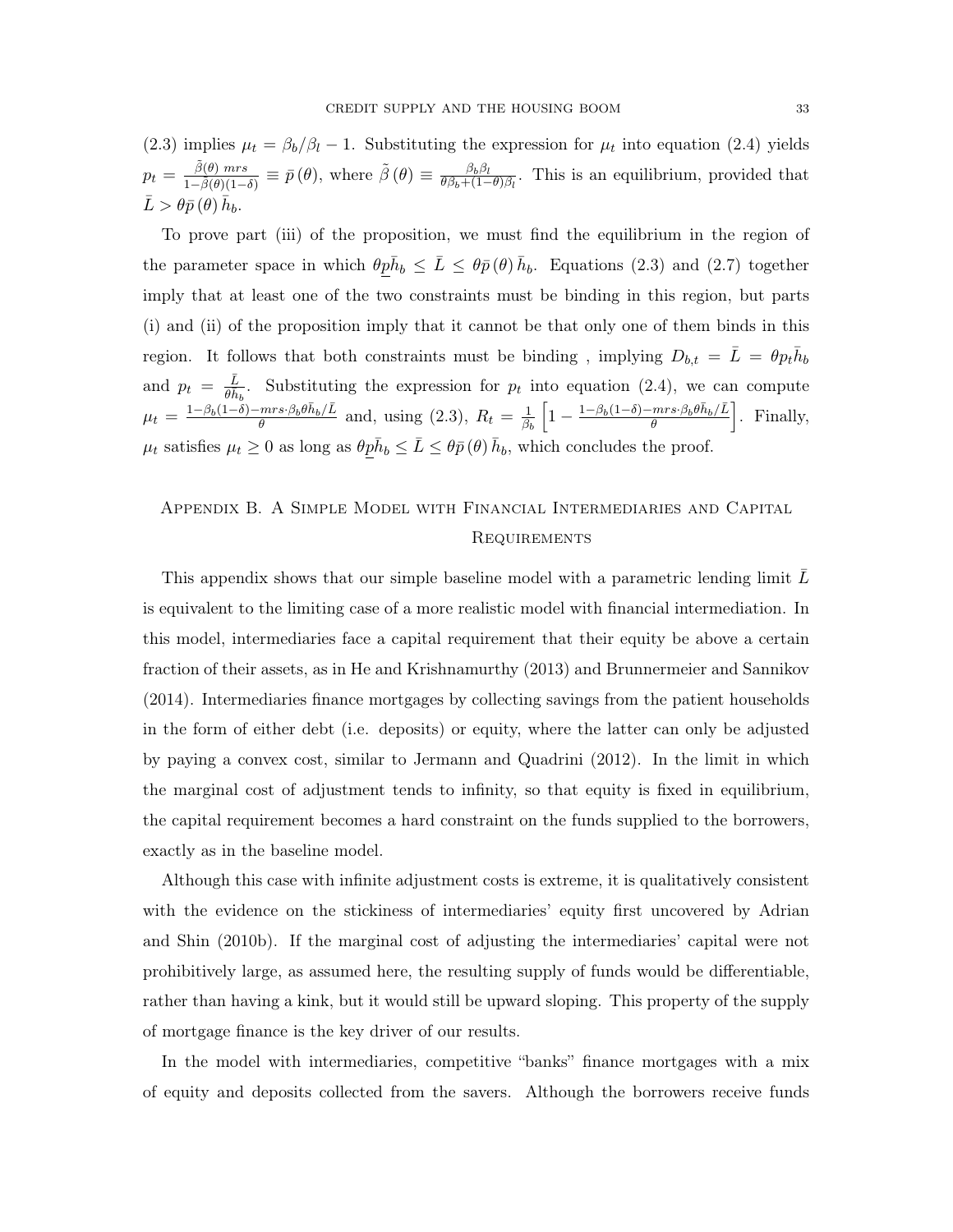from the intermediaries, rather than directly from the savers, their optimization problem is identical to the one in section 2. The lenders, in contrast, maximize the same utility function as in section 2, but subject to the flow budget constraint

$$
c_{l,t} + p_t[h_{l,t+1} - (1 - \delta)h_{l,t}] - D_{l,t} + E_t \leq y_{l,t} - R_{t-1}^D D_{l,t-1} + R_{t-1}^E E_{t-1},
$$

where  $-D_{l,t}$  represents "deposits", which pay a gross interest rate  $R_t^D$ , and  $E_t$  represents equity capital, with rate of return  $R_t^E$ . These interest rates can differ from the borrowing rate  $R_t$ *.* 

With linear utility in consumption, the first order conditions of the problem of the lenders become

(B.1) 
$$
R_t^D = R_t^E = \frac{1}{\beta_l},
$$

together with the condition  $h_{l,t} = \bar{h}_l$  following from the maintained assumption that the lenders' demand for houses is rigid.

The competitive financial intermediaries maximize profits

(B.2) 
$$
R_t D_{b,t} + R_t^D D_{l,t} - R_t^E [1 + f(E_t)] E_t
$$

subject to the constraint that assets must equal liabilities,

(B.3) 
$$
D_{b,t} + D_{l,t} = E_t,
$$

and to a "capital requirement" that limits lending to a multiple of equity,

$$
(B.4) \t\t D_{b,t} \leq \chi E_t.
$$

The function  $f(E_t)$  represents a convex cost of issuing equity. As in Jermann and Quadrini (2012), this cost is positive, creating a pecking order of liabilities whereby debt is preferred to equity. We parametrize it as

$$
f\left(\frac{E_t}{\bar{E}}\right) = \tau \left(\frac{E_t}{\bar{E}}\right)^{\gamma}
$$

so that the bank's first order conditions become

$$
(B.5) \t\t R_t - R_t^D = \phi_t
$$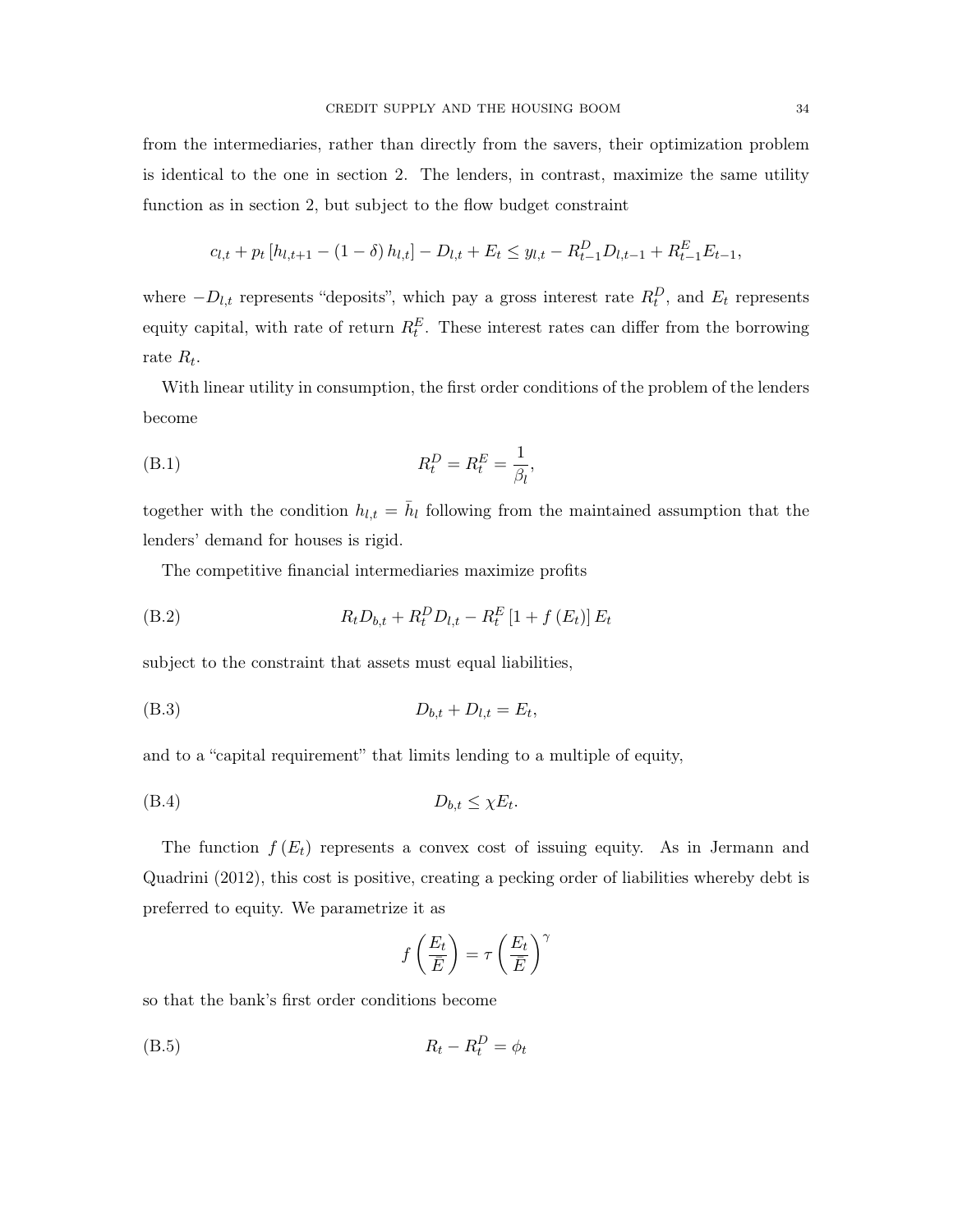CREDIT SUPPLY AND THE HOUSING BOOM 35

(B.6) 
$$
R_t^E \left[ 1 + \tau (1 + \gamma) \left( \frac{E_t}{\bar{E}} \right)^{\gamma} \right] - R_t^D = \chi \phi_t,
$$

where  $\phi_t$  is the Lagrange multiplier on the capital requirement.

Combining these two conditions with the fact that  $R_t^D = R_t^E$ , we find that the interest rate on loans is a weighted average of the cost of funding these loans with equity and deposits

(B.7) 
$$
R_t = \frac{1}{\chi} R_t^D \left[ 1 + \tau \left( 1 + \gamma \right) \left( \frac{E_t}{\bar{E}} \right)^{\gamma} \right] + \frac{\chi - 1}{\chi} R_t^D.
$$

In this expression,  $1/\chi$  is the share of bank liabilities held as equity when the capital requirement is binding. Its cost is a markup over the interest rate on deposits  $R_t^D$ , which reflects the marginal cost of issuing equity.

Since this marginal cost is everywhere positive, debt is always preferable to equity, making the capital requirement constraint always binding for the financial intermediary. Therefore, we can turn equation (B.7) into the supply of funds by substituting  $E_t = D_{b,t}/\chi$  to obtain

$$
R_t = \frac{1}{\beta_l} \left[ 1 + \frac{\tau (1 + \gamma)}{\chi} \left( \frac{D_{b,t}}{\chi \bar{E}} \right)^{\gamma} \right].
$$

This supply function is increasing and convex for  $\gamma > 1$ . When  $\gamma \to \infty$ , the function exhibits a kink at  $D_{b,t} = \chi \bar{E}$ , thus establishing the equivalence between this model with intermediation and the simple model with a lending constraint, if we set  $\bar{L} = \chi \bar{E}$ . This equivalence furthermore provides an interpretation for changes in the lending limit  $L$ , as stemming from changes in the leverage ratio of intermediaries  $\chi$ , or in their cost of issuing equity.

#### Appendix C. Solution of the model with home equity accumulation

The model used in section 4 to generate the quantitative results differs from that illustrated in section 2 because the collateral constraint includes amortization of the principal. This generalization involves replacing expression  $(2.1)$  with  $(4.1)$  and  $(4.3)$ . The optimality conditions of the problem of the borrowers therefore become

(C.1) 
$$
(1 - \mu_t) u'(c_{b,t}) = \beta_b R_t E_t u'(c_{b,t+1})
$$

$$
(C.2) \qquad (1 - \zeta_t) u'(c_{b,t}) p_t = \beta_b v'_b(h_{b,t+1}) + \beta_b (1 - \delta) E_t [(1 - \zeta_{t+1}) u'(c_{b,t+1}) p_{t+1}]
$$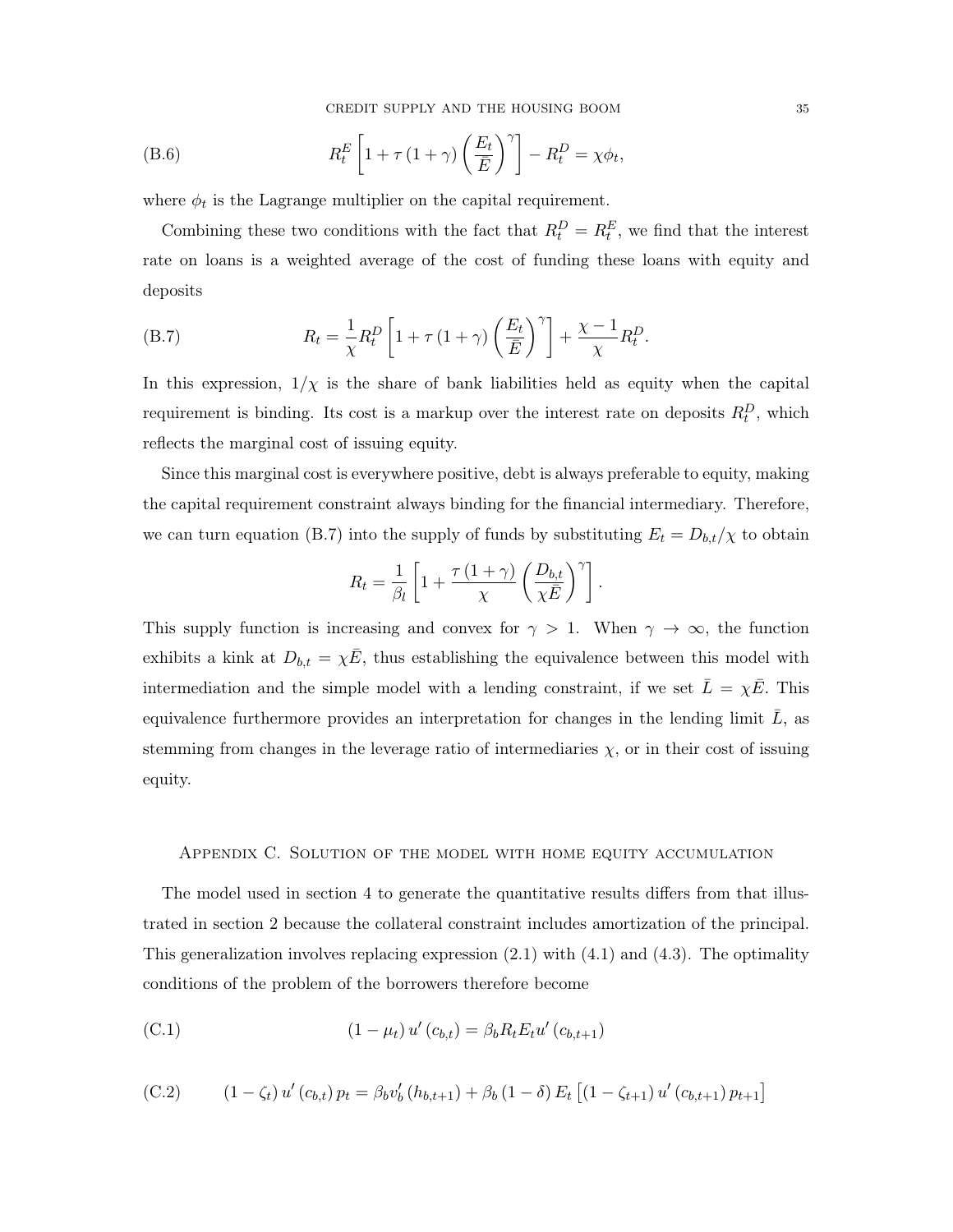CREDIT SUPPLY AND THE HOUSING BOOM 36

(C.3) 
$$
(\zeta_t - \theta \mu_t) u'(c_{b,t}) p_t = \beta_b E_t [(1 - \rho) \zeta_{t+1} u'(c_{b,t+1}) p_{t+1}]
$$

(C.4) 
$$
c_{b,t} + p_t [h_{b,t+1} - (1 - \delta) h_{b,t}] + R_{t-1} D_{b,t-1} = y_{b,t} + D_{b,t}
$$

(C.5) 
$$
\mu_t \left( D_{b,t} - \theta p_t \mathcal{H}_{b,t+1} \right) = 0, \quad \mu_t \geq 0, \quad D_{b,t} \leq \theta p_t \mathcal{H}_{b,t+1},
$$

(C.6) 
$$
\mathcal{H}_{b,t+1} = (1 - \rho) \mathcal{H}_{b,t} + [h_{b,t+1} - (1 - \delta) h_{b,t}]
$$

where  $u'(c_{b,t}) \cdot \mu_t$  and  $u'(c_{b,t}) \cdot p_t \cdot \zeta_t$  are the Lagrange multipliers on the constraint  $D_{b,t} \leq$  $\theta p_t \mathcal{H}_{b,t+1}$  and on the evolution of  $\mathcal{H}_{b,t+1}$  respectively. The optimality conditions of the problem of the lenders and the market clearing conditions are the same as in the baseline.

To solve this model, first note that

$$
\mathcal{H}_{b,t+1} = \frac{\delta}{\rho} \bar{h}_b.
$$

Suppose now that the lending constraint is binding and the collateral constraint is not, so that  $D_{b,t} = \bar{L} < \theta p_t \frac{\delta}{\rho}$  $\frac{\delta}{\rho} \bar{h}_b$ ,  $\xi_t > 0$  and  $\mu_t = 0$ . With linear utility in consumption,  $R_t = 1/\beta_b$ follows from equation (C.1), and equations (C.2) and (C.3) imply  $p_t = \frac{\beta_b \, mrs}{1 - \beta_b(1-\delta)} \equiv \underline{p}$ . For this to be an equilibrium, the collateral constraint must actually not be binding, as assumed above. This requires  $\bar{L} < \theta \underline{p}_{\rho}^{\delta} \bar{h}_b$ .

Suppose now to be in the opposite situation in which the collateral constraint is binding, while the lending constraint is not. It follows that  $D_{b,t} = \theta p_t \frac{\delta}{a}$  $\frac{\delta}{\rho} \bar{h}_b < \bar{L}, \xi_t = 0$  and  $\mu_t > 0$ . We can now derive  $R_t = 1/\beta_l$  from equation (2.7), while equation (C.1) implies  $\mu_t = \beta_b/\beta_l - 1$ . Substituting the expression for  $\mu_t$  into equation (C.3) and combining it with (C.2) yields

$$
p_t = \frac{\beta_b \, mrs}{1 - \beta_b \left(1 - \delta\right)} \cdot \frac{1 - \beta_b \left(1 - \rho\right)}{1 - \beta_b \left(1 - \rho\right) - \theta \left(1 - \beta_b / \beta_l\right)} \equiv \bar{p}\left(\theta, \rho\right) > \underline{p}.
$$

This is an equilibrium, provided that  $\bar{L} > \theta \bar{p}(\theta) \frac{\delta}{\rho} \bar{h}_b$ .

Finally, we must find the equilibrium of the model in the region of the parameter space in which  $\theta \underline{p}_{\rho}^{\delta} \bar{h}_b \leq \bar{L} \leq \theta \bar{p}(\theta) \frac{\delta}{\rho} \bar{h}_b$ . Combining equations (C.1) and (2.7) implies that at least one of the two constraints must be binding, and the results above show that the value of the parameters in this region is inconsistent with only one of them being binding. It follows that both constraints must bind at the same time, implying  $D_{b,t} = \bar{L} = \theta p_t \frac{\delta}{a}$  $\frac{\delta}{\rho} \bar{h}_b$  and  $p_t = \frac{\rho}{\delta}$ *L*¯  $\frac{L}{\theta h_b}$ . Substituting the expression for  $p_t$  into equations (C.2)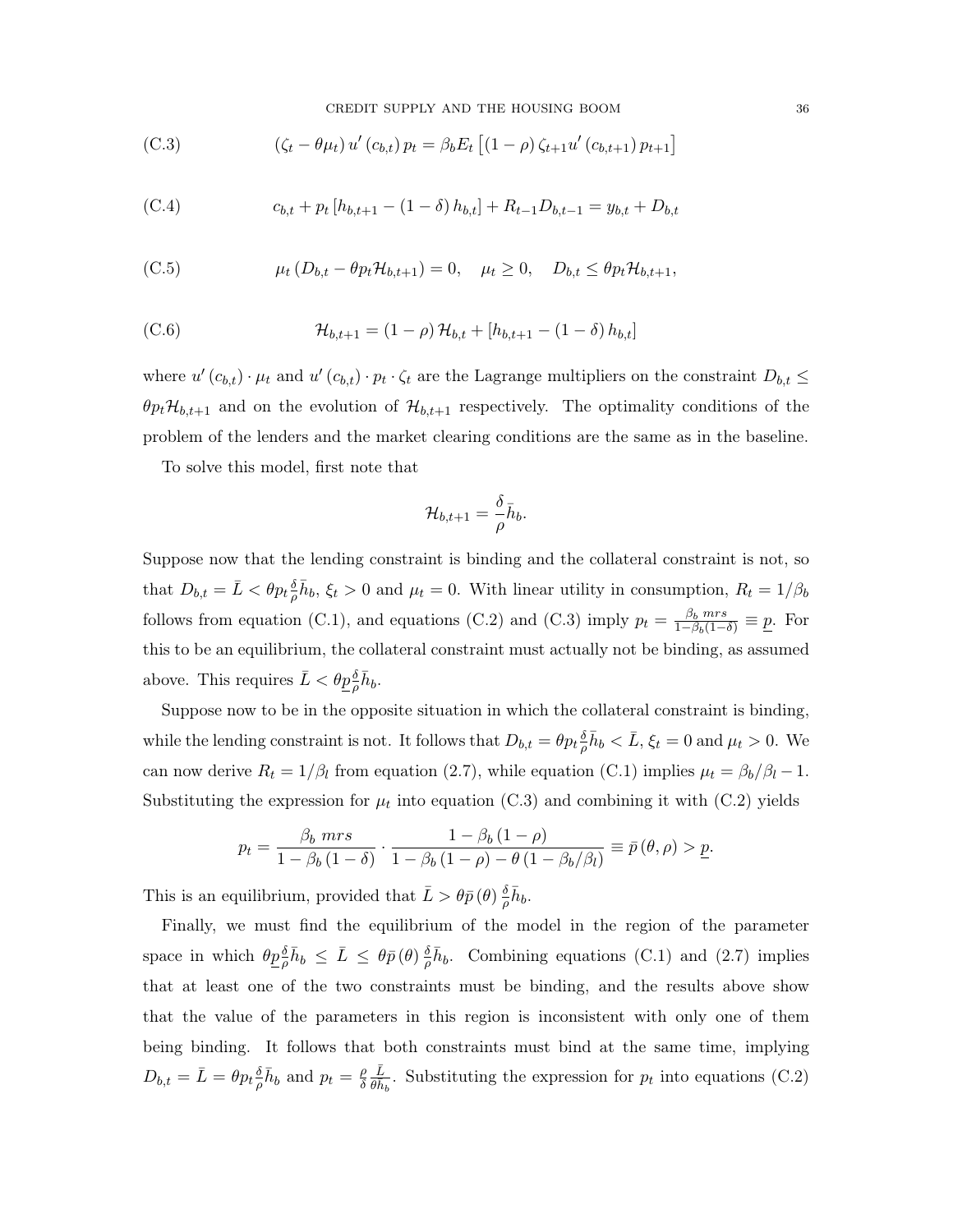and (C.3), we can compute the equilibrium value of  $\mu_t = \frac{1-\beta_b(1-\delta)-mrs\cdot\beta_b\delta\theta\bar{h}_b/(\rho\bar{L})}{\theta}\cdot\frac{1-\beta_b(1-\rho)}{1-\beta_b(1-\delta)},$ and verify that it is positive if  $\theta \underline{p}_{\rho}^{\delta} \bar{h}_b \leq \bar{L} \leq \theta \bar{p}(\theta) \frac{\delta}{\rho} \bar{h}_b$ . We can then obtain  $R_t =$ 1  $\beta_b$  $\left[1 - \frac{1-\beta_b(1-\delta) - mrs\cdot\beta_b\delta\theta\bar{h}_b/(\rho\bar{L})}{\theta}\cdot\frac{1-\beta_b(1-\rho)}{1-\beta_b(1-\delta)}\right]$ 1 using  $(C.1)$ .

These results can be summarized in the following proposition.

**Proposition 2.** In the model of section 4 there exist two threshold house prices,  $p \equiv$  $\frac{\beta_b \cdot mrs}{1-\beta_b(1-\delta)}$  and  $\bar{p}(\theta,\rho) \equiv \frac{\beta_b \cdot mrs}{1-\beta_b(1-\delta)} \cdot \frac{1-\beta_b(1-\rho)}{1-\beta_b(1-\rho)-\theta(1-\beta_b/\beta_l)}$ , such that: *(i)* if  $\bar{L} < \theta \frac{p}{\rho} \bar{h}_b$ , the lending constraint is binding and

$$
p_t = \underline{p}, \qquad D_{b,t} = \overline{L} \qquad and \qquad R_t = \frac{1}{\beta_b};
$$

*(ii)* if  $\bar{L} > \theta \bar{p}(\theta, \rho) \frac{\delta}{\rho} \bar{h}_b$ , the borrowing constraint is binding and

$$
p_t = \bar{p}(\theta, \rho),
$$
  $D_{b,t} = \theta \bar{p}(\theta, \rho) \frac{\delta}{\rho} \bar{h}_b$  and  $R_t = \frac{1}{\beta_l};$ 

 $(iii)$  if  $\theta \underline{p}_{\overline{\rho}}^{\delta} \overline{h}_b \leq \overline{L} \leq \theta \overline{p}(\theta, \rho) \frac{\delta}{\rho} \overline{h}_b$ , both constraints are binding and

$$
p_t = \frac{\rho}{\delta} \frac{\bar{L}}{\theta \bar{h}_b}, \qquad D_{b,t} = \bar{L} \qquad and
$$

$$
R_t = \frac{1}{\beta_b} \left[ 1 - \frac{1 - \beta_b (1 - \delta) - mrs \cdot \beta_b \delta \theta \bar{h}_b / (\rho \bar{L})}{\theta} \cdot \frac{1 - \beta_b (1 - \rho)}{1 - \beta_b (1 - \delta)} \right]
$$

where  $mrs \equiv v'(\bar{h} - \bar{h}_l)$  and  $\bar{p}(\theta) \geq \bar{p}$  for every  $0 \leq \theta \leq 1$ .

### **REFERENCES**

- Acharya, V. V. and M. P. Richardson (2009): "Causes of the Financial Crisis," *Critical Review*, 21, 195–210.
- Acharya, V. V., P. Schnabl, and G. Suarez (2013): "Securitization without risk transfer," *Journal of Financial Economics*, 107, 515–536.
- Adam, K., P. Kuang, and A. Marcet (2012): "House Price Booms and the Current Account," *NBER Macroeconomics Annual*, 26, 77 – 122.
- Adrian, T. and N. Boyarchenko (2012): "Intermediary leverage cycles and financial stability," Staff Reports 567, Federal Reserve Bank of New York.
- (2013): "Intermediary balance sheets," Staff Reports 651, Federal Reserve Bank of New York.

1 ;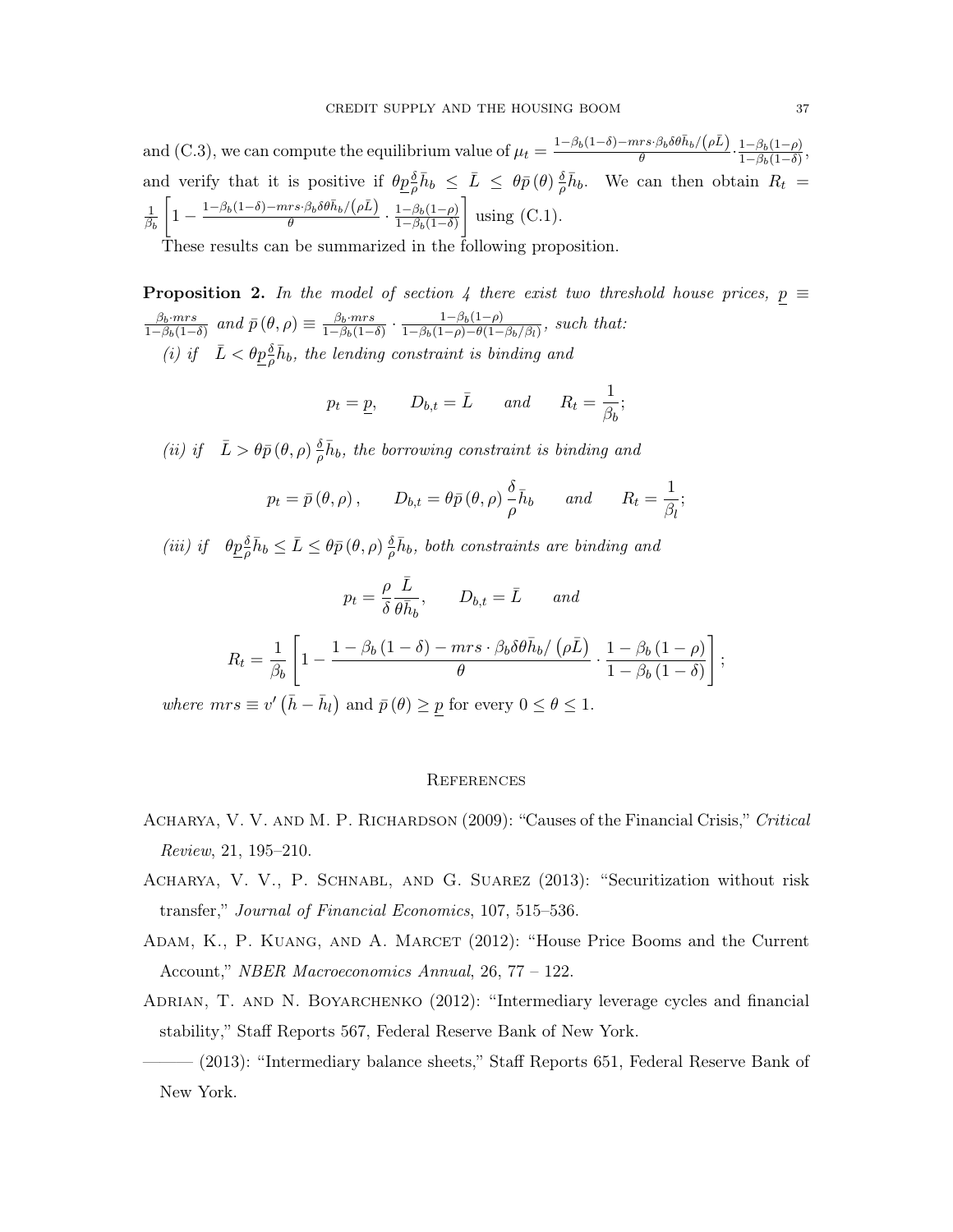- Adrian, T. and H. S. Shin (2008): "Financial intermediary leverage and value at risk," Staff Reports 338, Federal Reserve Bank of New York.
- ——— (2010a): "Financial Intermediaries and Monetary Economics," in *Handbook of Monetary Economics*, ed. by B. M. Friedman and M. Woodford, Elsevier, vol. 3 of *Handbook of Monetary Economics*, chap. 12, 601–650.
- ——— (2010b): "Liquidity and leverage," *Journal of Financial Intermediation*, 19, 418–437.
- ——— (2014): "Procyclical Leverage and Value-at-Risk," *Review of Financial Studies*, 27, 373–403.
- AMBROSE, B. W. AND T. G. THIBODEAU (2004): "Have the GSE affordable housing goals increased the supply of mortgage credit?" *Regional Science and Urban Economics*, 34,  $263 - 273.$
- Baker, S. R. (2014): "Debt and the Consumption Response to Household Income Shocks," Mimeo, Stanford University.
- Bernanke, B. S., C. Bertaut, L. P. DeMarco, and S. Kamin (2011): "International capital flows and the returns to safe assets in the United States, 2003-2007," International Finance Discussion Papers 1014, Board of Governors of the Federal Reserve System (U.S.).
- BIANCHI, J., E. BOZ, AND E. G. MENDOZA (2012): "Macroprudential Policy in a Fisherian Model of Financial Innovation," *IMF Economic Review*, 60, 223–269.
- BIANCHI, J. AND E. G. MENDOZA (2012): "Overborrowing, Financial Crises and 'Macroprudential' Policy," Mimeo, University of Wisconsin.
- ——— (2013): "Optimal Time-Consistent Macroprudential Policy," NBER Working Papers 19704, National Bureau of Economic Research, Inc.
- Bigio, S. (2013): "Financial Risk Capacity," Mimeo, Columbia University.
- BOZ, E. AND E. G. MENDOZA (2014): "Financial Innovation, the Discovery of Risk, and the U.S. Credit Crisis," *Journal of Monetary Economics*, 69, 1–22, forthcoming.
- BRUNNERMEIER, M. K. (2009): "Deciphering the Liquidity and Credit Crunch 2007-2008," *Journal of Economic Perspectives*, 23, 77–100.
- Brunnermeier, M. K. and Y. Sannikov (2014): "A Macroeconomic Model with a Financial Sector," *American Economic Review*, forthcoming.
- Burnside, C., M. Eichenbaum, and S. Rebelo (2013): "Understanding Booms and Busts in Housing Markets," Mimeo, Northwestern University.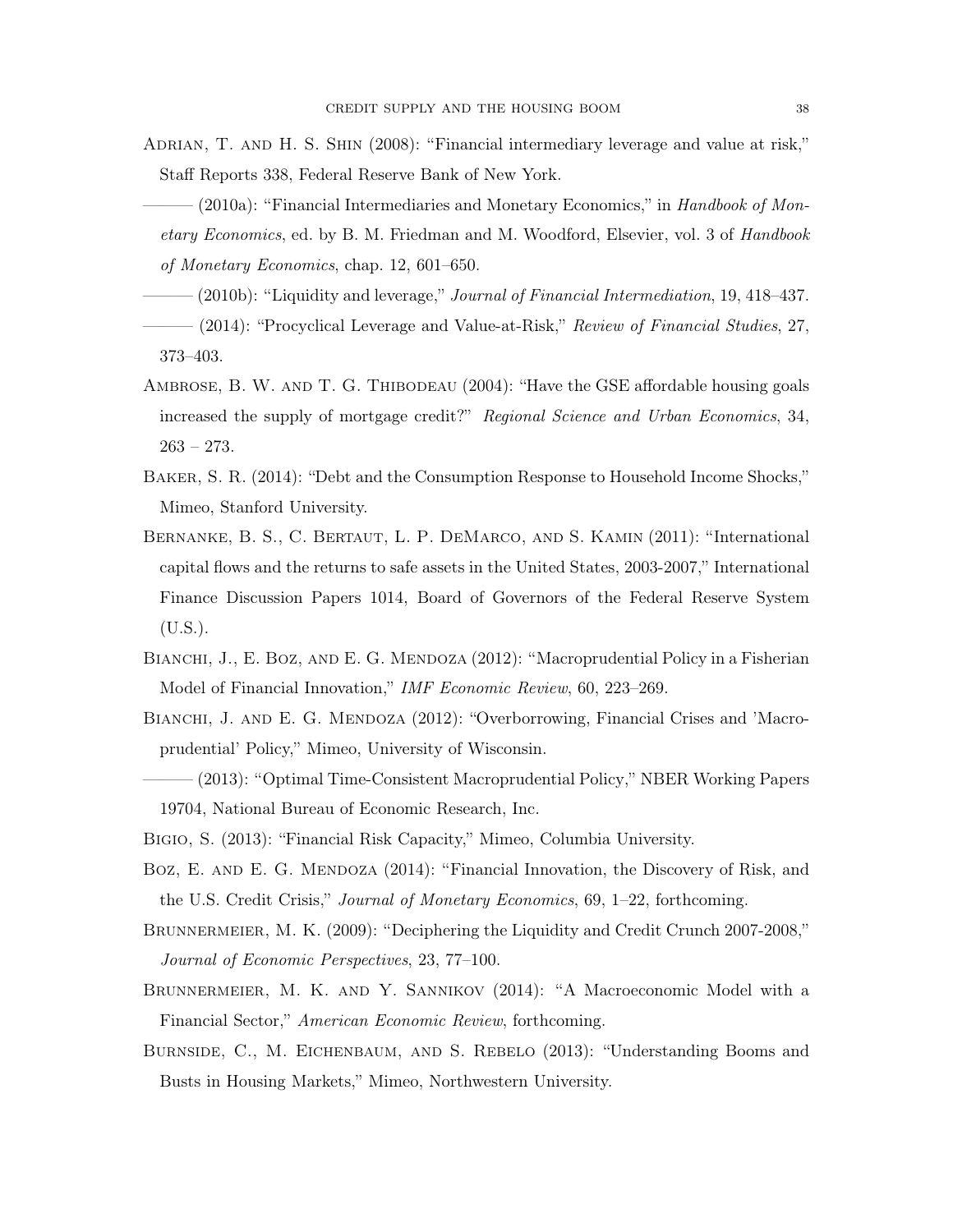- Campbell, J. R. and Z. Hercowitz (2009a): "Liquidity constraints of the middle class," Working Paper Series WP-09-20, Federal Reserve Bank of Chicago.
- ——— (2009b): "Welfare implications of the transition to high household debt," *Journal of Monetary Economics*, 56, 1–16.
- Carroll, C. D., J. Slacalek, and K. Tokuoka (2013): "The Distribution of Wealth and the Marginal Propensity to Consume," Johns Hopkins University, mimeo.
- Charles, K. K., E. Hurst, and M. J. Notowidigdo (2014a): "Housing Booms, Labor Market Outcomes, and Educational Attainment," .
- (2014b): "Masking and Aggregate Employment Changes: Housing Booms and Manufacturing Declines During the 2000s," .
- Christiano, L. J. and D. Ikeda (2013): "Leverage Restrictions in a Business Cycle Model," NBER Working Papers 18688, National Bureau of Economic Research, Inc.
- DEWACHTER, H. AND R. WOUTERS (2012): "Endogenous risk in a DSGE model with capital-constrained financial intermediaries," Working Paper Research 235, National Bank of Belgium.
- Di Maggio, M. and A. Kermani (2014): "Credit-Induced Boom and Bust," Mimeo, Columbia University.
- Di Maggio, M., A. Kermani, and R. Ramcharan (2014): "Monetary Policy Pass-Through: Household Consumption and Voluntary Deleveraging," Mimeo, Columbia Business School.
- Duca, J. V., J. Muellbauer, and A. Murphy (2011): "House Prices and Credit Constraints: Making Sense of the US Experience," *Economic Journal*, 121, 533–551.
- Eggertsson, G. B. and P. Krugman (2012): "Debt, Deleveraging, and the Liquidity Trap: A Fisher-Minsky-Koo Approach," *The Quarterly Journal of Economics*, 127, 1469– 1513.
- FARHI, E. AND I. WERNING (2013): "A Theory of Macroprudential Policies in the Presence of Nominal Rigidities," Mimeo, Harvard University.
- Favara, G. and J. Imbs (2012): "Credit Supply and the Price of Housing," Mimeo, Boad of Governors of the Federal Reserve System.
- FAVILUKIS, J., S. C. LUDVIGSON, AND S. V. NIEUWERBURGH (2013): "The Macroecononomic Effects of Housing Wealth, Housing Finance, and Limited Risk Sharing in General Equilibrium," New York University, mimeo.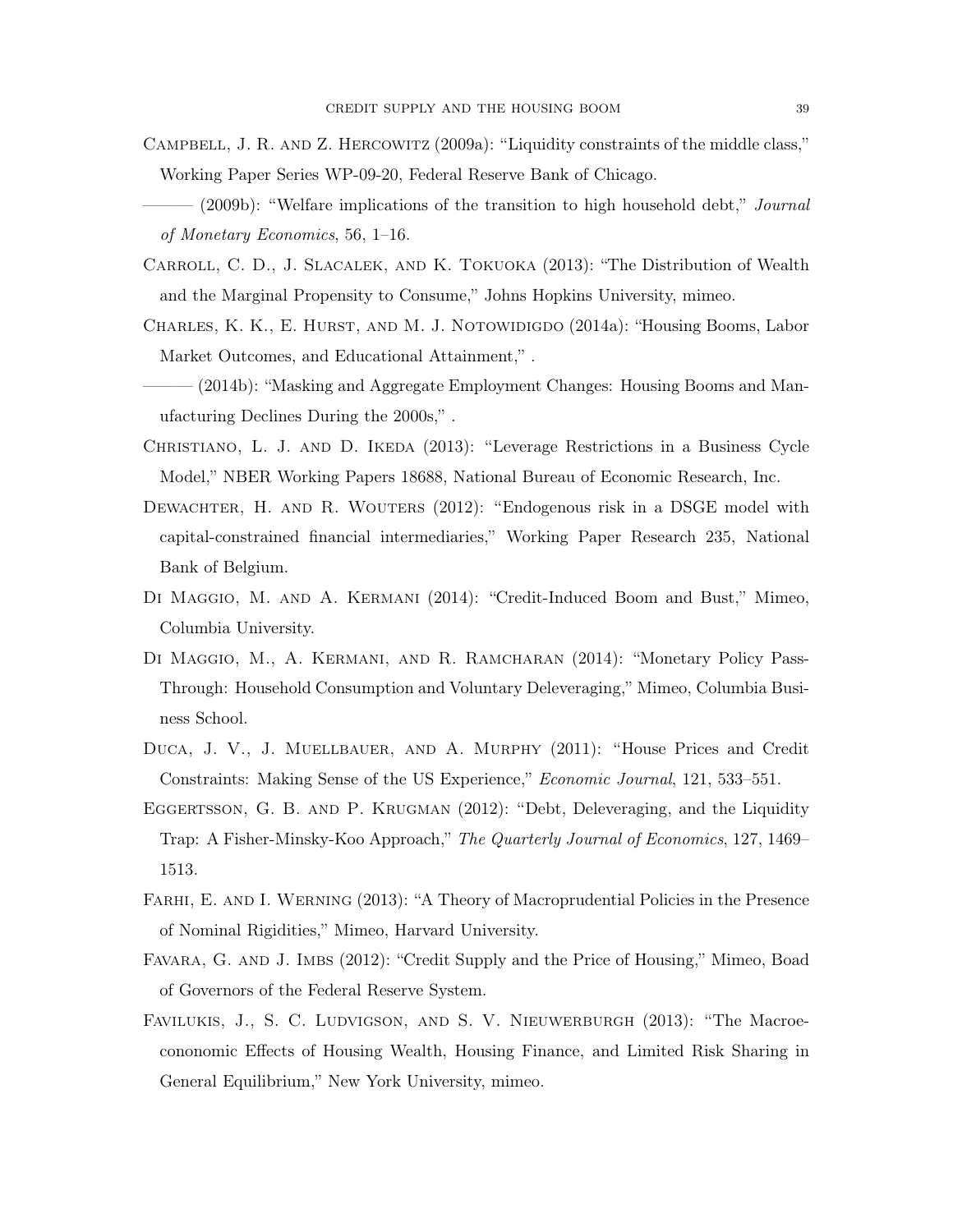- Fostel, A. and J. Geanakoplos (2012): "Tranching, CDS, and Asset Prices: How Financial Innovation Can Cause Bubbles and Crashes," *American Economic Journal: Macroeconomics*, 4, 190–225.
- Garriga, C., R. E. Manuelli, and A. Peralta-Alva (2012): "A model of price swings in the housing market," Working Papers 2012-022, Federal Reserve Bank of St. Louis.
- Geanakoplos, J. (2010): "The Leverage Cycle," *NBER Macroeconomics Annual*, 24, pp. 1–66.
- GERALI, A., S. NERI, L. SESSA, AND F. M. SIGNORETTI (2010): "Credit and Banking in a DSGE Model of the Euro Area," *Journal of Money, Credit and Banking*, 42, 107–141.
- Gerardi, K. S., H. S. Rosen, and P. S. Willen (2010): "The Impact of Deregulation and Financial Innovation on Consumers: The Case of the Mortgage Market," *Journal of Finance*, 65, 333–360.
- GERTLER, M. AND P. KARADI (2011): "A model of unconventional monetary policy." *Journal of Monetary Economics*, 58, 17–34.
- Gertler, M. and N. Kiyotaki (2010): "Financial Intermediation and Credit Policy in Business Cycle Analysis," in *Handbook of Monetary Economics*, ed. by B. M. Friedman and M. Woodford, Elsevier, vol. 3 of *Handbook of Monetary Economics*, chap. 11, 547– 599.
- Gertler, M., N. Kiyotaki, and A. Queralto (2012): "Financial crises, bank risk exposure and government financial policy," *Journal of Monetary Economics*, 59, S17– S34.
- Guerrieri, V. and G. Lorenzoni (2012): "Credit Crises, Precautionary Savings, and the Liquidity Trap," University of Chicago, mimeo.
- Hall, R. E. (2011): "The Long Slump," *American Economic Review*, 101, 431–69.
- $-$  (2012): "Quantifying the Forces Leading to the Collapse of GDP after the Financial Crisis," Mimeo, Stanford University.
- He, Z. and A. Krishnamurthy (2013): "Intermediary Asset Pricing," *American Economic Review*, 103, 732–770.
- Holmstrom, B. and J. Tirole (1997): "Financial Intermediation, Loanable Funds, and the Real Sector," *The Quarterly Journal of Economics*, 112, 663–91.
- HUO, Z. AND J.-V. RIOS-RULL (2014): "Financial Frictions, Asset Prices, and the Great Recession," Working Paper, Federal Reserve Bank of Minneapolis.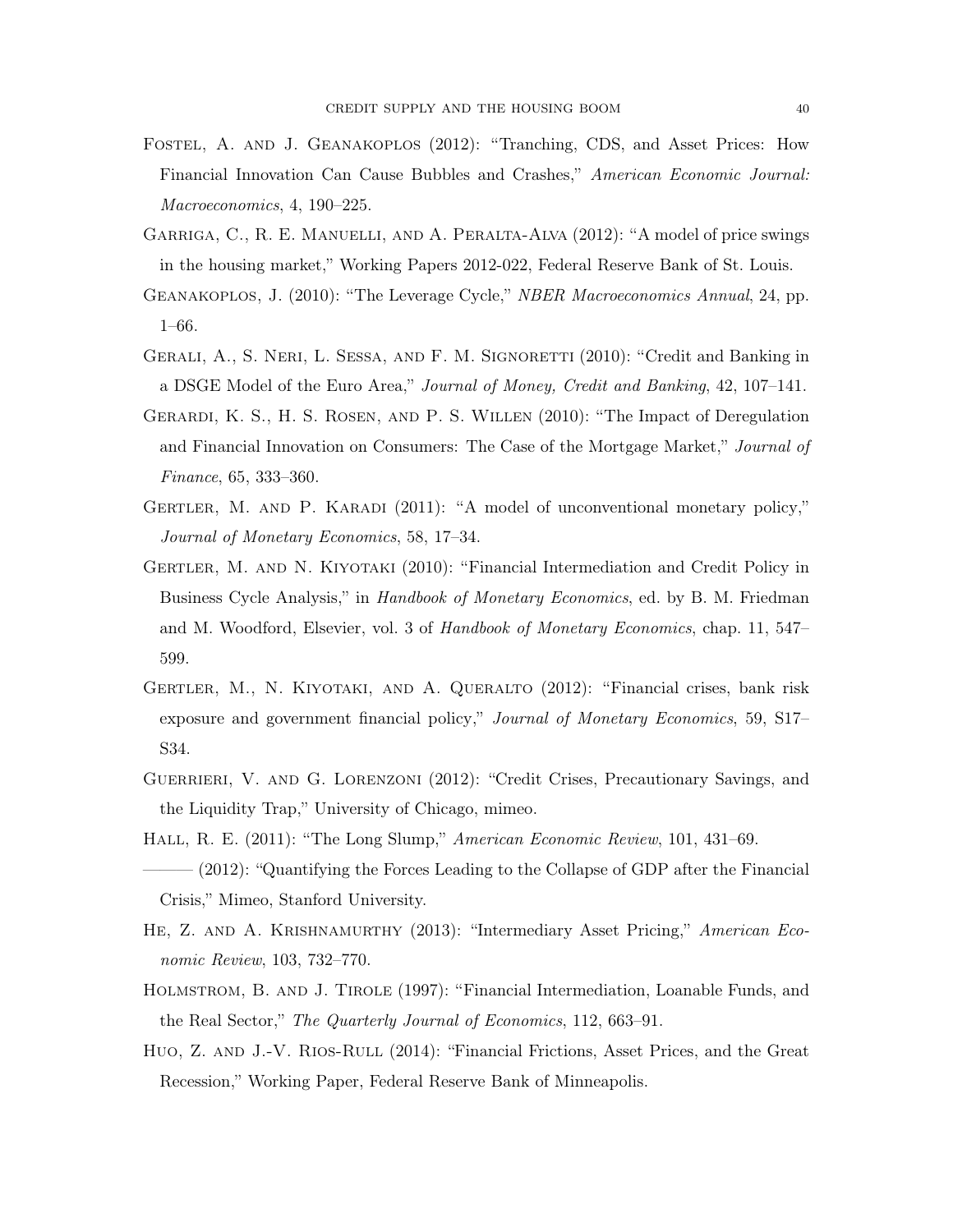- Iacoviello, M. (2005): "House Prices, Borrowing Constraints, and Monetary Policy in the Business Cycle," *American Economic Review*, 95, 739–764.
- ——— (2014): "Financial Business Cycles," Mimeo, Board of Governors of the Federal Reserve System.
- Iacoviello, M. and S. Neri (2010): "Housing Market Spillovers: Evidence from an Estimated DSGE Model," *American Economic Journal: Macroeconomics*, 2, 125–64.
- Iacoviello, M. and M. Pavan (2013): "Housing and debt over the life cycle and over the business cycle," *Journal of Monetary Economics*, 60, 221–238.
- JERMANN, U. AND V. QUADRINI (2012): "Macroeconomic Effects of Financial Shocks," *American Economic Review*, 102, 238–71.
- JUSTINIANO, A., G. E. PRIMICERI, AND A. TAMBALOTTI (2014a): "Household Leveraging and Deleveraging," Northwestern University, mimeo.
- $(2014b)$ : "The Effects of the Saving and Banking Glut on the U.S. Economy," *Journal of International Economics*, 92, Supplement 1, S52–S67.
- Kaplan, G. and G. Violante (2014): "A Model of the Consumption Response to Fiscal Stimulus Payments," *Econometrica*.
- KAPLAN, G., G. VIOLANTE, AND J. WEIDNER (2014): "The Wealthy Hand-to-Mouth," *Brookings Papers on Economic Activity*.
- Kermani, A. (2012): "Cheap Credit, Collateral and the Boom-Bust Cycle," Mimeo, University of California.
- Kiyotaki, N., A. Michaelides, and K. Nikolov (2011): "Winners and Losers in Housing Markets," *Journal of Money, Credit and Banking*, 43, 255–296.
- Kiyotaki, N. and J. Moore (1997): "Credit Cycles," *Journal of Political Economy*, 105, 211–48.
- Korinek, A. and A. Simsek (2014): "Liquidity Trap and Excessive Leverage," Johns Hopkins University, mimeo.
- KRUSELL, P. AND A. A. SMITH (1998): "Income and Wealth Heterogeneity in the Macroeconomy," *Journal of Political Economy*, 106, 867–896.
- Lambertini, L., C. Mendicino, and M. T. Punzi (2013): "Leaning against boomÐbust cycles in credit and housing prices," *Journal of Economic Dynamics and Control*, 37, 1500–1522.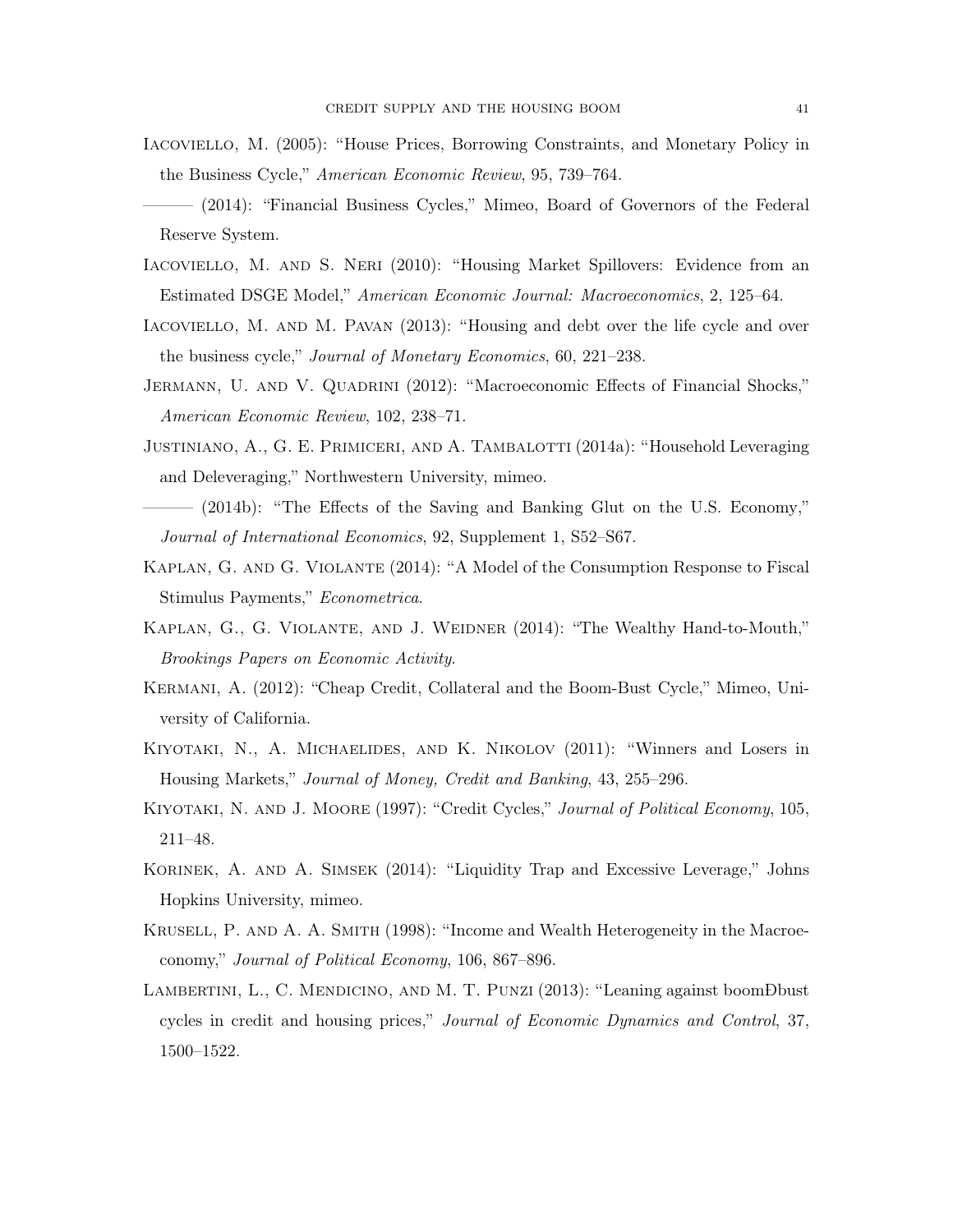- LANDVOIGT, T. (2014): "Aggregate Consequences of the Rise in Securitized Mortgage Debt.".
- LANDVOIGT, T., M. PIAZZESI, AND M. SCHNEIDER (2013): "The Housing Market(s) of San Diego," Stanford University, mimeo.
- Levitin, A. and S. Wachter (2012): "Explaining the Housing Bubble," *The Georgetown Law Journal*, 100, 1177–1258.
- LOUTSKINA, E. (2011): "The role of securitization in bank liquidity and funding management," *Journal of Financial Economics*, 100, 663–684.
- Loutskina, E. and P. E. Strahan (2009): "Securitization and the Declining Impact of Bank Finance on Loan Supply: Evidence from Mortgage Acceptance Rates," *Journal of Finance*, 64, 861–889.
- Mendicino, C. (2012): "Collateral Requirements: Macroeconomic Fluctuations and Macro-Prudential Policy," Working Papers w201211, Banco de Portugal, Economics and Research Department.
- Mian, A., K. Rao, and A. Sufi (2013): "Household Balance Sheets, Consumption, and the Economic Slump," *Quarterly Journal of Economics*, 128(4), 1687–1726.
- Mian, A. and A. Sufi (2009): "The Consequences of Mortgage Credit Expansion: Evidence from the U.S. Mortgage Default Crisis," *The Quarterly Journal of Economics*, 124, 1449–1496.
- $-(2010)$ : "Household Leverage and the Recession of 2007D09," *IMF Economic Review*, 58, 74–117.
- ——— (2011): "House Prices, Home Equity-Based Borrowing, and the US Household Leverage Crisis," *American Economic Review*, 101, 2132–56.
- $-$  (2014a): "House Price Gains and U.S. Household Spending from 2002 to 2006," Mimeo, Princeton University.
- $-$  (2014b): "What Explains the 2007-2009 Drop in Employment?" Mimeo, Princeton University.
- MIDRIGAN, V. AND T. PHILIPPON (2011): "Household Leverage and the Recession," New York University, mimeo.
- NADAULD, T. AND S. SHERLUND (2009): "The Role of the Securitization Process in the Expansion of Subprime Credit," Board of Governors of the Federal Reserve Working Paper 2009-28.